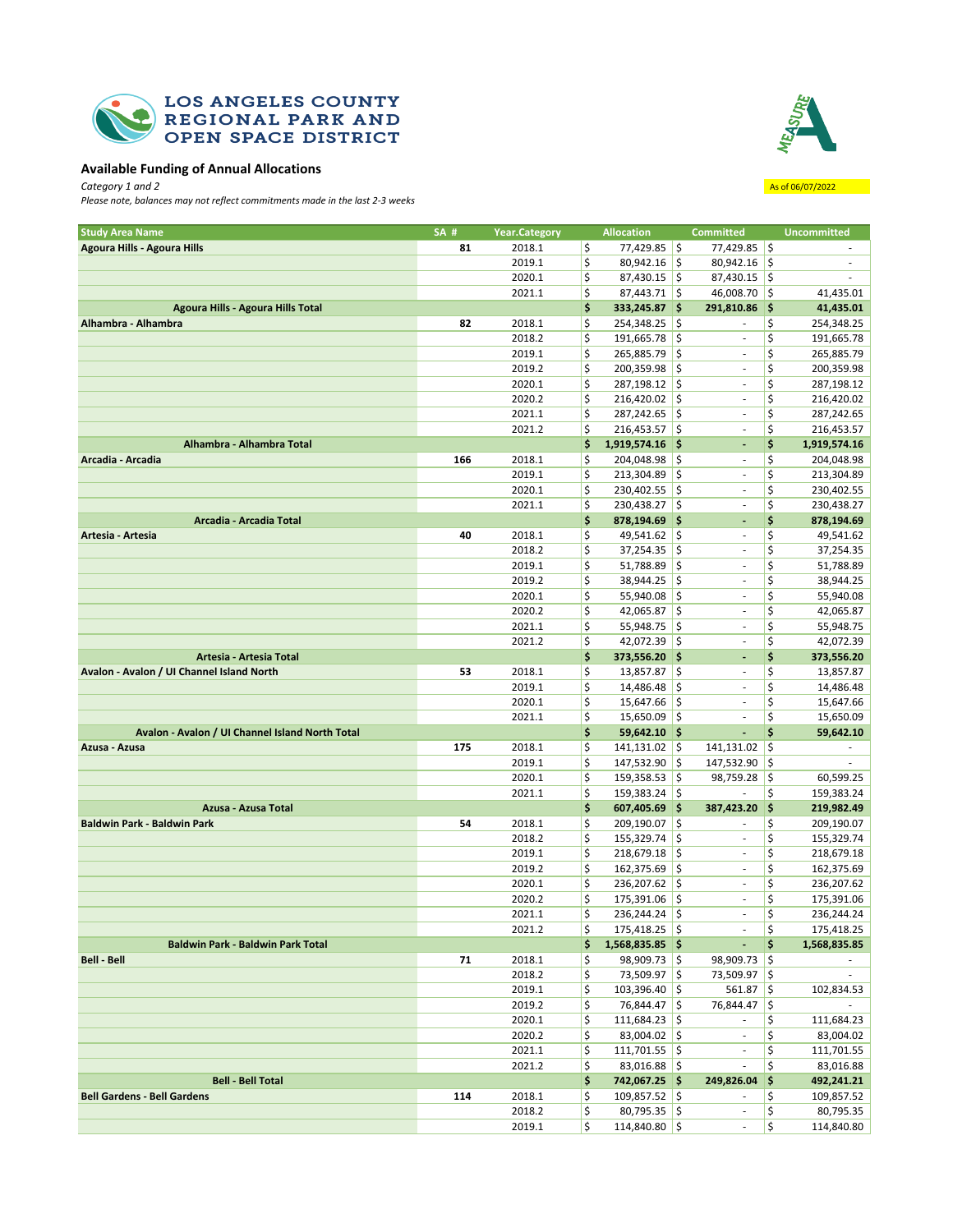|                                                                                      |     | 2019.2           | \$       | 84,460.32 \$                     |               |                                    | \$       | 84,460.32                     |
|--------------------------------------------------------------------------------------|-----|------------------|----------|----------------------------------|---------------|------------------------------------|----------|-------------------------------|
|                                                                                      |     | 2020.1           | \$       | 124,045.97                       | ¦\$           | $\sim$                             | \$       | 124,045.97                    |
|                                                                                      |     | 2020.2           | \$       | 91,230.32                        | l\$           | ä,                                 | \$       | 91,230.32                     |
|                                                                                      |     | 2021.1           | \$       | 124,065.20                       | ١\$           |                                    | \$       | 124,065.20                    |
|                                                                                      |     | 2021.2           | \$       | $91,244.46$ \$                   |               | ÷,                                 | \$       | 91,244.46                     |
| <b>Bell Gardens - Bell Gardens Total</b>                                             |     |                  | \$       | 820,539.94 \$                    |               | $\blacksquare$                     | \$       | 820,539.94                    |
| <b>Bellflower - Bellflower</b>                                                       | 100 | 2018.1           | \$       | 214,400.67                       | ¦\$           | 214,400.67                         | \$       |                               |
|                                                                                      |     | 2018.2<br>2019.1 | \$<br>\$ | 159,614.30                       | ¦\$<br>\$     | 159,614.30                         | \$<br>\$ | $\overline{\phantom{a}}$<br>٠ |
|                                                                                      |     | 2019.2           | \$       | 224,126.14<br>166,854.60         | $\frac{1}{2}$ | 224,126.14<br>166,854.60           | \$       | $\overline{\phantom{a}}$      |
|                                                                                      |     | 2020.1           | \$       | 242,091.18                       | ¦\$           |                                    | \$       | 242,091.18                    |
|                                                                                      |     | 2020.2           | \$       | 180,228.98                       | ١\$           | 29,524.29                          | \$       | 150,704.69                    |
|                                                                                      |     | 2021.1           | \$       | 242,128.72                       | ¦\$           |                                    | \$       | 242,128.72                    |
|                                                                                      |     | 2021.2           | \$       | 180,256.93 \$                    |               | $\sim$                             | \$       | 180,256.93                    |
| <b>Bellflower - Bellflower Total</b>                                                 |     |                  | \$       | 1,609,701.52 \$                  |               | 794,520.00                         | \$       | 815,181.52                    |
| <b>Beverly Hills - Beverly Hills</b>                                                 | 167 | 2018.1           | \$       | 162,312.84                       | ¦\$           | ÷                                  | \$       | 162,312.84                    |
|                                                                                      |     | 2019.1           | \$       | 169,675.55                       | ¦\$           | ä,                                 | \$       | 169,675.55                    |
|                                                                                      |     | 2020.1           | \$       | 183,276.05                       | ¦\$           | $\sim$                             | \$       | 183,276.05                    |
|                                                                                      |     | 2021.1           | \$       | 183,304.47                       | l\$           | $\overline{\phantom{a}}$           | \$       | 183,304.47                    |
| <b>Beverly Hills - Beverly Hills Total</b>                                           |     |                  | \$       | 698,568.91 \$                    |               | ÷,                                 | \$       | 698,568.91                    |
| Bradbury - Bradbury / UI Bradbury                                                    | 7   | 2018.1           | \$       | $5,482.51$ \$                    |               | $\sim$                             | \$       | 5,482.51                      |
|                                                                                      |     | 2019.1           | \$<br>\$ | $5,731.21$ \$                    |               | $\overline{\phantom{a}}$<br>÷,     | \$<br>\$ | 5,731.21                      |
|                                                                                      |     | 2020.1<br>2021.1 | \$       | 6,190.60<br>$6,191.56$ \$        | $\frac{1}{2}$ | ÷,                                 | \$       | 6,190.60<br>6,191.56          |
| Bradbury - Bradbury / UI Bradbury Total                                              |     |                  | \$       | 23,595.88 \$                     |               | ÷,                                 | \$       | 23,595.88                     |
| <b>Burbank - Burbank</b>                                                             | 176 | 2018.1           | \$       | 369,978.83                       | ¦\$           | $\overline{\phantom{a}}$           | \$       | 369,978.83                    |
|                                                                                      |     | 2019.1           | \$       | 386,761.52                       | l\$           | ÷                                  | \$       | 386,761.52                    |
|                                                                                      |     | 2020.1           | \$       | $417,762.75$ \$                  |               | ÷,                                 | \$       | 417,762.75                    |
|                                                                                      |     | 2021.1           | \$       | 417,827.52 \$                    |               | ä,                                 | \$       | 417,827.52                    |
| <b>Burbank - Burbank Total</b>                                                       |     |                  | \$       | 1,592,330.62 \$                  |               | ÷,                                 | \$       | 1,592,330.62                  |
| Calabasas - Calabasas                                                                | 101 | 2018.1           | \$       | 91,822.18                        | ¦\$           | ä,                                 | \$       | 91,822.18                     |
|                                                                                      |     | 2019.1           | \$       | 95,987.35                        | ¦\$           | ÷                                  | \$       | 95,987.35                     |
|                                                                                      |     | 2020.1           | \$       | 103,681.30 \$                    |               | ÷,                                 | \$       | 103,681.30                    |
|                                                                                      |     | 2021.1           | \$       | 103,697.38                       | ¦\$           | ä,                                 | \$       | 103,697.38                    |
| <b>Calabasas - Calabasas Total</b>                                                   |     |                  | \$       | 395,188.21 \$                    |               | ÷,                                 | \$       | 395,188.21                    |
| Carson - Carson                                                                      | 161 | 2018.1           | \$<br>\$ | 337,217.20                       | ¦\$           | $\overline{\phantom{a}}$           | \$<br>\$ | 337,217.20                    |
|                                                                                      |     | 2018.2<br>2019.1 | \$       | 260,644.43<br>352,513.78         | ¦\$<br>∣\$    | $\sim$<br>$\sim$                   | \$       | 260,644.43<br>352,513.78      |
|                                                                                      |     | 2019.2           | \$       | 272,467.58                       | ¦\$           | ä,                                 | \$       | 272,467.58                    |
|                                                                                      |     | 2020.1           | \$       | 380,769.86                       | ¦\$           | $\overline{\phantom{a}}$           | \$       | 380,769.86                    |
|                                                                                      |     | 2020.2           | \$       | 294,307.48                       | ¦\$           | ÷,                                 | \$       | 294,307.48                    |
|                                                                                      |     | 2021.1           | \$       | 380,828.89                       | ¦\$           | $\sim$                             | \$       | 380,828.89                    |
|                                                                                      |     | 2021.2           | \$       | 294,353.10 \$                    |               | $\overline{\phantom{a}}$           | \$       | 294,353.10                    |
| <b>Carson - Carson Total</b>                                                         |     |                  | \$       | 2,573,102.32 \$                  |               | ÷,                                 | \$       | 2,573,102.32                  |
| Cerritos - Cerritos / UI Cerritos                                                    | 184 | 2018.1           | \$       | 186,366.52 \$                    |               | $\overline{\phantom{a}}$           | \$       | 186,366.52                    |
|                                                                                      |     | 2019.1           | \$       | 194,820.33                       | l\$           | ä,                                 | \$       | 194,820.33                    |
|                                                                                      |     | 2020.1           | \$       | $210,436.34$ \$                  |               | $\overline{\phantom{a}}$           | \$       | 210,436.34                    |
|                                                                                      |     | 2021.1           | \$       | 210,468.96 \$                    |               | $\overline{\phantom{a}}$           | \$<br>\$ | 210,468.96                    |
| Cerritos - Cerritos / UI Cerritos Total<br><b>Claremont - Claremont/UI Claremont</b> | 171 | 2018.1           | \$<br>\$ | $802,092.15$ \$<br>128,670.29 \$ |               | $\blacksquare$<br>33,050.00        | I\$      | 802,092.15<br>95,620.29       |
|                                                                                      |     | 2019.1           | \$       | 134,506.93 \$                    |               | $\sim$                             | \$       | 134,506.93                    |
|                                                                                      |     | 2020.1           | \$       | 145,288.46 \$                    |               | $\overline{\phantom{a}}$           | \$       | 145,288.46                    |
|                                                                                      |     | 2021.1           | \$       | 145,310.99 \$                    |               | $\overline{\phantom{a}}$           | \$       | 145,310.99                    |
| <b>Claremont - Claremont/UI Claremont Total</b>                                      |     |                  | \$       | 553,776.67 \$                    |               | 33,050.00                          | ∣\$      | 520,726.67                    |
| <b>Commerce - Commerce</b>                                                           | 55  | 2018.1           | \$       | $111,690.84$ \$                  |               | $\overline{\phantom{a}}$           | \$       | 111,690.84                    |
|                                                                                      |     | 2019.1           | \$       | $116,757.27$ \$                  |               | $\sim$                             | \$       | 116,757.27                    |
|                                                                                      |     | 2020.1           | \$       | $126,116.06$ \$                  |               | $\bar{\phantom{a}}$                | \$       | 126,116.06                    |
|                                                                                      |     | 2021.1           | \$       | $126, 135.61$ \$                 |               | $\sim$                             | \$       | 126,135.61                    |
| <b>Commerce - Commerce Total</b>                                                     |     |                  | \$       | 480,699.78 \$                    |               | $\overline{\phantom{a}}$           | \$       | 480,699.78                    |
| <b>Compton - Compton</b>                                                             | 142 | 2018.1           | \$       | 286,587.26 \$<br>215,258.07 \$   |               | $\overline{\phantom{a}}$<br>$\sim$ | \$<br>\$ | 286,587.26                    |
|                                                                                      |     | 2018.2<br>2019.1 | \$<br>\$ | 299,587.21 \$                    |               | $\sim$                             | \$       | 215,258.07<br>299,587.21      |
|                                                                                      |     | 2019.2           | \$       | 225,022.44 \$                    |               | $\sim$                             | \$       | 225,022.44                    |
|                                                                                      |     | 2020.1           | \$       | 323,600.90 \$                    |               | $\overline{\phantom{a}}$           | \$       | 323,600.90                    |
|                                                                                      |     | 2020.2           | \$       | $243,059.33$ \$                  |               | $\bar{\phantom{a}}$                | \$       | 243,059.33                    |
|                                                                                      |     | 2021.1           | \$       | $323,651.07$ \$                  |               | $\sim$                             | \$       | 323,651.07                    |
|                                                                                      |     | 2021.2           | \$       | 243,097.01 \$                    |               | $\sim$                             | \$       | 243,097.01                    |
| <b>Compton - Compton Total</b>                                                       |     |                  | \$       | 2,159,863.29 \$                  |               | ÷.                                 | \$       | 2,159,863.29                  |
| Covina - Covina                                                                      | 93  | 2018.1           | \$       | $154,356.65$ \$                  |               | $154,356.65$ \$                    |          |                               |
|                                                                                      |     | 2019.1           | \$       | $161,358.45$ \$                  |               | 155,856.65 \$                      |          | 5,501.80                      |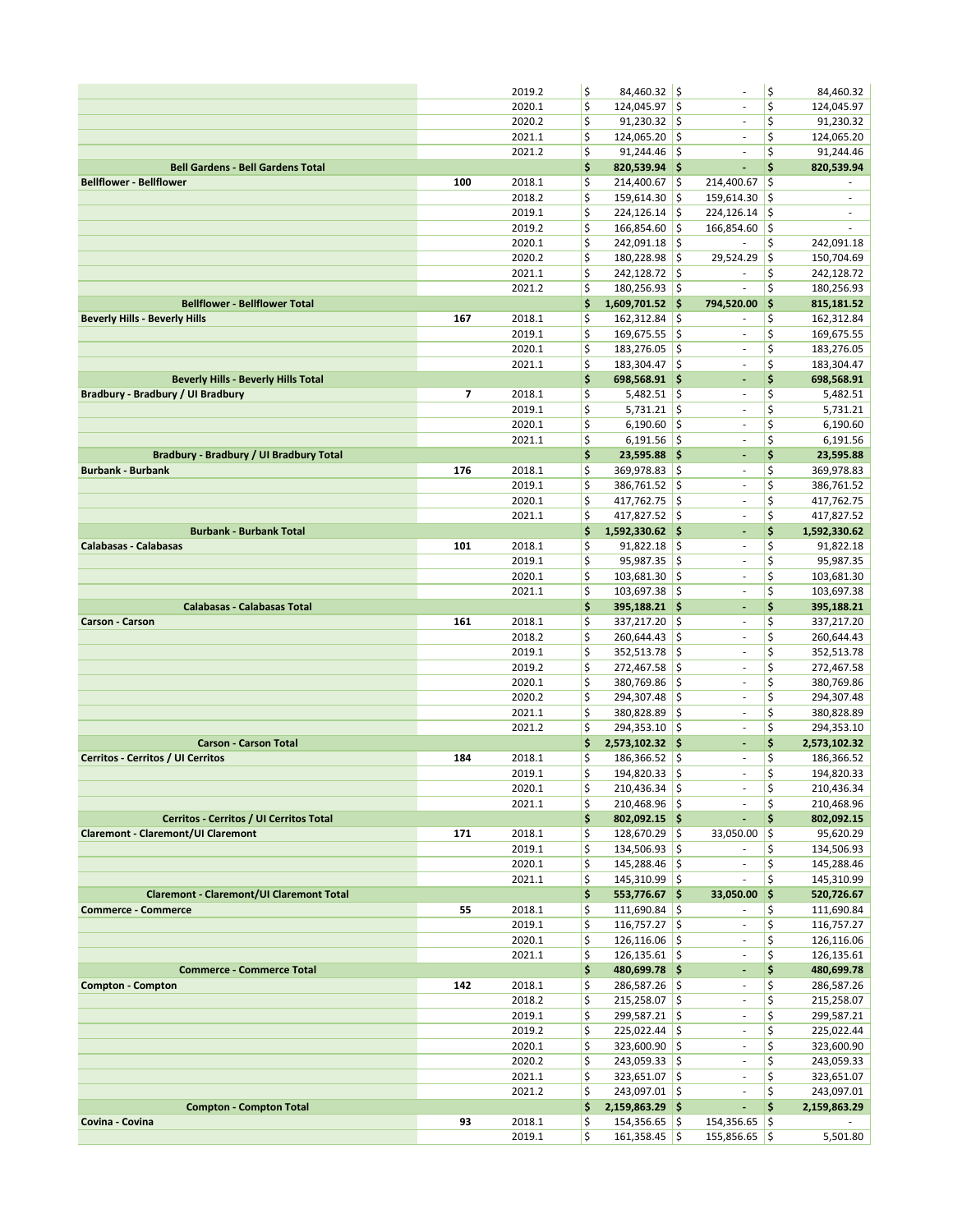|                                                             |     | 2020.1           | \$       | 174,292.29 \$                     |            | ÷,                                                   | \$        | 174,292.29                |
|-------------------------------------------------------------|-----|------------------|----------|-----------------------------------|------------|------------------------------------------------------|-----------|---------------------------|
|                                                             |     | 2021.1           | \$       | 174,319.31 \$                     |            | ÷,                                                   | \$        | 174,319.31                |
| Covina - Covina Total                                       |     |                  | \$       | 664,326.70 \$                     |            | 310,213.30                                           | \$        | 354,113.40                |
| Cudahy - Cudahy                                             | 56  | 2018.1           | \$       | $61,686.65$ \$                    |            | ×,                                                   | \$        | 61,686.65                 |
|                                                             |     | 2018.2           | \$       | 45,311.08                         | ¦\$        | $\sim$                                               | \$        | 45,311.08                 |
|                                                             |     | 2019.1           | \$       | $64,484.83$ \$                    |            | $\overline{\phantom{a}}$                             | \$        | 64,484.83                 |
|                                                             |     | 2019.2           | \$       | 47,366.45                         | ¦\$        | $\overline{\phantom{a}}$                             | \$        | 47,366.45                 |
|                                                             |     | 2020.1           | \$       | 69,653.68                         | ¦\$        | $\overline{\phantom{a}}$                             | \$        | 69,653.68                 |
|                                                             |     | 2020.2           | \$       | 51,163.15                         | ¦\$        | $\overline{\phantom{a}}$                             | \$        | 51,163.15                 |
|                                                             |     | 2021.1<br>2021.2 | \$<br>\$ | 69,664.48<br>$51,171.08$ \$       | ¦\$        | $\overline{\phantom{a}}$<br>$\overline{\phantom{a}}$ | \$<br>\$  | 69,664.48                 |
| <b>Cudahy - Cudahy Total</b>                                |     |                  | \$       | 460,501.40 \$                     |            | ÷,                                                   | \$        | 51,171.08<br>460,501.40   |
| <b>Culver City - Culver City</b>                            | 172 | 2018.1           | \$       | 147,034.74 \$                     |            | $\sim$                                               | \$        | 147,034.74                |
|                                                             |     | 2019.1           | \$       | $153,704.41$ \$                   |            | $\overline{\phantom{a}}$                             | \$        | 153,704.41                |
|                                                             |     | 2020.1           | \$       | 166,024.73                        | ¦\$        | $\sim$                                               | \$        | 166,024.73                |
|                                                             |     | 2021.1           | \$       | 166,050.47 \$                     |            | ÷                                                    | \$        | 166,050.47                |
| <b>Culver City - Culver City Total</b>                      |     |                  | \$       | 632,814.35 \$                     |            | ä,                                                   | \$        | 632,814.35                |
| Diamond Bar - Diamond Bar                                   | 157 | 2018.1           | \$       | 184,555.48                        | ¦\$        | 184,555.48                                           | \$        |                           |
|                                                             |     | 2019.1           | \$       | 192,927.14                        | ¦\$        | 184,000.00                                           | \$        | 8,927.14                  |
|                                                             |     | 2020.1           | \$       | 208,391.40                        | ¦\$        | $\overline{\phantom{a}}$                             | \$        | 208,391.40                |
|                                                             |     | 2021.1           | \$       | 208,423.71 \$                     |            | $\overline{\phantom{a}}$                             | \$        | 208,423.71                |
| <b>Diamond Bar - Diamond Bar Total</b>                      |     |                  | \$       | 794,297.73 \$                     |            | 368,555.48                                           | \$        | 425,742.25                |
| Downey - Downey                                             | 162 | 2018.1           | \$       | 339,996.47                        | ¦\$        |                                                      | \$        | 339,996.47                |
|                                                             |     | 2018.2           | \$       | 256,125.09                        | ¦\$        | $\overline{\phantom{a}}$                             | \$        | 256,125.09                |
|                                                             |     | 2019.1           | \$       | 355,419.13                        | ١\$        | ÷.                                                   | \$        | 355,419.13                |
|                                                             |     | 2019.2           | \$       | 267,743.23                        | ¦\$        | $\bar{\phantom{a}}$                                  | \$<br>\$  | 267,743.23                |
|                                                             |     | 2020.1<br>2020.2 | \$<br>\$ | 383,908.08<br>289,204.44          | ¦\$<br>¦\$ | $\overline{\phantom{a}}$<br>÷,                       | \$        | 383,908.08                |
|                                                             |     | 2021.1           | \$       | 383,967.60 \$                     |            | $\overline{\phantom{a}}$                             | \$        | 289,204.44<br>383,967.60  |
|                                                             |     | 2021.2           | \$       | 289,249.28 \$                     |            | ÷,                                                   | \$        | 289,249.28                |
| <b>Downey - Downey Total</b>                                |     |                  | \$       | 2,565,613.32 \$                   |            | ÷,                                                   | \$        | 2,565,613.32              |
| <b>Duarte - Duarte</b>                                      | 143 | 2018.1           | \$       | 66,742.99                         | l\$        | $\overline{\phantom{a}}$                             | \$        | 66,742.99                 |
|                                                             |     | 2019.1           | \$       | 69,770.54 \$                      |            | ÷.                                                   | \$        | 69,770.54                 |
|                                                             |     | 2020.1           | \$       | 75,363.06                         | ¦\$        | $\bar{\phantom{a}}$                                  | \$        | 75,363.06                 |
|                                                             |     | 2021.1           | \$       | 75,374.74 \$                      |            | $\overline{\phantom{a}}$                             | \$        | 75,374.74                 |
|                                                             |     |                  |          |                                   |            |                                                      |           |                           |
| <b>Duarte - Duarte Total</b>                                |     |                  | \$       | 287,251.33 \$                     |            | ÷,                                                   | \$        | 287,251.33                |
| El Monte - El Monte                                         | 115 | 2018.1           | \$       | 317,917.55 \$                     |            | 95,623.81                                            | \$        | 222,293.74                |
|                                                             |     | 2018.2           | \$       | 236,714.87                        | ١\$        | 236,714.87                                           | \$        |                           |
|                                                             |     | 2019.1           | \$       | 332,338.68                        | ¦\$        |                                                      | \$        | 332,338.68                |
|                                                             |     | 2019.2           | \$       | 247,452.55                        | ¦\$        | 247,452.55                                           | \$        |                           |
|                                                             |     | 2020.1           | \$       | 358,977.60 \$                     |            | $\overline{\phantom{a}}$                             | \$        | 358,977.60                |
|                                                             |     | 2020.2           | \$       | 267,287.34                        | ¦\$        | $\overline{\phantom{a}}$                             | \$        | 267,287.34                |
|                                                             |     | 2021.1           | \$       | $359,033.25$ \$                   |            | $\sim$                                               | \$        | 359,033.25                |
|                                                             |     | 2021.2           | \$       | 267,328.78                        | ¦\$        | ä,                                                   | \$        | 267,328.78                |
| <b>El Monte - El Monte Total</b><br>El Segundo - El Segundo | 158 | 2018.1           | \$<br>\$ | 2,387,050.62 \$<br>$96,942.20$ \$ |            | 579,791.23<br>$\sim$                                 | \$<br>\$  | 1,807,259.39<br>96,942.20 |
|                                                             |     | 2019.1           | \$       | $101,339.62$ \$                   |            | $\overline{\phantom{a}}$                             | \$        | 101,339.62                |
|                                                             |     | 2020.1           | \$       | $109,462.59$ \$                   |            | $\blacksquare$                                       | \$        | 109,462.59                |
|                                                             |     | 2021.1           | \$       | 109,479.56 \$                     |            | ä,                                                   | \$        | 109,479.56                |
| El Segundo - El Segundo Total                               |     |                  | \$       | 417,223.97 \$                     |            | ٠                                                    | \$        | 417,223.97                |
| Gardena - Gardena                                           | 102 | 2018.1           | \$       | 192,097.86 \$                     |            | $\sim$                                               | \$        | 192,097.86                |
|                                                             |     | 2018.2           | \$       | 146,026.39 \$                     |            | ÷                                                    | \$        | 146,026.39                |
|                                                             |     | 2019.1           | \$       | 200,811.66 \$                     |            | $\overline{\phantom{a}}$                             | \$        | 200,811.66                |
|                                                             |     | 2019.2           | \$       | $152,650.33$ \$                   |            | $\overline{\phantom{a}}$                             | \$        | 152,650.33                |
|                                                             |     | 2020.1           | \$       | 216,907.90 \$                     |            | $\overline{\phantom{a}}$                             | \$        | 216,907.90                |
|                                                             |     | 2020.2           | \$       | 164,886.16 \$                     |            | ÷                                                    | \$        | 164,886.16                |
|                                                             |     | 2021.1           | \$       | $216,941.53$ \$                   |            | ÷,                                                   | \$        | 216,941.53                |
|                                                             |     | 2021.2           | \$       | 164,911.72 \$                     |            | $\overline{\phantom{a}}$                             | \$        | 164,911.72                |
| Gardena - Gardena Total<br><b>Glendale - Northside</b>      | 180 | 2018.1           | \$<br>\$ | 1,455,233.55 \$<br>358,088.55 \$  |            | ÷<br>358,088.55                                      | \$<br> \$ | 1,455,233.55              |
|                                                             |     | 2019.1           | \$       | 374,331.89 \$                     |            | 115,911.45                                           | - 15      | 258,420.44                |
|                                                             |     | 2020.1           | \$       | 404,336.81 \$                     |            | $\sim$                                               | \$        | 404,336.81                |
|                                                             |     | 2021.1           | \$       | 404,399.50 \$                     |            | $\sim$                                               | \$        | 404,399.50                |
| <b>Glendale - Northside Total</b>                           |     |                  | \$       | 1,541,156.75 \$                   |            | 474,000.00                                           | \$        | 1,067,156.75              |
| Glendale - Southside                                        | 168 | 2018.1           | \$       | 263,720.20 \$                     |            | ٠                                                    | \$        | 263,720.20                |
|                                                             |     | 2018.2           | \$       | 199,376.18 \$                     |            | $\sim$                                               | \$        | 199,376.18                |
|                                                             |     | 2019.1           | \$       | 275,682.87 \$                     |            | $\bar{\phantom{a}}$                                  | \$        | 275,682.87                |
|                                                             |     | 2019.2           | \$       | 208,420.12 \$                     |            | $\overline{\phantom{a}}$                             | \$        | 208,420.12                |
|                                                             |     | 2020.1<br>2020.2 | \$<br>\$ | 297,780.49 \$<br>$225,126.23$ \$  |            | $\sim$<br>÷,                                         | \$<br>\$  | 297,780.49<br>225,126.23  |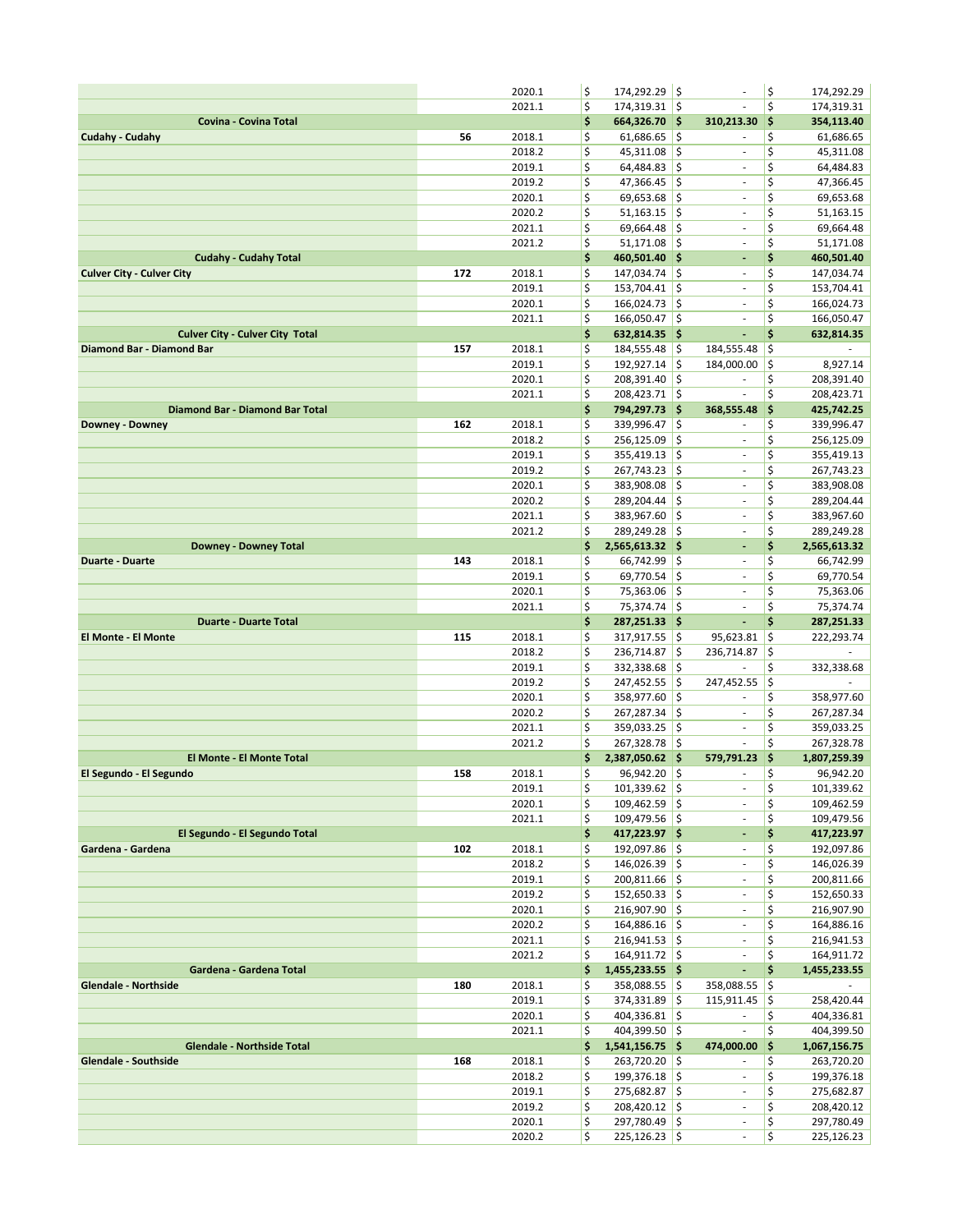|                                           |     | 2021.1           | \$       | 297,826.65 \$                    |                     | ÷,                         | \$        | 297,826.65                    |
|-------------------------------------------|-----|------------------|----------|----------------------------------|---------------------|----------------------------|-----------|-------------------------------|
|                                           |     | 2021.2           | \$       | $225,161.14$ \$                  |                     | $\Box$                     | \$        | 225,161.14                    |
| <b>Glendale - Southside Total</b>         |     |                  | \$       | 1,993,093.88 \$                  |                     | ٠                          | \$        | 1,993,093.88                  |
| Glendora - Glendora / UI Glendora         | 144 | 2018.1           | \$       | $167,566.37$ \$                  |                     | $\overline{\phantom{a}}$   | \$        | 167,566.37                    |
|                                           |     | 2019.1           | \$       | 175,167.38                       | ١\$                 | $\sim$                     | \$        | 175,167.38                    |
|                                           |     | 2020.1           | \$       | 189,208.09 \$                    |                     | $\overline{\phantom{a}}$   | \$        | 189,208.09                    |
|                                           |     | 2021.1           | \$       | 189,237.42                       | ¦\$                 | $\blacksquare$             | \$        | 189,237.42                    |
| Glendora - Glendora / UI Glendora Total   |     |                  | \$       | 721,179.26 \$                    |                     | ٠                          | \$        | 721,179.26                    |
| Hawaiian Gardens - Hawaiian Gardens       | 41  | 2018.1           | \$       | 38,061.00 \$                     |                     | $\overline{\phantom{a}}$   | \$        | 38,061.00                     |
|                                           |     | 2019.1           | \$       | 39,787.49                        | ١\$                 | $\sim$                     | \$        | 39,787.49                     |
|                                           |     | 2020.1           | \$       | $42,976.70$ \$                   |                     | ÷                          | \$        | 42,976.70                     |
|                                           |     | 2021.1           | \$       | $42,983.36$ \$                   |                     | ÷,                         | \$        | 42,983.36                     |
| Hawaiian Gardens - Hawaiian Gardens Total |     |                  | \$       | 163,808.55 \$                    |                     | ÷,                         | \$        | 163,808.55                    |
| <b>Hawthorne - Hawthorne</b>              | 145 | 2018.1           | \$       | $256,554.51$ \$                  |                     | 256,554.51                 | \$        |                               |
|                                           |     | 2018.2           | \$       | 192,879.86                       | ¦\$                 | 192,879.86                 | \$        | ä,                            |
|                                           |     | 2019.1           | \$       | 268,192.13                       | ¦\$                 | 268,192.13 \$              |           | $\overline{\phantom{a}}$      |
|                                           |     | 2019.2           | \$       | 201,629.13                       | ¦\$                 | $201,629.13$ \$            |           | ٠                             |
|                                           |     | 2020.1           | \$       | 289,689.32                       | $\ddot{\mathsf{s}}$ | 289,689.32                 | ∣\$       | $\overline{\phantom{a}}$      |
|                                           |     | 2020.2           | \$       | 217,790.90                       | ¦\$                 | 217,790.90                 | - 15      | $\overline{\phantom{a}}$      |
|                                           |     | 2021.1           | \$<br>\$ | 289,734.24                       | ¦\$                 | 289,734.24                 | I\$       | $\overline{\phantom{a}}$<br>٠ |
| <b>Hawthorne - Hawthorne Total</b>        |     | 2021.2           | \$       | 217,824.67<br>1,934,294.76 \$    | l\$                 | 217,824.67<br>1,934,294.76 | ¦\$<br>\$ |                               |
| Hermosa Beach - Hermosa Beach             | 128 | 2018.1           | \$       | 66,932.07                        | ¦\$                 |                            | \$        | 66,932.07                     |
|                                           |     | 2019.1           | \$       | 69,968.19                        | ¦\$                 | ÷                          | \$        | 69,968.19                     |
|                                           |     | 2020.1           | \$       | 75,576.56 \$                     |                     | ÷,                         | \$        | 75,576.56                     |
|                                           |     | 2021.1           | \$       | 75,588.28                        | ¦\$                 | $\bar{\phantom{a}}$        | \$        | 75,588.28                     |
| Hermosa Beach - Hermosa Beach Total       |     |                  | \$       | 288,065.10 \$                    |                     | ٠                          | \$        | 288,065.10                    |
| Hidden Hills - Hidden Hills               | 1   | 2018.1           | \$       | $9,502.00$ \$                    |                     | ×,                         | \$        | 9,502.00                      |
|                                           |     | 2019.1           | \$       | $9,933.02$ \$                    |                     | $\bar{\phantom{a}}$        | \$        | 9,933.02                      |
|                                           |     | 2020.1           | \$       | $10,729.21$ \$                   |                     | $\overline{\phantom{a}}$   | \$        | 10,729.21                     |
|                                           |     | 2021.1           | \$       | 10,730.87                        | ¦\$                 | ä,                         | \$        | 10,730.87                     |
| Hidden Hills - Hidden Hills Total         |     |                  | \$       | $40,895.10$ \$                   |                     | ٠                          | \$        | 40,895.10                     |
| Huntington Park - Huntington Park         | 72  | 2018.1           | \$       | 160,927.91 \$                    |                     | ä,                         | \$        | 160,927.91                    |
|                                           |     | 2018.2           | \$       | 119,553.21                       | ¦\$                 | $\sim$                     | \$        | 119,553.21                    |
|                                           |     | 2019.1           | \$       | 168,227.80                       | l\$                 | $\sim$                     | \$        | 168,227.80                    |
|                                           |     | 2019.2           | \$       | 124,976.29                       | ¦\$                 | ÷                          | \$        | 124,976.29                    |
|                                           |     | 2020.1           | \$       | 181,712.26                       | ¦\$                 | $\overline{\phantom{a}}$   | \$        | 181,712.26                    |
|                                           |     | 2020.2           | \$       | 134,993.88                       | ١\$                 | $\bar{\phantom{a}}$        | \$        | 134,993.88                    |
|                                           |     | 2021.1           | \$       | 181,740.43                       | ¦\$                 | ä,                         | \$        | 181,740.43                    |
|                                           |     | 2021.2           | \$       | $135,014.81$ \$                  |                     | $\overline{\phantom{a}}$   | \$        | 135,014.81                    |
| Huntington Park - Huntington Park Total   |     |                  | \$       | 1,207,146.59 \$                  |                     | ÷,                         | \$        | 1,207,146.59                  |
| Industry - Industry                       | 25  | 2018.1           | \$       | $121,760.98$ \$                  |                     | $\overline{\phantom{a}}$   | \$        | 121,760.98                    |
|                                           |     | 2019.1<br>2020.1 | \$       | 127,284.21 \$                    | ¦\$                 | $\sim$<br>÷                | \$<br>\$  | 127,284.21                    |
|                                           |     | 2021.1           | \$<br>\$ | 137,486.80<br>$137,508.11$ \$    |                     | ÷,                         | \$        | 137,486.80<br>137,508.11      |
| <b>Industry - Industry Total</b>          |     |                  | \$       | 524,040.10 \$                    |                     | $\overline{a}$             | \$        | 524,040.10                    |
| Inglewood - Inglewood                     | 116 | 2018.1           | \$       | 326,164.79 \$                    |                     | $\overline{\phantom{a}}$   | \$        | 326,164.79                    |
|                                           |     | 2018.2           | \$       | 244,701.09 \$                    |                     | ÷                          | \$        | 244,701.09                    |
|                                           |     | 2019.1           | \$       | $340,960.02$ \$                  |                     | $\overline{\phantom{a}}$   | \$        | 340,960.02                    |
|                                           |     | 2019.2           | \$       | 255,801.03 \$                    |                     | $\overline{\phantom{a}}$   | \$        | 255,801.03                    |
|                                           |     | 2020.1           | \$       | 368,289.99 \$                    |                     | $\blacksquare$             | \$        | 368,289.99                    |
|                                           |     | 2020.2           | \$       | 276,305.00 \$                    |                     | ÷                          | \$        | 276,305.00                    |
|                                           |     | 2021.1           | \$       | 368,347.09 \$                    |                     | $\blacksquare$             | \$        | 368,347.09                    |
|                                           |     | 2021.2           | \$       | 276,347.84 \$                    |                     | ä,                         | \$        | 276,347.84                    |
| Inglewood - Inglewood Total               |     |                  | \$       | 2,456,916.85 \$                  |                     | ÷,                         | \$        | 2,456,916.85                  |
| Irwindale - Irwindale                     | 57  | 2018.1           | \$       | $26,433.26$ \$                   |                     | $\overline{\phantom{a}}$   | \$        | 26,433.26                     |
|                                           |     | 2019.1           | \$       | $27,632.31$ \$                   |                     | ä,                         | \$        | 27,632.31                     |
|                                           |     | 2020.1           | \$       | 29,847.20 \$                     |                     | $\sim$                     | \$        | 29,847.20                     |
|                                           |     | 2021.1           | \$       | $29,851.83$ \$                   |                     | $\overline{\phantom{a}}$   | \$        | 29,851.83                     |
| Irwindale - Irwindale Total               |     |                  | \$       | 113,764.60 \$                    |                     | ٠                          | \$        | 113,764.60                    |
| LA (Arleta - Pacoima)                     | 117 | 2018.1           | \$       | 279,834.08 \$                    |                     | $\overline{\phantom{a}}$   | \$        | 279,834.08                    |
|                                           |     | 2018.2           | \$       | 206,836.02 \$                    |                     | $\sim$                     | \$        | 206,836.02                    |
|                                           |     | 2019.1           | \$       | 292,527.70 \$                    |                     | $\bar{\phantom{a}}$        | \$        | 292,527.70                    |
|                                           |     | 2019.2           | \$       | $216,218.35$ \$                  |                     | ÷                          | \$        | 216,218.35                    |
|                                           |     | 2020.1           | \$       | $315,975.53$ \$                  |                     | ä,                         | \$        | 315,975.53                    |
|                                           |     | 2020.2           | \$       | $233,549.54$ \$                  |                     | $\overline{\phantom{a}}$   | \$        | 233,549.54                    |
|                                           |     | 2021.1           | \$       | $316,024.52$ \$<br>233,585.75 \$ |                     | $\sim$                     | \$<br>\$  | 316,024.52                    |
| LA (Arleta - Pacoima) Total               |     | 2021.2           | \$<br>\$ | 2,094,551.49 \$                  |                     | ÷                          | \$        | 233,585.75<br>2,094,551.49    |
| LA (Baldwin Hills - Leimert - Hyde Park)  | 83  | 2018.1           | \$       | 246,679.02 \$                    |                     | 119,617.03 \$              |           | 127,061.99                    |
|                                           |     |                  |          |                                  |                     |                            |           |                               |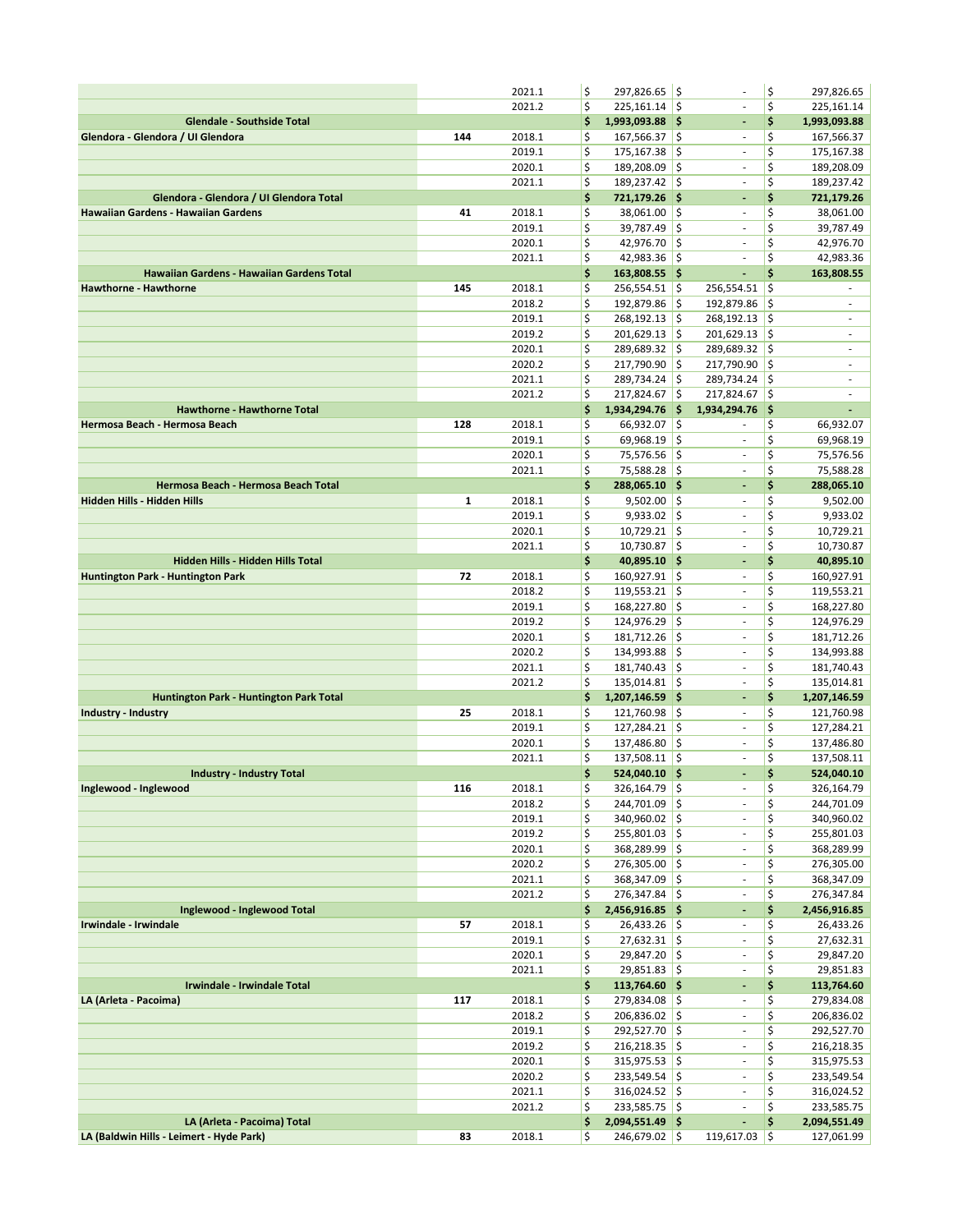|                                                         |     | 2018.2           | \$       | 186,217.95                       | ¦\$                | 186,217.95                   | ∣\$      |                          |
|---------------------------------------------------------|-----|------------------|----------|----------------------------------|--------------------|------------------------------|----------|--------------------------|
|                                                         |     | 2019.1           | \$       | 257,868.68 \$                    |                    |                              | \$       | 257,868.68               |
|                                                         |     | 2019.2           | \$       | 194,665.02 \$                    |                    | 194,665.02                   | \$       |                          |
|                                                         |     | 2020.1           | \$       | 278,538.39                       | ¦\$                |                              | \$       | 278,538.39               |
|                                                         |     | 2020.2           | \$       | 210,268.58                       | ¦\$                | $\overline{\phantom{a}}$     | \$       | 210,268.58               |
|                                                         |     | 2021.1           | \$       | 278,581.58 \$                    |                    | ä,                           | \$       | 278,581.58               |
|                                                         |     | 2021.2           | \$       | 210,301.18                       | ∣\$                | $\bar{\phantom{a}}$          | \$       | 210,301.18               |
| LA (Baldwin Hills - Leimert - Hyde Park) Total          |     |                  | \$       | 1,863,120.40 \$                  |                    | 500,500.00                   | \$       | 1,362,620.40             |
| LA (Bel Air - Beverly Crest / UN Hollywood Hills)       | 26  | 2018.1           | \$       | 97,538.21                        | $\ddot{\varsigma}$ |                              | \$       | 97,538.21                |
|                                                         |     | 2019.1           | \$       | 101,962.66                       | ∣\$                | $\overline{\phantom{a}}$     | \$       | 101,962.66               |
|                                                         |     | 2020.1           | \$       | $110, 135.58$ \$                 |                    | $\overline{\phantom{a}}$     | \$       | 110,135.58               |
|                                                         |     | 2021.1           | \$       | 110,152.65                       | ¦\$                | $\overline{\phantom{a}}$     | \$       | 110,152.65               |
| LA (Bel Air - Beverly Crest / UN Hollywood Hills) Total |     |                  | \$       | 419,789.10 \$                    |                    | ٠                            | \$       | 419,789.10               |
| LA (Boyle Heights)                                      | 135 | 2018.1           | \$       | 245,715.06 \$                    |                    | $\overline{\phantom{a}}$     | \$       | 245,715.06               |
|                                                         |     | 2018.2           | \$       | 183,874.19                       | $\ddot{\varsigma}$ | 183,874.19                   | \$       |                          |
|                                                         |     | 2019.1           | \$       | 256,861.00                       | ¦\$                |                              | \$       | 256,861.00               |
|                                                         |     | 2019.2           | \$<br>\$ | 192,214.94                       | \$                 | 120,825.81<br>÷,             | \$<br>\$ | 71,389.13                |
|                                                         |     | 2020.1<br>2020.2 | \$       | 277,449.93<br>$207,622.11$ \$    | ¦\$                | $\overline{\phantom{a}}$     | \$       | 277,449.93               |
|                                                         |     | 2021.1           | \$       | 277,492.95                       | ¦\$                | $\blacksquare$               | \$       | 207,622.11<br>277,492.95 |
|                                                         |     | 2021.2           | \$       | 207,654.30                       | l\$                | $\overline{\phantom{a}}$     | \$       | 207,654.30               |
| LA (Boyle Heights) Total                                |     |                  | \$       | 1,848,884.48 \$                  |                    | 304,700.00                   | \$       | 1,544,184.48             |
| LA (Brentwood - Pacific Palisades)                      | 129 | 2018.1           | \$       | 236,571.64                       | \$                 | ٠                            | \$       | 236,571.64               |
|                                                         |     | 2019.1           | \$       | 247,302.81 \$                    |                    | $\overline{\phantom{a}}$     | \$       | 247,302.81               |
|                                                         |     | 2020.1           | \$       | 267,125.60                       | ¦\$                | $\sim$                       | \$       | 267,125.60               |
|                                                         |     | 2021.1           | \$       | 267,167.02 \$                    |                    | $\overline{\phantom{a}}$     | \$       | 267,167.02               |
| LA (Brentwood - Pacific Palisades) Total                |     |                  | \$       | $1,018,167.07$ \$                |                    | $\blacksquare$               | \$       | 1,018,167.07             |
| LA (Canoga Park - Winnetka)                             | 58  | 2018.1           | \$       | 269,040.58                       | ¦\$                | $\overline{\phantom{a}}$     | \$       | 269,040.58               |
|                                                         |     | 2018.2           | \$       | 202,415.24                       | \$                 | $\blacksquare$               | \$       | 202,415.24               |
|                                                         |     | 2019.1           | \$       | 281,244.58                       | ∣\$                | ä,                           | \$       | 281,244.58               |
|                                                         |     | 2019.2           | \$       | 211,597.04                       | ¦\$                | $\bar{\phantom{a}}$          | \$       | 211,597.04               |
|                                                         |     | 2020.1           | \$       | 303,788.01 \$                    |                    | $\overline{\phantom{a}}$     | \$       | 303,788.01               |
|                                                         |     | 2020.2           | \$       | 228,557.80                       | $\frac{1}{2}$      | $\sim$                       | \$       | 228,557.80               |
|                                                         |     | 2021.1           | \$       | $303,835.11$ \$                  |                    | $\overline{\phantom{a}}$     | \$       | 303,835.11               |
|                                                         |     | 2021.2           | \$       | $228,593.24$ \$                  |                    | ÷,                           | \$       | 228,593.24               |
| LA (Canoga Park - Winnetka) Total                       |     |                  | \$       | 2,029,071.60 \$                  |                    | ÷                            | \$       | 2,029,071.60             |
| LA (Central City North)                                 | 59  | 2018.1           | \$       | $91,395.41$ \$                   |                    | $\overline{\phantom{a}}$     | \$       | 91,395.41                |
|                                                         |     |                  |          |                                  |                    |                              |          |                          |
|                                                         |     | 2018.2           | \$       | 71,554.54                        | ¦\$                | $\overline{\phantom{a}}$     | \$       | 71,554.54                |
|                                                         |     | 2019.1           | \$       | $95,541.22$ \$                   |                    | $\overline{\phantom{a}}$     | \$       | 95,541.22                |
|                                                         |     | 2019.2           | \$       | 74,800.34                        | ¦\$                | $\overline{\phantom{a}}$     | \$       | 74,800.34                |
|                                                         |     | 2020.1           | \$       | 103,199.42                       | $\frac{1}{2}$      | ÷,                           | \$       | 103,199.42               |
|                                                         |     | 2020.2           | \$       | 80,796.03                        | ¦\$                | $\blacksquare$               | \$       | 80,796.03                |
|                                                         |     | 2021.1           | \$       | $103,215.42$ \$                  |                    | ÷                            | \$       | 103,215.42               |
|                                                         |     | 2021.2           | \$       | 80,808.56                        | ۱\$                | ä,                           | \$       | 80,808.56                |
| LA (Central City North) Total                           |     |                  | \$       | 701,310.94 \$                    |                    | ٠                            | \$       | 701,310.94               |
| LA (Central City)                                       | 118 | 2018.1           | \$       | 261,749.56                       | ¦\$                | ÷,                           | \$       | 261,749.56               |
|                                                         |     | 2018.2           | \$       | $213,468.58$ \$                  |                    | $\qquad \qquad \blacksquare$ | \$       | 213,468.58               |
|                                                         |     | 2019.1           | \$       | 273,622.84 \$                    |                    | ä,                           | \$       | 273,622.84               |
|                                                         |     | 2019.2           | \$       | $223,151.77$ \$                  |                    | $\overline{\phantom{a}}$     | \$       | 223,151.77               |
|                                                         |     | 2020.1           | \$       | 295,555.34 \$                    |                    | $\blacksquare$               | \$       | 295,555.34               |
|                                                         |     | 2020.2           | \$       | 241,038.72 \$                    |                    | $\overline{\phantom{a}}$     | \$       | 241,038.72               |
|                                                         |     | 2021.1           | \$       | $295,601.16$ \$                  |                    | $\sim$                       | \$       | 295,601.16               |
|                                                         |     | 2021.2           | \$       | 241,076.09 \$                    |                    | $\blacksquare$               | \$       | 241,076.09               |
| LA (Central City) Total                                 |     |                  | \$       | 2,045,264.06 \$                  |                    | ÷,                           | \$       | 2,045,264.06             |
| LA (Chatsworth - Porter Ranch / UI Chatsworth)          | 152 | 2018.1           | \$       | 370,839.01 \$                    |                    | 370,839.01                   | İ\$      |                          |
|                                                         |     | 2019.1           | \$       | 387,660.72 \$                    |                    | 352,560.99 \$                |          | 35,099.73                |
|                                                         |     | 2020.1           | \$       | $418,734.03$ \$                  |                    |                              | \$       | 418,734.03               |
|                                                         |     | 2021.1           | \$       | $418,798.95$ \$                  |                    | ÷,                           | \$       | 418,798.95               |
| LA (Chatsworth - Porter Ranch / UI Chatsworth) Total    |     |                  | \$       | 1,596,032.71 \$                  |                    | 723,400.00                   | ∣\$      | 872,632.71               |
| LA (Encino - Tarzana)                                   | 136 | 2018.1           | \$       | 273,886.87 \$                    |                    |                              | \$       | 273,886.87               |
|                                                         |     | 2019.1           | \$       | 286,310.71 \$                    |                    | $\overline{\phantom{a}}$     | \$       | 286,310.71               |
|                                                         |     | 2020.1           | \$       | 309,260.21 \$                    |                    |                              | \$       | 309,260.21               |
|                                                         |     | 2021.1           | \$       | 309,308.16 \$                    |                    | ÷                            | \$       | 309,308.16               |
| LA (Encino - Tarzana) Total                             |     |                  | \$       | 1,178,765.95 \$                  |                    | ÷.                           | \$       | 1,178,765.95             |
| LA (Exposition Park - University Park - Vermont Square) | 164 | 2018.1           | \$       | 469,091.50 \$                    |                    |                              | \$       | 469,091.50               |
|                                                         |     | 2018.2           | \$       | $348,350.12$ \$                  |                    | 348,350.12 \$                |          |                          |
|                                                         |     | 2019.1           | \$       | 490,370.06 \$                    |                    |                              | \$       | 490,370.06               |
|                                                         |     | 2019.2           | \$       | 364,151.70 \$                    |                    | 208,649.88 \$                | \$       | 155,501.82               |
|                                                         |     | 2020.1<br>2020.2 | \$<br>\$ | 529,676.14 \$<br>$393,340.63$ \$ |                    |                              | \$       | 529,676.14<br>393,340.63 |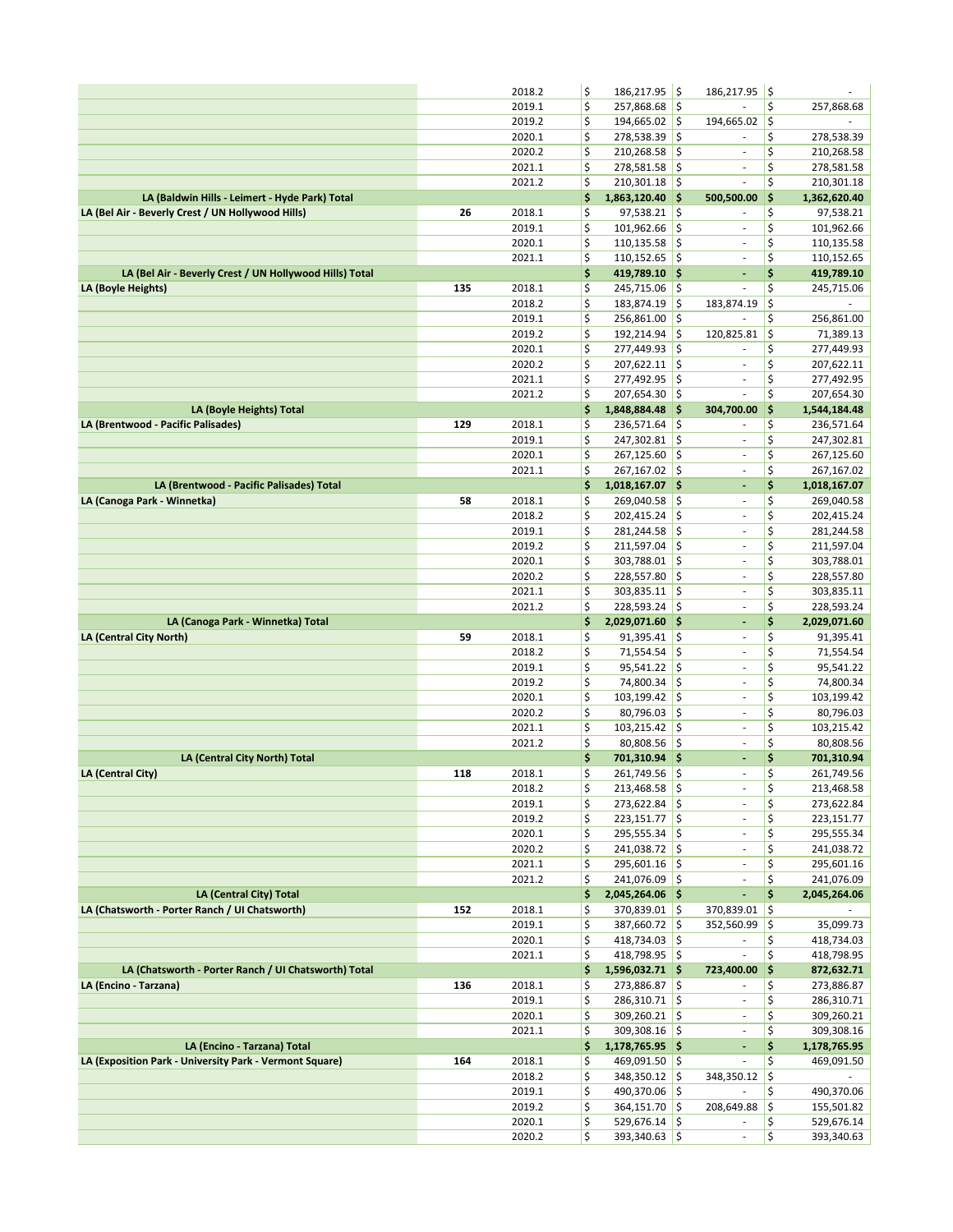|                                                                                                 |     | 2021.1           | \$       | 529,758.26 \$                      |                          |                                                      | \$       | 529,758.26                 |
|-------------------------------------------------------------------------------------------------|-----|------------------|----------|------------------------------------|--------------------------|------------------------------------------------------|----------|----------------------------|
|                                                                                                 |     | 2021.2           | \$       | 393,401.61 \$                      |                          |                                                      | \$       | 393,401.61                 |
| LA (Exposition Park - University Park - Vermont Square) Total                                   |     |                  | \$       | $3,518,140.02$ \$                  |                          | 557,000.00                                           | \$       | 2,961,140.02               |
| LA (Granada Hills - Knollwood)                                                                  | 73  | 2018.1           | \$       | 194,299.83                         | $\vert \mathsf{s}$       |                                                      | \$       | 194,299.83                 |
|                                                                                                 |     | 2019.1           | \$       | $203,113.51$ \$                    |                          | $\overline{\phantom{a}}$                             | \$       | 203,113.51                 |
|                                                                                                 |     | 2020.1           | \$       | 219,394.26                         | ∣\$                      | $\overline{\phantom{a}}$                             | \$       | 219,394.26                 |
| LA (Granada Hills - Knollwood) Total                                                            |     | 2021.1           | \$<br>\$ | 219,428.28<br>836,235.88 \$        | $\vert \mathsf{s}$       | ä,<br>$\overline{\phantom{a}}$                       | \$<br>\$ | 219,428.28                 |
| LA (Harbor Gateway)                                                                             | 43  | 2018.1           | \$       | 141,223.25                         | $\vert \mathbf{S} \vert$ | ٠                                                    | \$       | 836,235.88<br>141,223.25   |
|                                                                                                 |     | 2018.2           | \$       | 107,997.13                         | S,                       | $\sim$                                               | \$       | 107,997.13                 |
|                                                                                                 |     | 2019.1           | \$       | 147,629.31                         | ∣\$                      | $\overline{\phantom{a}}$                             | \$       | 147,629.31                 |
|                                                                                                 |     | 2019.2           | \$       | 112,896.01                         | \$                       | $\overline{\phantom{a}}$                             | \$       | 112,896.01                 |
|                                                                                                 |     | 2020.1           | \$       | 159,462.67                         | ۱\$                      | $\blacksquare$                                       | \$       | 159,462.67                 |
|                                                                                                 |     | 2020.2           | \$       | 121,945.30                         | ۱\$                      | $\overline{\phantom{a}}$                             | \$       | 121,945.30                 |
|                                                                                                 |     | 2021.1           | \$       | 159,487.39                         | ۱\$                      | $\bar{\phantom{a}}$                                  | \$       | 159,487.39                 |
|                                                                                                 |     | 2021.2           | \$       | 121,964.21 \$                      |                          | $\overline{\phantom{a}}$                             | \$       | 121,964.21                 |
| LA (Harbor Gateway) Total                                                                       |     |                  | \$       | 1,072,605.27 \$                    |                          | ÷,                                                   | \$       | 1,072,605.27               |
| LA (Hollywood - North)                                                                          | 103 | 2018.1           | \$       | 344,301.63                         | ∣\$                      | $\sim$                                               | \$       | 344,301.63                 |
|                                                                                                 |     | 2019.1<br>2020.1 | \$<br>\$ | 359,919.57 \$                      |                          | $\bar{\phantom{a}}$<br>$\overline{\phantom{a}}$      | \$<br>\$ | 359,919.57                 |
|                                                                                                 |     | 2021.1           | \$       | 388,769.26<br>388,829.53 \$        | I\$                      | ÷,                                                   | \$       | 388,769.26<br>388,829.53   |
| LA (Hollywood - North) Total                                                                    |     |                  | \$       | 1,481,819.99 \$                    |                          | $\blacksquare$                                       | \$       | 1,481,819.99               |
| LA (Hollywood - South)                                                                          | 104 | 2018.1           | \$       | 323,631.23                         | \$                       | $\overline{\phantom{a}}$                             | \$       | 323,631.23                 |
|                                                                                                 |     | 2018.2           | \$       | 244,889.91                         | \$                       | ÷,                                                   | \$       | 244,889.91                 |
|                                                                                                 |     | 2019.1           | \$       | 338,311.54                         | ∣\$                      | $\overline{\phantom{a}}$                             | \$       | 338,311.54                 |
|                                                                                                 |     | 2019.2           | \$       | 255,998.42                         | ∣\$                      | $\overline{\phantom{a}}$                             | \$       | 255,998.42                 |
|                                                                                                 |     | 2020.1           | \$       | 365,429.22 \$                      |                          | $\overline{\phantom{a}}$                             | \$       | 365,429.22                 |
|                                                                                                 |     | 2020.2           | \$       | 276,518.21                         | \$                       | ä,                                                   | \$       | 276,518.21                 |
|                                                                                                 |     | 2021.1           | \$       | 365,485.87                         | ۱\$                      | ÷,                                                   | \$       | 365,485.87                 |
|                                                                                                 |     | 2021.2           | \$<br>\$ | 276,561.08 \$<br>2,446,825.48 \$   |                          | $\sim$<br>÷,                                         | \$<br>\$ | 276,561.08<br>2,446,825.48 |
| LA (Hollywood - South) Total<br>LA (Mission Hills - Panorama City - North Hills)                | 130 | 2018.1           | \$       | 412,683.55                         | İ\$                      | $\overline{\phantom{a}}$                             | \$       | 412,683.55                 |
|                                                                                                 |     | 2018.2           | \$       | 307,039.51                         | ۱\$                      | $\overline{\phantom{a}}$                             | \$       | 307,039.51                 |
|                                                                                                 |     | 2019.1           | \$       | 431,403.37                         | ۱\$                      | $\blacksquare$                                       | \$       | 431,403.37                 |
|                                                                                                 |     | 2019.2           | \$       | 320,967.20                         | ∣\$                      | $\overline{\phantom{a}}$                             | \$       | 320,967.20                 |
|                                                                                                 |     | 2020.1           | \$       | 465,982.92                         | \$                       | $\overline{\phantom{a}}$                             | \$       | 465,982.92                 |
|                                                                                                 |     | 2020.2           | \$       | 346,694.63                         | l\$                      | ÷,                                                   | \$       | 346,694.63                 |
|                                                                                                 |     | 2021.1           | \$       | 466,055.16                         | ∣\$                      | $\overline{\phantom{a}}$                             | \$       | 466,055.16                 |
|                                                                                                 |     | 2021.2           | \$       | 346,748.38                         | ∣\$                      | $\overline{\phantom{a}}$                             | \$       | 346,748.38                 |
| LA (Mission Hills - Panorama City - North Hills) Total<br>LA (North Hollywood - Valley Village) | 94  | 2018.1           | \$<br>\$ | 3,097,574.72 \$<br>424,157.04      | ١\$                      | $\blacksquare$                                       | \$<br>\$ | 3,097,574.72<br>424,157.04 |
|                                                                                                 |     | 2018.2           | \$       | 319,842.47                         | I\$                      | 250,000.00                                           | \$       | 69,842.47                  |
|                                                                                                 |     | 2019.1           | \$       | 443,397.32                         | \$                       | $\overline{\phantom{a}}$                             | \$       | 443,397.32                 |
|                                                                                                 |     | 2019.2           | \$       | 334,350.92                         | ۱\$                      | $\overline{\phantom{a}}$                             | \$       | 334,350.92                 |
|                                                                                                 |     | 2020.1           | \$       | 478,938.25                         | \$                       | $\overline{\phantom{a}}$                             | \$       | 478,938.25                 |
|                                                                                                 |     | 2020.2           | \$       | 361,151.13                         | ۱\$                      | $\overline{\phantom{a}}$                             | \$       | 361,151.13                 |
|                                                                                                 |     | 2021.1           | \$       | 479,012.50 \$                      |                          | $\blacksquare$                                       | \$       | 479,012.50                 |
|                                                                                                 |     | 2021.2           | \$       | $361,207.12$ \$                    |                          | $\overline{\phantom{a}}$                             | \$       | 361,207.12                 |
| LA (North Hollywood - Valley Village) Total                                                     |     |                  | \$       | $3,202,056.75$ \$                  |                          | 250,000.00 \$                                        |          | 2,952,056.75               |
| LA (Northeast Los Angeles - North)                                                              | 183 | 2018.1           | \$       | $426,526.98$ \$                    |                          | $426,526.98$ \$                                      |          |                            |
|                                                                                                 |     | 2019.1<br>2020.1 | \$<br>\$ | $445,874.76$ \$<br>$481,614.27$ \$ |                          | $39,573.02$ \$<br>$\sim$                             | \$       | 406,301.74<br>481,614.27   |
|                                                                                                 |     | 2021.1           | \$       | $481,688.94$ \$                    |                          | ÷.                                                   | \$       | 481,688.94                 |
| LA (Northeast Los Angeles - North) Total                                                        |     |                  | \$       | 1,835,704.95 \$                    |                          | 466,100.00 \$                                        |          | 1,369,604.95               |
| LA (Northeast Los Angeles - South)                                                              | 177 | 2018.1           | \$       | 265,770.55 \$                      |                          | $\sim$                                               | \$       | 265,770.55                 |
|                                                                                                 |     |                  |          |                                    |                          |                                                      |          | 277,826.23                 |
|                                                                                                 |     | 2019.1           | \$       | $277,826.23$ \$                    |                          | $\overline{\phantom{a}}$                             | \$       |                            |
|                                                                                                 |     | 2020.1           | \$       | $300,095.65$ \$                    |                          | ÷,                                                   | \$       | 300,095.65                 |
|                                                                                                 |     | 2021.1           | \$       | $300,142.18$ \$                    |                          | $\overline{\phantom{a}}$                             | \$       | 300,142.18                 |
| LA (Northeast Los Angeles - South) Total                                                        |     |                  | \$       | $1,143,834.61$ \$                  |                          | $\blacksquare$                                       | \$       | 1,143,834.61               |
| LA (Northridge)                                                                                 | 60  | 2018.1           | \$       | $217,413.33$ \$                    |                          | $\sim$                                               | \$       | 217,413.33                 |
|                                                                                                 |     | 2018.2           | \$       | $165,265.09$ \$                    |                          | $\overline{\phantom{a}}$                             | \$       | 165,265.09                 |
|                                                                                                 |     | 2019.1           | \$       | $227,275.46$ \$                    |                          | $\sim$<br>$\overline{\phantom{a}}$                   | \$       | 227,275.46                 |
|                                                                                                 |     | 2019.2<br>2020.1 | \$       | $172,761.71$ \$                    |                          | $\overline{\phantom{a}}$                             | \$       | 172,761.71                 |
|                                                                                                 |     | 2020.2           | \$<br>\$ | 245,492.94 \$<br>186,609.59 \$     |                          | ÷,                                                   | \$<br>\$ | 245,492.94<br>186,609.59   |
|                                                                                                 |     | 2021.1           | \$       | 245,531.00 \$                      |                          | $\sim$                                               | \$       | 245,531.00                 |
|                                                                                                 |     | 2021.2           | \$       | 186,638.52 \$                      |                          | $\blacksquare$                                       | \$       | 186,638.52                 |
| LA (Northridge) Total                                                                           |     |                  | \$       | 1,646,987.64 \$                    |                          | ÷                                                    | \$       | 1,646,987.64               |
| LA (Palms - Mar Vista - Del Rey)                                                                | 105 | 2018.1<br>2018.2 | \$<br>\$ | $345,489.95$ \$<br>$261,410.81$ \$ |                          | $\overline{\phantom{a}}$<br>$\overline{\phantom{a}}$ | \$<br>\$ | 345,489.95<br>261,410.81   |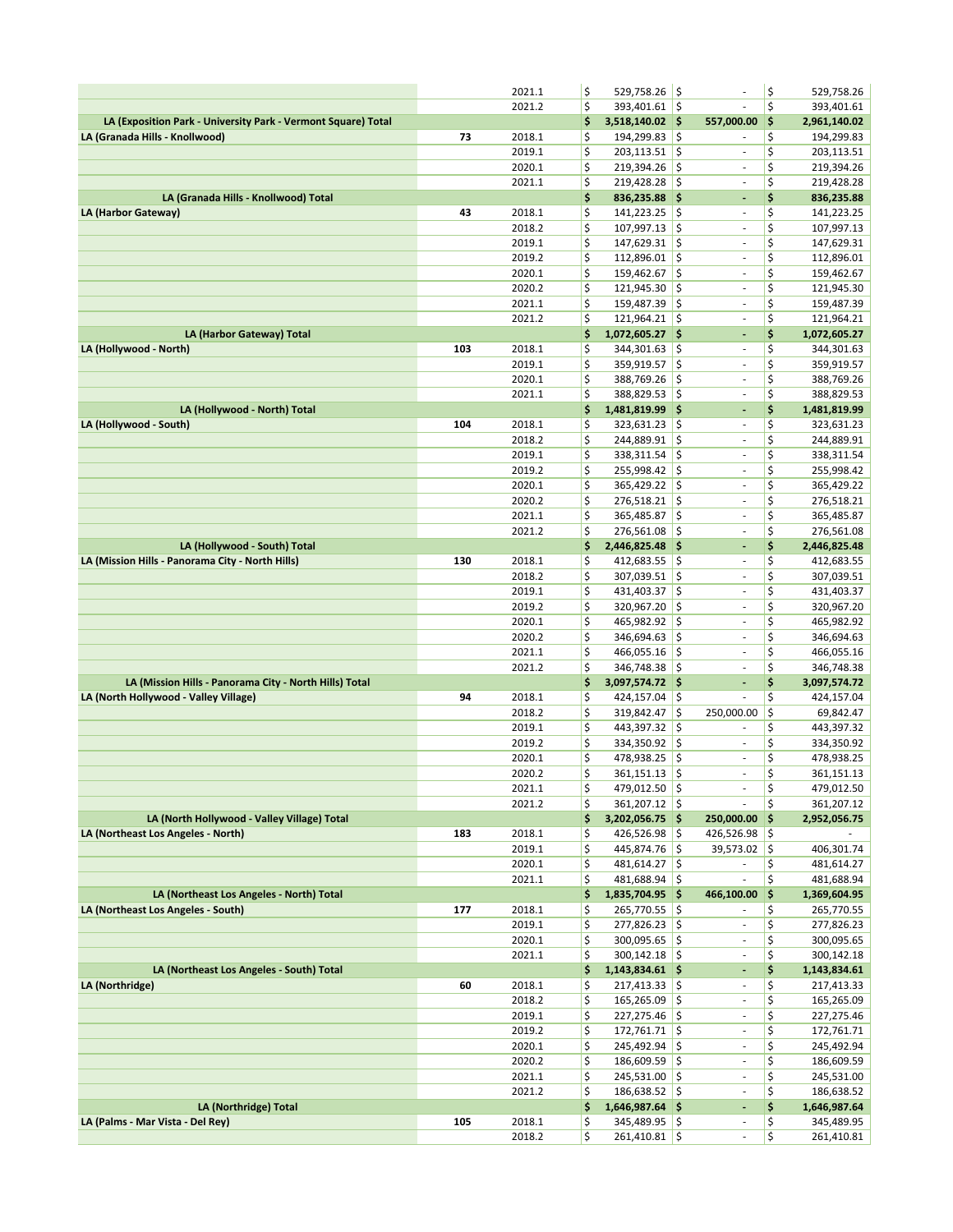|                                                           |     | 2019.1           | \$       | 361,161.79 \$                    |            |                                                      | \$       | 361,161.79                 |
|-----------------------------------------------------------|-----|------------------|----------|----------------------------------|------------|------------------------------------------------------|----------|----------------------------|
|                                                           |     | 2019.2           | \$       | 273,268.72 \$                    |            | $\overline{\phantom{a}}$                             | \$       | 273,268.72                 |
|                                                           |     | 2020.1           | \$       | 390,111.05 \$                    |            | $\sim$                                               | \$       | 390,111.05                 |
|                                                           |     | 2020.2           | \$       | 295,172.84                       | ¦\$        | ÷                                                    | \$       | 295,172.84                 |
|                                                           |     | 2021.1           | \$       | 390,171.54                       | ¦\$        | $\sim$                                               | \$       | 390,171.54                 |
| LA (Palms - Mar Vista - Del Rey) Total                    |     | 2021.2           | \$<br>\$ | 295,218.60 \$<br>2,612,005.30 \$ |            | $\overline{\phantom{a}}$<br>÷,                       | \$<br>\$ | 295,218.60<br>2,612,005.30 |
| LA (Reseda - West Van Nuys)                               | 95  | 2018.1           | \$       | 331,963.57                       | ١\$        | $\overline{\phantom{a}}$                             | \$       | 331,963.57                 |
|                                                           |     | 2018.2           | \$       | 249,715.04                       | ¦\$        | $\overline{\phantom{a}}$                             | \$       | 249,715.04                 |
|                                                           |     | 2019.1           | \$       | 347,021.84                       | ¦\$        | $\overline{\phantom{a}}$                             | \$       | 347,021.84                 |
|                                                           |     | 2019.2           | \$       | 261,042.42                       | ¦\$        | $\sim$                                               | \$       | 261,042.42                 |
|                                                           |     | 2020.1           | \$       | 374,837.70                       | ¦\$        | ÷                                                    | \$       | 374,837.70                 |
|                                                           |     | 2020.2           | \$       | 281,966.52 \$                    |            | $\sim$                                               | \$       | 281,966.52                 |
|                                                           |     | 2021.1           | \$       | 374,895.82 \$                    |            | $\sim$                                               | \$       | 374,895.82                 |
|                                                           |     | 2021.2           | \$       | 282,010.23                       | ¦\$        | ä,                                                   | \$       | 282,010.23                 |
| LA (Reseda - West Van Nuys) Total                         |     |                  | \$       | 2,503,453.14 \$                  |            | ٠                                                    | \$       | 2,503,453.14               |
| LA (San Pedro / Port of Los Angeles / UI La Rambla)       | 185 | 2018.1           | \$       | 247,425.73 \$                    |            | $\overline{\phantom{a}}$                             | \$       | 247,425.73                 |
|                                                           |     | 2019.1           | \$       | 258,649.26                       | ¦\$        | $\overline{\phantom{a}}$                             | \$       | 258,649.26                 |
|                                                           |     | 2020.1           | \$       | 279,381.54                       | ¦\$        | $\sim$                                               | \$<br>\$ | 279,381.54                 |
| LA (San Pedro / Port of Los Angeles / UI La Rambla) Total |     | 2021.1           | \$<br>\$ | 279,424.85<br>1,064,881.38 \$    | ¦\$        | ÷<br>٠                                               | \$       | 279,424.85<br>1,064,881.38 |
| LA (Sherman Oaks - Studio City / UI Universal City)       | 84  | 2018.1           | \$       | 303,334.65                       | ¦\$        | 303,334.65                                           | \$       |                            |
|                                                           |     | 2019.1           | \$       | 317,094.28                       | ¦\$        | 315,665.35                                           | \$       | 1,428.93                   |
|                                                           |     | 2020.1           | \$       | 342,511.27                       | ¦\$        | ÷                                                    | \$       | 342,511.27                 |
|                                                           |     | 2021.1           | \$       | 342,564.37                       | ١\$        |                                                      | \$       | 342,564.37                 |
| LA (Sherman Oaks - Studio City / UI Universal City) Total |     |                  | \$       | 1,305,504.57 \$                  |            | 619,000.00                                           | \$       | 686,504.57                 |
| LA (Silver Lake - Echo Park - Elysian Valley)             | 138 | 2018.1           | \$       | 210,275.53                       | l\$        | 210,275.53                                           | \$       |                            |
|                                                           |     | 2019.1           | \$       | 219,813.88                       | \$         | 219,724.47                                           | \$       | 89.41                      |
|                                                           |     | 2020.1           | \$       | 237,433.27                       | ¦\$        | $\overline{\phantom{a}}$                             | \$       | 237,433.27                 |
|                                                           |     | 2021.1           | \$       | 237,470.09                       | ١\$        | $\sim$                                               | \$       | 237,470.09                 |
| LA (Silver Lake - Echo Park - Elysian Valley) Total       |     |                  | \$       | 904,992.77 \$                    |            | 430,000.00                                           | \$       | 474,992.77                 |
| LA (South Los Angeles)                                    | 119 | 2018.1           | \$       | 295,511.30                       | ¦\$        | ÷                                                    | \$       | 295,511.30                 |
|                                                           |     | 2018.2           | \$       | $218,957.13$ \$                  |            | $\overline{\phantom{a}}$                             | \$<br>\$ | 218,957.13                 |
|                                                           |     | 2019.1<br>2019.2 | \$<br>\$ | 308,916.05<br>228,889.29         | ¦\$<br>¦\$ | $\sim$<br>ä,                                         | \$       | 308,916.05<br>228,889.29   |
|                                                           |     | 2020.1           | \$       | 333,677.51                       | ¦\$        | $\sim$                                               | \$       | 333,677.51                 |
|                                                           |     | 2020.2           | \$       | 247,236.13                       | ¦\$        | $\overline{\phantom{a}}$                             | \$       | 247,236.13                 |
|                                                           |     | 2021.1           | \$       | 333,729.24                       | ¦\$        | $\overline{\phantom{a}}$                             | \$       | 333,729.24                 |
|                                                           |     | 2021.2           | \$       | 247,274.46                       | ¦\$        | $\bar{\phantom{a}}$                                  | \$       | 247,274.46                 |
| LA (South Los Angeles) Total                              |     |                  | \$       | 2,214,191.11 \$                  |            | ٠                                                    | \$       | 2,214,191.11               |
| LA (Southeast Los Angeles - North)                        | 169 | 2018.1           | \$       | 378,282.81 \$                    |            | $\overline{\phantom{a}}$                             | \$       | 378,282.81                 |
|                                                           |     | 2018.2           | \$       | 281,265.65                       | ¦\$        | $\overline{\phantom{a}}$                             | \$       | 281,265.65                 |
|                                                           |     | 2019.1           | \$       | 395,442.18 \$                    |            | $\overline{\phantom{a}}$                             | \$       | 395,442.18                 |
|                                                           |     | 2019.2           | \$       | 294,024.20                       | ¦\$        | $\overline{\phantom{a}}$                             | \$       | 294,024.20                 |
|                                                           |     | 2020.1<br>2020.2 | \$<br>\$ | 427,139.21<br>317,591.99         | ١\$<br>¦\$ | $\blacksquare$<br>ä,                                 | \$<br>\$ | 427,139.21                 |
|                                                           |     | 2021.1           | \$       | $427,205.44$ \$                  |            | ä,                                                   | \$       | 317,591.99<br>427,205.44   |
|                                                           |     | 2021.2           | \$       | $317,641.23$ \$                  |            | $\blacksquare$                                       | \$       | 317,641.23                 |
| LA (Southeast Los Angeles - North) Total                  |     |                  | \$       | 2,838,592.71 \$                  |            | ٠                                                    | \$       | 2,838,592.71               |
| LA (Southeast Los Angeles)                                | 163 | 2018.1           | \$       | 395,823.48 \$                    |            | $\sim$                                               | \$       | 395,823.48                 |
|                                                           |     | 2018.2           | \$       | 291,046.10 \$                    |            | $\overline{\phantom{a}}$                             | \$       | 291,046.10                 |
|                                                           |     | 2019.1           | \$       | 413,778.52 \$                    |            | $\blacksquare$                                       | \$       | 413,778.52                 |
|                                                           |     | 2019.2           | \$       | 304,248.30 \$                    |            | ٠                                                    | \$       | 304,248.30                 |
|                                                           |     | 2020.1           | \$       | 446,945.33 \$                    |            | $\blacksquare$                                       | \$       | 446,945.33                 |
|                                                           |     | 2020.2           | \$       | $328,635.61$ \$                  |            | $\overline{\phantom{a}}$                             | \$       | 328,635.61                 |
|                                                           |     | 2021.1<br>2021.2 | \$<br>\$ | 447,014.62 \$<br>328,686.56 \$   |            | $\overline{\phantom{a}}$<br>$\overline{\phantom{a}}$ | \$<br>\$ | 447,014.62                 |
| LA (Southeast Los Angeles) Total                          |     |                  | \$       | 2,956,178.52 \$                  |            | ٠                                                    | \$       | 328,686.56<br>2,956,178.52 |
| LA (Sun Valley - La Tuna Canyon)                          | 120 | 2018.1           | \$       | 279,112.29 \$                    |            | $\sim$                                               | \$       | 279,112.29                 |
|                                                           |     | 2018.2           | \$       | $210,702.73$ \$                  |            | ÷,                                                   | \$       | 210,702.73                 |
|                                                           |     | 2019.1           | \$       | 291,773.17 \$                    |            | ÷                                                    | \$       | 291,773.17                 |
|                                                           |     | 2019.2           | \$       | 220,260.46 \$                    |            | $\blacksquare$                                       | \$       | 220,260.46                 |
|                                                           |     | 2020.1           | \$       | $315,160.52$ \$                  |            | $\overline{\phantom{a}}$                             | \$       | 315,160.52                 |
|                                                           |     | 2020.2           | \$       | 237,915.64 \$                    |            | $\overline{\phantom{a}}$                             | \$       | 237,915.64                 |
|                                                           |     | 2021.1           | \$       | $315,209.38$ \$                  |            | $\blacksquare$                                       | \$       | 315,209.38                 |
|                                                           |     | 2021.2           | \$       | $237,952.53$ \$                  |            | $\bar{\phantom{a}}$                                  | \$       | 237,952.53                 |
| LA (Sun Valley - La Tuna Canyon) Total                    |     |                  | \$       | 2,108,086.72 \$                  |            | ÷                                                    | \$       | 2,108,086.72               |
| LA (Sunland-Tujunga-Lake View Terrace-Shadow Hills)       | 139 | 2018.1<br>2019.1 | \$<br>\$ | 189,409.59 \$<br>$198,001.44$ \$ |            | $\overline{\phantom{a}}$<br>٠                        | \$<br>\$ | 189,409.59<br>198,001.44   |
|                                                           |     | 2020.1           | \$       | $213,872.43$ \$                  |            | ä,                                                   | \$       | 213,872.43                 |
|                                                           |     |                  |          |                                  |            |                                                      |          |                            |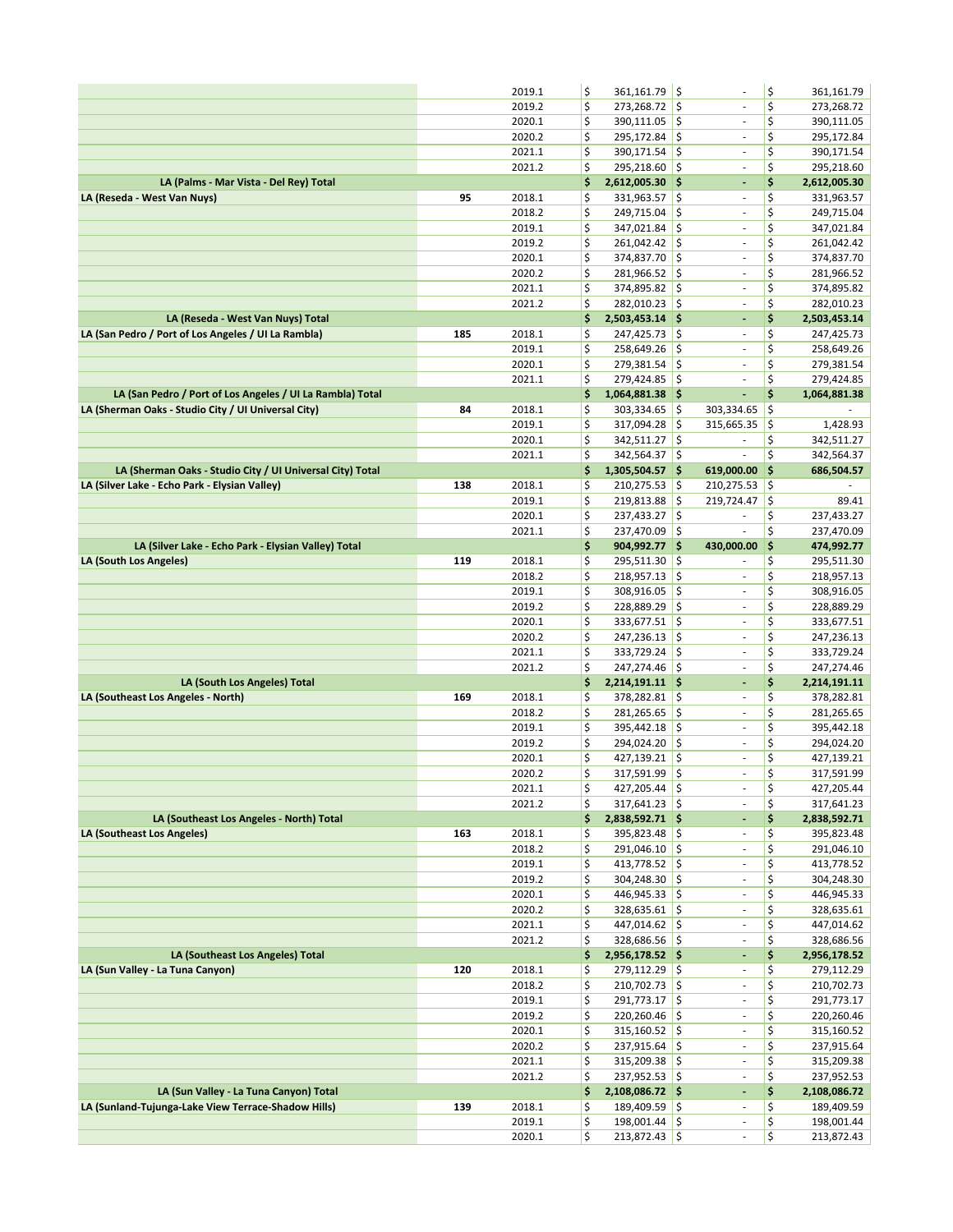|                                                                                   |     | 2021.1           | \$       | $213,905.59$ \$                  |                    |                                                      | \$                       | 213,905.59                 |
|-----------------------------------------------------------------------------------|-----|------------------|----------|----------------------------------|--------------------|------------------------------------------------------|--------------------------|----------------------------|
| LA (Sunland-Tujunga-Lake View Terrace-Shadow Hills) Total                         |     |                  | \$       | 815,189.05 \$                    |                    | ÷,                                                   | \$                       | 815,189.05                 |
| LA (Sylmar)                                                                       | 96  | 2018.1           | \$       | $232,653.14$ \$                  |                    | $\sim$                                               | \$                       | 232,653.14                 |
|                                                                                   |     | 2019.1           | \$       | 243,206.57                       | ¦\$                | ÷                                                    | \$                       | 243,206.57                 |
|                                                                                   |     | 2020.1           | \$       | 262,701.02                       | ¦\$                | $\overline{\phantom{a}}$                             | \$                       | 262,701.02                 |
|                                                                                   |     | 2021.1           | \$       | 262,741.75                       | ¦\$                | ÷,                                                   | \$                       | 262,741.75                 |
| LA (Sylmar) Total                                                                 |     |                  | \$       | 1,001,302.48                     | ∣\$                | L,                                                   | \$                       | 1,001,302.48               |
| LA (Valley Glen - North Sherman Oaks)                                             | 61  | 2018.1           | \$       | 247,883.02 \$                    |                    | $\qquad \qquad \blacksquare$                         | \$                       | 247,883.02                 |
|                                                                                   |     | 2018.2           | \$       | 186,534.71 \$                    |                    | ÷,                                                   | \$                       | 186,534.71                 |
|                                                                                   |     | 2019.1           | \$       | 259,127.29                       | ¦\$                | $\overline{\phantom{a}}$                             | \$                       | 259,127.29                 |
|                                                                                   |     | 2019.2           | \$       | 194,996.15                       | $\frac{1}{2}$      | ÷                                                    | \$                       | 194,996.15                 |
|                                                                                   |     | 2020.1           | \$       | 279,897.89                       | ¦\$                | ÷                                                    | \$                       | 279,897.89                 |
|                                                                                   |     | 2020.2           | \$       | 210,626.25                       | ¦\$                | $\bar{\phantom{a}}$                                  | \$                       | 210,626.25                 |
|                                                                                   |     | 2021.1           | \$       | 279,941.28                       | ¦\$                | $\overline{\phantom{a}}$                             | \$                       | 279,941.28                 |
|                                                                                   |     | 2021.2           | \$       | 210,658.90                       | $\frac{1}{2}$      | $\omega$                                             | \$                       | 210,658.90                 |
| LA (Valley Glen - North Sherman Oaks) Total<br>LA (Van Nuys - North Sherman Oaks) | 44  | 2018.1           | \$<br>\$ | 1,869,665.49 \$<br>251,342.45    | $\frac{1}{2}$      | ٠<br>$\overline{\phantom{a}}$                        | \$<br>\$                 | 1,869,665.49<br>251,342.45 |
|                                                                                   |     | 2018.2           | \$       | 190,061.72                       | ¦\$                | $\sim$                                               | \$                       | 190,061.72                 |
|                                                                                   |     | 2019.1           | \$       | 262,743.65                       | ¦\$                | ÷                                                    | \$                       | 262,743.65                 |
|                                                                                   |     | 2019.2           | \$       | 198,683.16                       | ¦\$                | ÷,                                                   | \$                       | 198,683.16                 |
|                                                                                   |     | 2020.1           | \$       | 283,804.11                       | $\frac{1}{2}$      | $\overline{\phantom{a}}$                             | \$                       | 283,804.11                 |
|                                                                                   |     | 2020.2           | \$       | 214,608.79                       | ¦\$                | $\overline{\phantom{a}}$                             | \$                       | 214,608.79                 |
|                                                                                   |     | 2021.1           | \$       | 283,848.11                       | $\frac{1}{2}$      | $\sim$                                               | \$                       | 283,848.11                 |
|                                                                                   |     | 2021.2           | \$       | 214,642.06                       | ¦\$                | ÷                                                    | \$                       | 214,642.06                 |
| LA (Van Nuys - North Sherman Oaks) Total                                          |     |                  | \$       | 1,899,734.05 \$                  |                    | L,                                                   | \$                       | 1,899,734.05               |
| LA (Venice)                                                                       | 106 | 2018.1           | \$       | 124,293.66                       | ¦\$                | 124,293.66                                           | \$                       |                            |
|                                                                                   |     | 2018.2           | \$       | 95,035.39                        | \$                 | 95,035.39                                            | \$                       | $\overline{\phantom{a}}$   |
|                                                                                   |     | 2019.1           | \$       | 129,931.77                       | ¦\$                | 129,924.64                                           | \$                       | 7.13                       |
|                                                                                   |     | 2019.2           | \$       | 99,346.31                        | ¦\$                | 99,346.31                                            | \$                       |                            |
|                                                                                   |     | 2020.1           | \$       | 140,346.57                       | ¦\$                | ä,                                                   | \$                       | 140,346.57                 |
|                                                                                   |     | 2020.2           | \$       | 107,309.51                       | \$                 | $\bar{\phantom{a}}$                                  | \$                       | 107,309.51                 |
|                                                                                   |     | 2021.1           | \$       | 140,368.33                       | \$                 | $\blacksquare$                                       | \$                       | 140,368.33                 |
|                                                                                   |     | 2021.2           | \$       | 107,326.14                       | ¦\$                |                                                      | \$                       | 107,326.14                 |
| LA (Venice) Total                                                                 |     |                  | \$       | 943,957.68                       | ∣\$                | 448,600.00                                           | \$                       | 495,357.68                 |
| LA (West Adams)                                                                   | 107 | 2018.1           | \$       | 274,859.60                       | ¦\$                | 60,275.80                                            | \$                       | 214,583.80                 |
|                                                                                   |     | 2018.2<br>2019.1 | \$<br>\$ | 205,207.86<br>287,327.56         | \$<br>¦\$          | 205,207.86                                           | \$<br>\$                 | 287,327.56                 |
|                                                                                   |     | 2019.2           | \$       | 214,516.34                       | ¦\$                | 214,516.34                                           | \$                       |                            |
|                                                                                   |     | 2020.1           | \$       | 310,358.57                       | $\frac{1}{2}$      |                                                      | \$                       | 310,358.57                 |
|                                                                                   |     | 2020.2           | \$       | 231,711.10                       | ¦\$                | ä,                                                   | \$                       | 231,711.10                 |
|                                                                                   |     | 2021.1           | \$       | 310,406.69                       | ¦\$                | ä,                                                   | \$                       | 310,406.69                 |
|                                                                                   |     | 2021.2           | \$       | 231,747.02                       | ¦\$                | $\sim$                                               | \$                       | 231,747.02                 |
| LA (West Adams) Total                                                             |     |                  | \$       | 2,066,134.74 \$                  |                    | 480,000.00                                           | \$                       | 1,586,134.74               |
| LA (West Hills - Woodland Hills / UI Canoga Park)                                 | 146 | 2018.1           | \$       | 338,454.92                       | ¦\$                | 338,454.92                                           | \$                       |                            |
|                                                                                   |     | 2019.1           | \$       | 353,807.65                       | ¦\$                | 313,145.08                                           | \$                       | 40,662.57                  |
|                                                                                   |     | 2020.1           | \$       | 382,167.43                       | ¦\$                | ÷,                                                   | \$                       | 382,167.43                 |
|                                                                                   |     | 2021.1           | \$       | 382,226.69 \$                    |                    | $\sim$                                               | \$                       | 382,226.69                 |
| LA (West Hills - Woodland Hills / UI Canoga Park) Total                           |     |                  | \$       | 1,456,656.69 \$                  |                    | 651,600.00                                           | - 15                     | 805,056.69                 |
| LA (West Los Angeles)                                                             | 85  | 2018.1           | \$       | $306,981.50$ \$                  |                    | $6,771.09$ \$                                        |                          | 300,210.41                 |
|                                                                                   |     | 2018.2           | \$       | 238,700.58 \$                    |                    | 238,700.58 \$                                        |                          |                            |
|                                                                                   |     | 2019.1           | \$       | 320,906.55 \$                    |                    |                                                      | \$                       | 320,906.55                 |
|                                                                                   |     | 2019.2           | \$       | 249,528.33                       | $\ddot{\varsigma}$ | 249,528.33                                           | ∣\$                      |                            |
|                                                                                   |     | 2020.1<br>2020.2 | \$       | 346,629.12 \$                    |                    | $\overline{\phantom{a}}$<br>$\overline{\phantom{a}}$ | \$<br>\$                 | 346,629.12                 |
|                                                                                   |     | 2021.1           | \$<br>\$ | $269,529.50$ \$<br>346,682.86 \$ |                    | $\bar{\phantom{a}}$                                  | \$                       | 269,529.50<br>346,682.86   |
|                                                                                   |     | 2021.2           | \$       | 269,571.29 \$                    |                    | $\overline{\phantom{a}}$                             | \$                       | 269,571.29                 |
| LA (West Los Angeles) Total                                                       |     |                  | \$       | 2,348,529.73 \$                  |                    | 495,000.00                                           | ∣\$                      | 1,853,529.73               |
| LA (Westchester - Playa del Rey / LAX)                                            | 67  | 2018.1           | \$       | 219,202.77 \$                    |                    | 120,225.14                                           | $\vert \mathbf{S} \vert$ | 98,977.63                  |
|                                                                                   |     | 2018.2           | \$       | $169,933.24$ \$                  |                    | 169,933.24 \$                                        |                          |                            |
|                                                                                   |     | 2019.1           | \$       | $229,146.07$ \$                  |                    |                                                      | \$                       | 229,146.07                 |
|                                                                                   |     | 2019.2           | \$       | $177,641.62$ \$                  |                    | 177,641.62 \$                                        |                          |                            |
|                                                                                   |     | 2020.1           | \$       | 247,513.49 \$                    |                    | $\sim$                                               | \$                       | 247,513.49                 |
|                                                                                   |     | 2020.2           | \$       | 191,880.65 \$                    |                    | $\bar{\phantom{a}}$                                  | \$                       | 191,880.65                 |
|                                                                                   |     | 2021.1           | \$       | 247,551.86 \$                    |                    | $\blacksquare$                                       | \$                       | 247,551.86                 |
|                                                                                   |     | 2021.2           | \$       | $191,910.40$ \$                  |                    | $\sim$                                               | \$                       | 191,910.40                 |
| LA (Westchester - Playa del Rey / LAX) Total                                      |     |                  | \$       | 1,674,780.10 \$                  |                    | 467,800.00                                           | ∣\$                      | 1,206,980.10               |
| LA (Westlake)                                                                     | 147 | 2018.1           | \$       | $319,284.56$ \$                  |                    | $54,161.91$ \$                                       |                          | 265,122.65                 |
|                                                                                   |     |                  |          |                                  |                    |                                                      |                          |                            |
|                                                                                   |     | 2018.2           | \$       | 237,971.70 \$                    |                    | 237,971.70 \$                                        |                          |                            |
|                                                                                   |     | 2019.1<br>2019.2 | \$<br>\$ | 333,767.70 \$<br>$248,766.39$ \$ |                    | 248,766.39 \$                                        | \$                       | 333,767.70                 |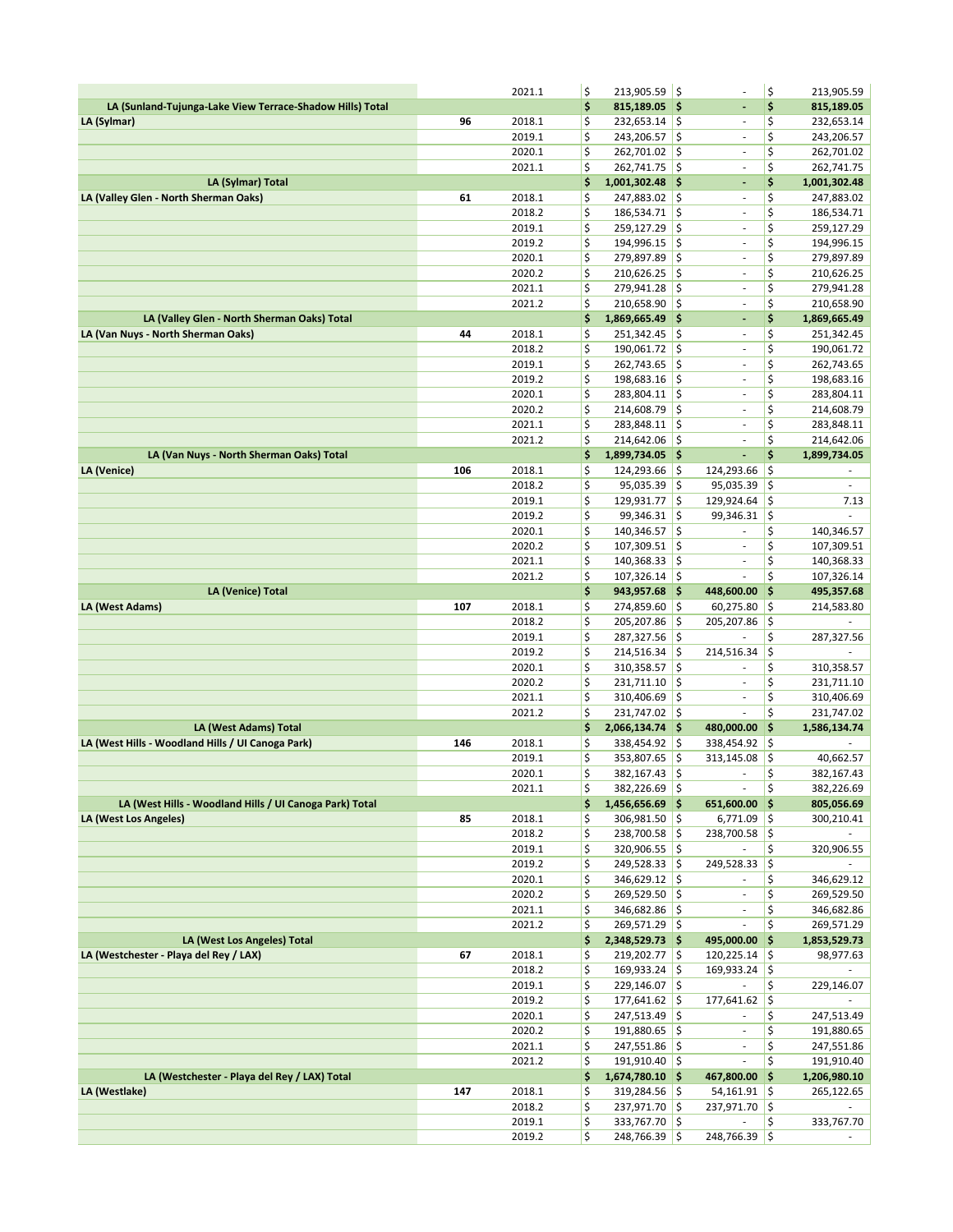|                                                        |     | 2020.1           | \$       | 360,521.16 \$                    |               |                                    | \$       | 360,521.16               |
|--------------------------------------------------------|-----|------------------|----------|----------------------------------|---------------|------------------------------------|----------|--------------------------|
|                                                        |     | 2020.2           | \$       | 268,706.49                       | ¦\$           | $\bar{\phantom{a}}$                | \$       | 268,706.49               |
|                                                        |     | 2021.1           | \$       | 360,577.05 \$                    |               | $\overline{\phantom{a}}$           | \$       | 360,577.05               |
|                                                        |     | 2021.2           | \$       | 268,748.15                       | ¦\$           | ä,                                 | \$       | 268,748.15               |
| LA (Westlake) Total                                    |     |                  | \$       | 2,398,343.20 \$                  |               | 540,900.00                         | \$       | 1,857,443.20             |
| LA (Westwood / UI Sawtelle VA Center)                  | 45  | 2018.1           | \$       | 176,695.14                       | $\frac{1}{2}$ | $\sim$                             | \$       | 176,695.14               |
|                                                        |     | 2018.2           | \$       | 134,950.77                       | $\frac{1}{2}$ | $\bar{\phantom{a}}$                | \$       | 134,950.77               |
|                                                        |     | 2019.1           | \$       | 184,710.25                       | ¦\$           | $\overline{\phantom{a}}$           | \$       | 184,710.25               |
|                                                        |     | 2019.2           | \$       | 141,072.31 \$                    |               | $\overline{\phantom{a}}$           | \$       | 141,072.31               |
|                                                        |     | 2020.1           | \$       | 199,515.87                       | ¦\$           | $\overline{\phantom{a}}$           | \$       | 199,515.87               |
|                                                        |     | 2020.2           | \$       | 152,380.09                       | ¦\$           | $\sim$                             | \$       | 152,380.09               |
|                                                        |     | 2021.1           | \$       | 199,546.81                       | $\frac{1}{2}$ | ä,                                 | \$       | 199,546.81               |
|                                                        |     | 2021.2           | \$       | 152,403.71 \$                    |               | ä,                                 | \$       | 152,403.71               |
| LA (Westwood / UI Sawtelle VA Center) Total            |     |                  | \$       | 1,341,274.95 \$                  |               | $\blacksquare$                     | \$       | 1,341,274.95             |
| LA (Wilmington - Harbor City / LA Port of LA)          | 121 | 2018.1           | \$       | 223,203.41                       | ¦\$           | ä,                                 | \$       | 223,203.41               |
|                                                        |     | 2019.1           | \$       | 233,328.19                       | ¦\$           | $\overline{\phantom{a}}$           | \$       | 233,328.19               |
|                                                        |     | 2020.1           | \$       | 252,030.83                       | ¦\$           | $\overline{\phantom{a}}$           | \$       |                          |
|                                                        |     | 2021.1           | \$       | 252,069.91 \$                    |               | $\overline{\phantom{a}}$           | \$       | 252,030.83<br>252,069.91 |
|                                                        |     |                  |          | 960,632.34 \$                    |               |                                    | \$       |                          |
| LA (Wilmington - Harbor City / LA Port of LA) Total    |     |                  | \$       |                                  |               | ÷,                                 |          | 960,632.34               |
| LA (Wilshire - Koreatown)                              | 68  | 2018.1           | \$       | 484,481.21 \$                    |               | $\overline{\phantom{a}}$           | \$       | 484,481.21               |
|                                                        |     | 2018.2           | \$       | 362,990.60                       | ¦\$           | $\overline{\phantom{a}}$           | \$       | 362,990.60               |
|                                                        |     | 2019.1           | \$       | 506,457.87                       | ¦\$           | $\bar{\phantom{a}}$                | \$       | 506,457.87               |
|                                                        |     | 2019.2           | \$       | 379,456.30                       | $\frac{1}{2}$ | ä,                                 | \$       | 379,456.30               |
|                                                        |     | 2020.1           | \$       | 547,053.44                       | \$            | $\overline{\phantom{a}}$           | \$       | 547,053.44               |
|                                                        |     | 2020.2           | \$       | 409,871.95 \$                    |               | ÷,                                 | \$       | 409,871.95               |
|                                                        |     | 2021.1           | \$       | 547,138.29                       | ¦\$           | $\overline{\phantom{a}}$           | \$       | 547,138.29               |
|                                                        |     | 2021.2           | \$       | 409,935.52 \$                    |               | ä,                                 | \$       | 409,935.52               |
| LA (Wilshire - Koreatown) Total                        |     |                  | \$       | 3,647,385.18 \$                  |               | ä,                                 | \$       | 3,647,385.18             |
| LA (Wilshire - West)                                   | 108 | 2018.1           | \$       | 437,207.34                       | ¦\$           | 81,026.69                          | \$       | 356,180.65               |
|                                                        |     | 2018.2           | \$       | 336,993.44                       | ¦\$           | 336,993.44                         | \$       | $\sim$                   |
|                                                        |     | 2019.1           | \$       | 457,039.60                       | $\frac{1}{2}$ |                                    | \$       | 457,039.60               |
|                                                        |     | 2019.2           | \$       | 352,279.87                       | ¦\$           | 352,279.87                         | \$       |                          |
|                                                        |     | 2020.1           | \$       | 493,674.04                       | $\frac{1}{2}$ |                                    | \$       | 493,674.04               |
|                                                        |     | 2020.2           | \$       | 380,517.20                       | ¦\$           | $\overline{\phantom{a}}$           | \$       | 380,517.20               |
|                                                        |     | 2021.1           | \$       | 493,750.58                       | ١\$           | $\blacksquare$                     | \$       | 493,750.58               |
|                                                        |     |                  |          |                                  |               |                                    |          |                          |
|                                                        |     | 2021.2           | \$       | 380,576.19                       | $\frac{1}{2}$ |                                    | \$       | 380,576.19               |
| LA (Wilshire - West) Total                             |     |                  | \$       | 3,332,038.26                     | - 1\$         | 770,300.00                         | \$       | 2,561,738.26             |
| La Cañada Flintridge - La Cañada Flintridge            | 66  | 2018.1           | \$       |                                  |               | $\sim$                             | \$       | 77,440.11                |
|                                                        |     | 2019.1           | \$       | 77,440.11 \$<br>80,952.89        |               | $\sim$                             | \$       |                          |
|                                                        |     | 2020.1           |          |                                  | ¦\$<br>¦\$    | $\sim$                             |          | 80,952.89                |
|                                                        |     |                  | \$       | 87,441.74                        |               | ÷,                                 | \$       | 87,441.74                |
|                                                        |     | 2021.1           | \$       | 87,455.30                        | ¦\$           | $\overline{\phantom{a}}$           | \$       | 87,455.30                |
| La Cañada Flintridge - La Cañada Flintridge Total      |     |                  | \$       | 333,290.04 \$                    |               | $\overline{\phantom{a}}$           | \$       | 333,290.04               |
| La Habra Heights - La Habra Heights                    | 42  | 2018.1           | \$       | $20,763.59$ \$                   |               | ä,                                 | \$       | 20,763.59                |
|                                                        |     | 2019.1           | \$       | 21,705.45                        | ¦\$           |                                    | \$       | 21,705.45                |
|                                                        |     | 2020.1           | \$       | 23,445.27                        | ¦\$           | $\qquad \qquad \blacksquare$<br>ä, | \$       | 23,445.27                |
|                                                        |     | 2021.1           | \$       | 23,448.90                        | ¦\$           |                                    | \$       | 23,448.90                |
| La Habra Heights - La Habra Heights Total              |     |                  | \$       | 89,363.21 \$                     |               | ٠                                  | \$       | 89,363.21                |
| La Mirada - La Mirada                                  | 137 | 2018.1           | \$       | $167,510.29$ \$                  |               | $\overline{\phantom{a}}$           | \$       | 167,510.29               |
|                                                        |     | 2019.1           | \$       | 175,108.77 \$                    |               | $\sim$                             | \$       | 175,108.77               |
|                                                        |     | 2020.1           | \$       | 189,144.77 \$                    |               | $\blacksquare$                     | \$       | 189,144.77               |
|                                                        |     | 2021.1           | \$       | 189,174.10 \$                    |               | $\overline{\phantom{a}}$           | \$       | 189,174.10               |
| La Mirada - La Mirada Total                            |     |                  | \$       | 720,937.93 \$                    |               | ä,                                 | \$       | 720,937.93               |
| La Puente - La Puente                                  | 27  | 2018.1           | \$       | $107,458.92$ \$                  |               | 107,458.92 \$                      |          |                          |
|                                                        |     | 2018.2           | \$       | 79,510.80 \$                     |               | 79,510.80 \$                       |          | ٠                        |
|                                                        |     | 2019.1           | \$       | $112,333.38$ \$                  |               | $112,333.38$ \$                    |          | $\overline{\phantom{a}}$ |
|                                                        |     | 2019.2           | \$       | $83,117.51$ \$                   |               | $83,117.51$ \$                     |          | $\sim$                   |
|                                                        |     | 2020.1           | \$       | $121,337.57$ \$                  |               | $120,799.52$ \$                    |          | 538.05                   |
|                                                        |     | 2020.2           | \$       | $89,779.87$ \$                   |               | 89,779.87 \$                       |          | ٠                        |
|                                                        |     | 2021.1           | \$       | $121,356.38$ \$                  |               | $\overline{\phantom{a}}$           | \$       | 121,356.38               |
|                                                        |     | 2021.2           | \$       | $89,793.79$ \$                   |               | $\overline{\phantom{a}}$           | \$       | 89,793.79                |
| La Puente - La Puente Total                            |     |                  | \$       | 804,688.22 \$                    |               | 593,000.00                         | \$       | 211,688.22               |
| La Verne - La Verne / UI La Verne / UI Claremont       | 159 | 2018.1           | \$       | $112,503.85$ \$                  |               | $\sim$                             | \$       | 112,503.85               |
|                                                        |     | 2019.1           | \$       | $117,607.16$ \$                  |               | $\sim$                             | \$       | 117,607.16               |
|                                                        |     | 2020.1           | \$       | 127,034.08 \$                    |               | $\overline{\phantom{a}}$           | \$       | 127,034.08               |
|                                                        |     | 2021.1           | \$       | $127,053.77$ \$                  |               | $\overline{\phantom{a}}$           | \$       | 127,053.77               |
| La Verne - La Verne / UI La Verne / UI Claremont Total |     |                  | \$       | 484,198.86 \$                    |               | $\overline{\phantom{a}}$           | \$       | 484,198.86               |
| Lakewood - Lakewood / UI Lakewood                      | 153 | 2018.1           | \$       | 240,688.68 \$                    |               | $\sim$                             | \$       | 240,688.68               |
|                                                        |     | 2019.1           | \$       | $251,606.61$ \$                  |               | $\blacksquare$                     | \$       | 251,606.61               |
|                                                        |     | 2020.1<br>2021.1 | \$<br>\$ | 271,774.38 \$<br>$271,816.51$ \$ |               | $\blacksquare$                     | \$<br>\$ | 271,774.38<br>271,816.51 |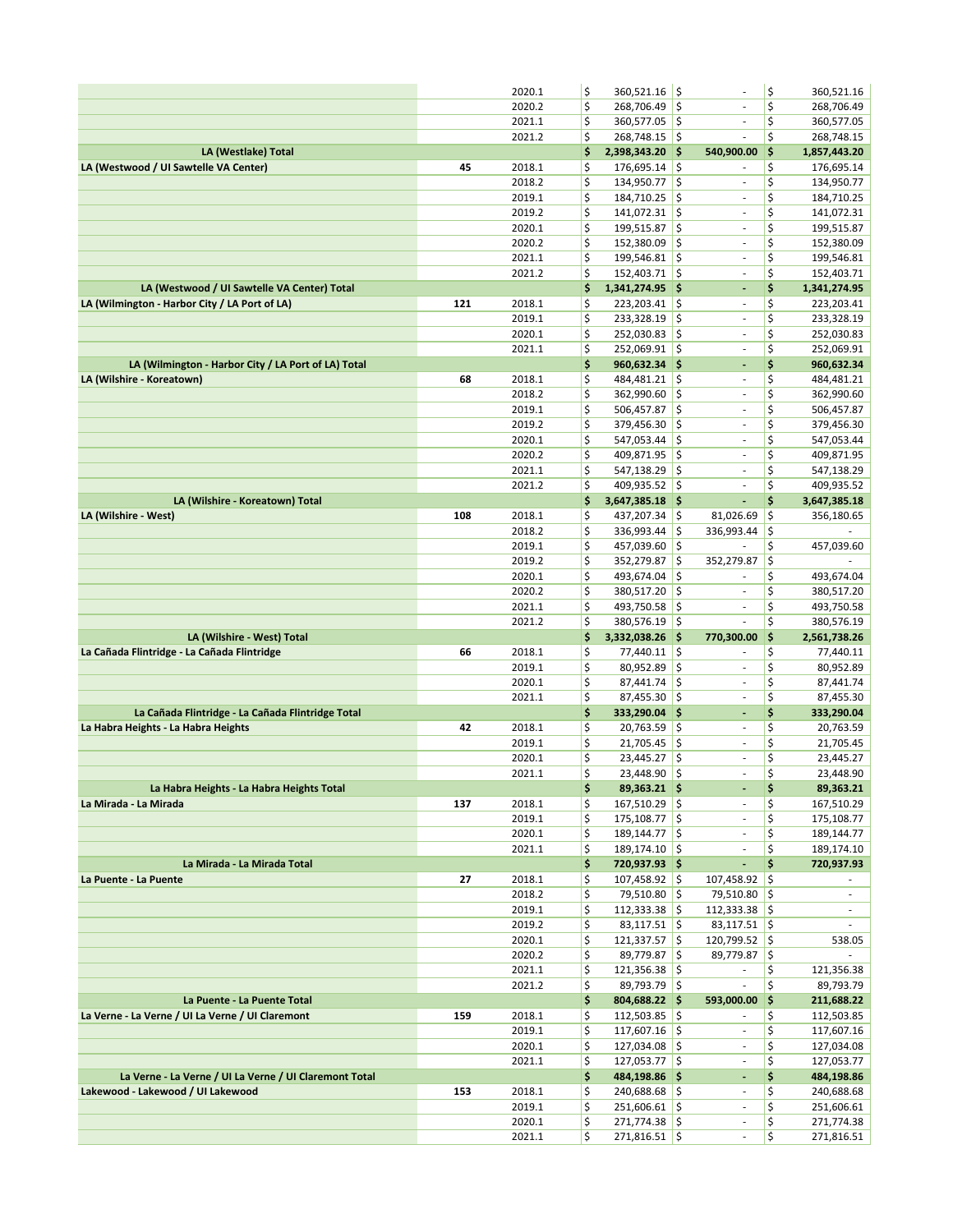| Lakewood - Lakewood / UI Lakewood Total      |     |                  | \$       | 1,035,886.18 \$                   |               | $\blacksquare$                                  | \$       | 1,035,886.18               |
|----------------------------------------------|-----|------------------|----------|-----------------------------------|---------------|-------------------------------------------------|----------|----------------------------|
| Lancaster - Eastside                         | 69  | 2018.1           | \$       | 196,656.98 \$                     |               | $\sim$                                          | \$       | 196,656.98                 |
|                                              |     | 2019.1           | \$       | 205,577.58 \$                     |               | ÷,                                              | \$       | 205,577.58                 |
|                                              |     | 2020.1           | \$       | 222,055.84                        | \$            |                                                 | \$       | 222,055.84                 |
|                                              |     | 2021.1           | \$       | 222,090.27 \$                     |               | ä,                                              | \$       | 222,090.27                 |
| Lancaster - Eastside Total                   |     |                  | \$       | 846,380.67 \$                     |               | ä,                                              | \$       | 846,380.67                 |
| Lancaster - Westside                         | 122 | 2018.1           | \$       | 305,347.57                        | ١\$           | 305,347.57                                      | \$       |                            |
|                                              |     | 2019.1<br>2020.1 | \$<br>\$ | 319,198.51<br>344,784.16          | l\$<br>I\$    | 219,428.22<br>$\sim$                            | \$<br>\$ | 99,770.29<br>344,784.16    |
|                                              |     | 2021.1           | \$       | 344,837.62 \$                     |               | $\overline{\phantom{a}}$                        | \$       | 344,837.62                 |
| Lancaster - Westside Total                   |     |                  | \$       | 1,314,167.86                      | - 15          | 524,775.79                                      | \$       | 789,392.07                 |
| Lawndale - Lawndale                          | 74  | 2018.1           | \$       | 90,110.95                         | ١\$           |                                                 | \$       | 90,110.95                  |
|                                              |     | 2018.2           | \$       | $66,867.41$ \$                    |               | $\overline{\phantom{a}}$                        | \$       | 66,867.41                  |
|                                              |     | 2019.1           | \$       | 94,198.49                         | \$            | $\overline{\phantom{a}}$                        | \$       | 94,198.49                  |
|                                              |     | 2019.2           | \$       | 69,900.60                         | ¦\$           | ä,                                              | \$       | 69,900.60                  |
|                                              |     | 2020.1           | \$       | 101,749.06                        | \$ ا          | ÷,                                              | \$       | 101,749.06                 |
|                                              |     | 2020.2           | \$       | 75,503.55                         | ∣\$           | ÷                                               | \$       | 75,503.55                  |
|                                              |     | 2021.1           | \$       | 101,764.83                        | ∣\$           | $\overline{\phantom{a}}$                        | \$       | 101,764.83                 |
|                                              |     | 2021.2           | \$       | 75,515.25 \$                      |               | $\overline{\phantom{a}}$                        | \$       | 75,515.25                  |
| Lawndale - Lawndale Total<br>Lomita - Lomita | 62  | 2018.1           | \$<br>\$ | $675,610.14$ \$<br>$61,454.97$ \$ |               | ÷,<br>$\bar{\phantom{a}}$                       | \$<br>\$ | 675,610.14<br>61,454.97    |
|                                              |     | 2019.1           | \$       | 64,242.65                         | ∣\$           | $\overline{\phantom{a}}$                        | \$       | 64,242.65                  |
|                                              |     | 2020.1           | \$       | 69,392.08                         | ۱\$           | ä,                                              | \$       | 69,392.08                  |
|                                              |     | 2021.1           | \$       | $69,402.83$ \$                    |               | ä,                                              | \$       | 69,402.83                  |
| <b>Lomita - Lomita Total</b>                 |     |                  | \$       | 264,492.53 \$                     |               | $\blacksquare$                                  | \$       | 264,492.53                 |
| Long Beach - Central                         | 97  | 2018.1           | \$       | 112,464.50                        | \$            | $\overline{\phantom{a}}$                        | \$       | 112,464.50                 |
|                                              |     | 2019.1           | \$       | 117,566.02                        | ١\$           | ÷,                                              | \$       | 117,566.02                 |
|                                              |     | 2020.1           | \$       | 126,989.64                        | $\frac{1}{2}$ | ä,                                              | \$       | 126,989.64                 |
|                                              |     | 2021.1           | \$       | 127,009.33 \$                     |               | $\overline{\phantom{a}}$                        | \$       | 127,009.33                 |
| Long Beach - Central Total                   |     | 2018.1           | \$<br>\$ | 484,029.49 \$                     |               | $\blacksquare$<br>$\overline{\phantom{a}}$      | \$<br>\$ | 484,029.49                 |
| Long Beach - East / UI Long Beach            | 165 | 2019.1           | \$       | 250,446.47 \$<br>261,807.03       | ١\$           | $\overline{\phantom{a}}$                        | \$       | 250,446.47<br>261,807.03   |
|                                              |     | 2020.1           | \$       | 282,792.42 \$                     |               | ÷,                                              | \$       | 282,792.42                 |
|                                              |     | 2021.1           | \$       | 282,836.26 \$                     |               | $\overline{\phantom{a}}$                        | \$       | 282,836.26                 |
| Long Beach - East / UI Long Beach Total      |     |                  | \$       | 1,077,882.18 \$                   |               | $\blacksquare$                                  | \$       | 1,077,882.18               |
| Long Beach - North                           | 123 | 2018.1           | \$       | 249,891.32 \$                     |               | $\overline{\phantom{a}}$                        | \$       | 249,891.32                 |
|                                              |     | 2018.2           | \$       | 184,893.13 \$                     |               | $\bar{\phantom{a}}$                             | \$       | 184,893.13                 |
|                                              |     | 2019.1           | \$       | 261,226.69                        | \$ ا          | $\bar{\phantom{a}}$                             | \$       | 261,226.69                 |
|                                              |     | 2019.2           | \$       | 193,280.11                        | ¦\$           | $\overline{\phantom{a}}$                        | \$       | 193,280.11                 |
|                                              |     | 2020.1           | \$       | 282,165.56                        | ¦\$           | ÷,<br>ä,                                        | \$       | 282,165.56                 |
|                                              |     | 2020.2<br>2021.1 | \$<br>\$ | 208,772.65<br>282,209.31 \$       | ∣\$           | $\sim$                                          | \$<br>\$ | 208,772.65<br>282,209.31   |
|                                              |     | 2021.2           | \$       | 208,805.02 \$                     |               | $\overline{\phantom{a}}$                        | \$       | 208,805.02                 |
| <b>Long Beach - North Total</b>              |     |                  | \$       | 1,871,243.79                      | - 15          | ÷,                                              | \$       | 1,871,243.79               |
| Long Beach - South                           | 188 | 2018.1           | \$       | 557,023.82 \$                     |               | $\sim$                                          | \$       | 557,023.82                 |
|                                              |     | 2018.2           | \$       | 419,415.26                        | İ\$           | ä,                                              | \$       | 419,415.26                 |
|                                              |     | 2019.1           | \$       | 582,291.10 \$                     |               | $\overline{\phantom{a}}$                        | \$       | 582,291.10                 |
|                                              |     | 2019.2           | \$       | 438,440.44 \$                     |               | $\blacksquare$                                  | \$       | 438,440.44                 |
|                                              |     | 2020.1           | \$       | $628,965.19$ \$                   |               | $\overline{\phantom{a}}$                        | \$       | 628,965.19                 |
|                                              |     | 2020.2           | \$<br>\$ | 473,584.05 \$                     |               | $\sim$<br>$\bar{\phantom{a}}$                   | \$       | 473,584.05                 |
|                                              |     | 2021.1<br>2021.2 | \$       | 629,062.74 \$<br>473,657.51 \$    |               | $\overline{\phantom{a}}$                        | \$<br>\$ | 629,062.74<br>473,657.51   |
| Long Beach - South Total                     |     |                  | \$       | 4,202,440.11 \$                   |               | ÷                                               | \$       | 4,202,440.11               |
| Long Beach - West                            | 154 | 2018.1           | \$       | 219,276.93 \$                     |               | $\overline{\phantom{a}}$                        | \$       | 219,276.93                 |
|                                              |     | 2018.2           | \$       | 162,950.48 \$                     |               | $\overline{\phantom{a}}$                        | \$       | 162,950.48                 |
|                                              |     | 2019.1           | \$       | 229,223.60 \$                     |               | $\blacksquare$                                  | \$       | 229,223.60                 |
|                                              |     | 2019.2           | \$       | $170,342.12$ \$                   |               | $\overline{\phantom{a}}$                        | \$       | 170,342.12                 |
|                                              |     | 2020.1           | \$       | 247,597.23 \$                     |               | $\overline{\phantom{a}}$                        | \$       | 247,597.23                 |
|                                              |     | 2020.2           | \$       | 183,996.05 \$                     |               | $\bar{\phantom{a}}$                             | \$       | 183,996.05                 |
|                                              |     | 2021.1           | \$<br>\$ | $247,635.62$ \$<br>184,024.57 \$  |               | $\overline{\phantom{a}}$<br>$\bar{\phantom{a}}$ | \$<br>\$ | 247,635.62                 |
| Long Beach - West Total                      |     | 2021.2           | \$       | 1,645,046.60 \$                   |               | $\overline{\phantom{a}}$                        | \$       | 184,024.57<br>1,645,046.60 |
| Lynwood - Lynwood / UI Lynwood               | 109 | 2018.1           | \$       | 187,614.79 \$                     |               | $\bar{\phantom{a}}$                             | \$       | 187,614.79                 |
|                                              |     | 2018.2           | \$       | 138,580.91 \$                     |               | $\overline{\phantom{a}}$                        | \$       | 138,580.91                 |
|                                              |     | 2019.1           | \$       | $196, 125.23$ \$                  |               | $\overline{\phantom{a}}$                        | \$       | 196,125.23                 |
|                                              |     | 2019.2           | \$       | $144,867.11$ \$                   |               | $\overline{\phantom{a}}$                        | \$       | 144,867.11                 |
|                                              |     | 2020.1           | \$       | $211,845.83$ \$                   |               | $\overline{\phantom{a}}$                        | \$       | 211,845.83                 |
|                                              |     | 2020.2           | \$       | 156,479.07 \$                     |               | ÷,                                              | \$       | 156,479.07                 |
|                                              |     | 2021.1           | \$       | 211,878.67 \$                     |               | $\blacksquare$                                  | \$       | 211,878.67                 |
|                                              |     | 2021.2           | \$       | $156,503.33$ \$                   |               |                                                 | \$       | 156,503.33                 |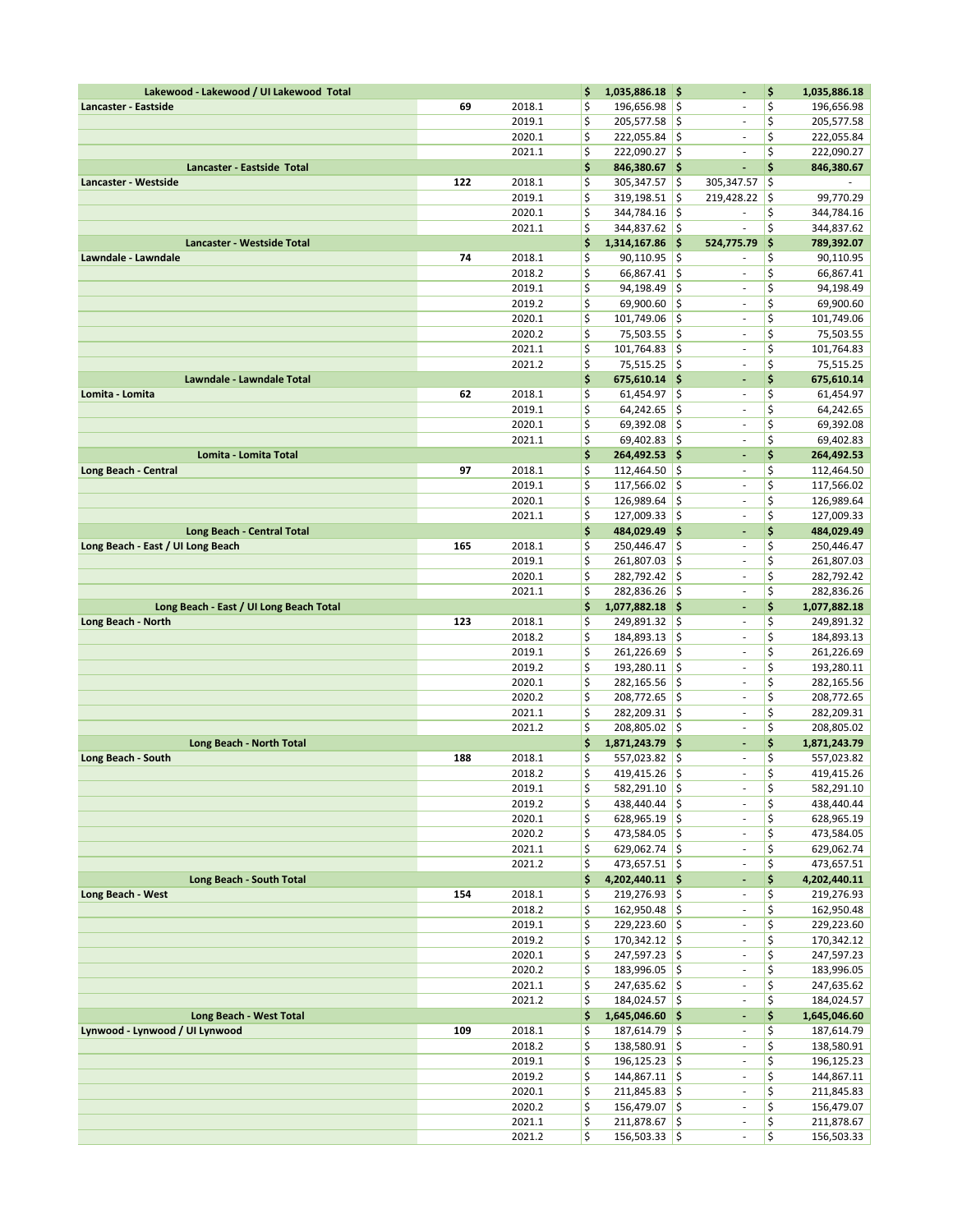| Lynwood - Lynwood / UI Lynwood Total                 |     |                  | \$       | 1,403,894.94 \$                    |            |                                | \$        | 1,403,894.94               |
|------------------------------------------------------|-----|------------------|----------|------------------------------------|------------|--------------------------------|-----------|----------------------------|
| Malibu - Malibu                                      | 75  | 2018.1           | \$       | 55,157.56                          | l\$        | $\overline{\phantom{a}}$       | \$        | 55,157.56                  |
|                                                      |     | 2019.1           | \$       | $57,659.57$ \$                     |            | $\blacksquare$                 | \$        | 57,659.57                  |
|                                                      |     | 2020.1           | \$       | 62,281.33                          | l\$        | ÷,                             | \$        | 62,281.33                  |
| <b>Malibu - Malibu Total</b>                         |     | 2021.1           | \$<br>\$ | 62,290.98<br>237,389.44 \$         | ∣\$        | $\overline{\phantom{a}}$<br>ä, | \$<br>\$  | 62,290.98<br>237,389.44    |
| Manhattan Beach - Manhattan Beach                    | 178 | 2018.1           | \$       | 133,352.22                         | \$ ا       | ä,                             | \$        | 133,352.22                 |
|                                                      |     | 2019.1           | \$       | 139,401.24 \$                      |            | $\blacksquare$                 | \$        | 139,401.24                 |
|                                                      |     | 2020.1           | \$       | 150,575.08                         | ۱\$        | ÷                              | \$        | 150,575.08                 |
|                                                      |     | 2021.1           | \$       | 150,598.42                         | ۱\$        | ä,                             | \$        | 150,598.42                 |
| <b>Manhattan Beach - Manhattan Beach Total</b>       |     |                  | \$       | 573,926.96 \$                      |            | ÷,                             | \$        | 573,926.96                 |
| Maywood - Maywood                                    | 76  | 2018.1           | \$       | 69,630.67                          | ¦\$        | 55,089.17                      | \$        | 14,541.50                  |
|                                                      |     | 2018.2           | \$       | 51,003.34                          | ¦\$        | 51,003.34                      | \$        |                            |
|                                                      |     | 2019.1           | \$       | 72,789.20                          | ١\$        | ä,                             | \$        | 72,789.20                  |
|                                                      |     | 2019.2<br>2020.1 | \$<br>\$ | 53,316.91                          | \$         | 53,316.91                      | ¦\$<br>\$ |                            |
|                                                      |     | 2020.2           | \$       | 78,623.68<br>57,590.58             | ١\$<br>۱\$ | 57,590.58                      | \$        | 78,623.68                  |
|                                                      |     | 2021.1           | \$       | 78,635.87                          | ¦\$        |                                | \$        | 78,635.87                  |
|                                                      |     | 2021.2           | \$       | 57,599.51                          | l\$        | ä,                             | \$        | 57,599.51                  |
| Maywood - Maywood Total                              |     |                  | \$       | $519,189.76$ \$                    |            | 217,000.00                     | \$        | 302,189.76                 |
| Monrovia - Monrovia                                  | 77  | 2018.1           | \$       | 120,837.73                         | I\$        | ٠                              | \$        | 120,837.73                 |
|                                                      |     | 2019.1           | \$       | 126,319.08                         | \$ ا       | $\overline{\phantom{a}}$       | \$        | 126,319.08                 |
|                                                      |     | 2020.1           | \$       | 136,444.30                         | \$         | ä,                             | \$        | 136,444.30                 |
|                                                      |     | 2021.1           | \$       | $136,465.46$ \$                    |            | $\blacksquare$                 | \$        | 136,465.46                 |
| Monrovia - Monrovia Total                            |     |                  | \$       | 520,066.57 \$                      |            | ÷,                             | \$        | 520,066.57                 |
| <b>Montebello - Montebello</b>                       | 131 | 2018.1<br>2019.1 | \$<br>\$ | 197,297.87<br>206,247.54           | \$<br>\$   | 100,000.00                     | \$<br>\$  | 97,297.87<br>206,247.54    |
|                                                      |     | 2020.1           | \$       | 222,779.51                         | l\$        | $\overline{\phantom{a}}$       | \$        | 222,779.51                 |
|                                                      |     | 2021.1           | \$       | 222,814.05                         | \$ ا       | ä,                             | \$        | 222,814.05                 |
| <b>Montebello - Montebello Total</b>                 |     |                  | \$       | 849,138.97 \$                      |            | 100,000.00                     | \$        | 749,138.97                 |
| <b>Monterey Park - Monterey Park</b>                 | 148 | 2018.1           | \$       | 190,130.31                         | l\$        | ä,                             | \$        | 190,130.31                 |
|                                                      |     | 2019.1           | \$       | 198,754.85                         | l\$        | $\blacksquare$                 | \$        | 198,754.85                 |
|                                                      |     | 2020.1           | \$       | 214,686.23                         | l\$        | ä,                             | \$        | 214,686.23                 |
|                                                      |     | 2021.1           | \$       | 214,719.52                         | ۱\$        | $\overline{\phantom{a}}$       | \$        | 214,719.52                 |
| <b>Monterey Park - Monterey Park Total</b>           |     |                  | \$       | 818,290.91 \$                      |            | ä,                             | \$        | 818,290.91                 |
| <b>Norwalk - Norwalk</b>                             | 149 | 2018.1<br>2018.2 | \$<br>\$ | 292,428.08<br>217,400.53           | ١\$<br>¦\$ | ٠<br>$\overline{\phantom{a}}$  | \$<br>\$  | 292,428.08<br>217,400.53   |
|                                                      |     | 2019.1           | \$       | 305,692.97                         | ١\$        | $\overline{\phantom{a}}$       | \$        | 305,692.97                 |
|                                                      |     | 2019.2           | \$       | 227,262.08                         | \$         | $\overline{\phantom{a}}$       | \$        | 227,262.08                 |
|                                                      |     | 2020.1           | \$       | 330,196.08                         | \$,        | $\blacksquare$                 | \$        | 330,196.08                 |
|                                                      |     | 2020.2           | \$       | 245,478.49                         | ١\$        | ä,                             | \$        | 245,478.49                 |
|                                                      |     | 2021.1           | \$       | 330,247.27                         | ¦\$        | $\overline{\phantom{a}}$       | \$        | 330,247.27                 |
|                                                      |     | 2021.2           | \$       | 245,516.55                         | ۱\$        | $\overline{\phantom{a}}$       | \$        | 245,516.55                 |
| <b>Norwalk - Norwalk Total</b>                       |     |                  | \$       | 2,194,222.05 \$                    |            | ÷,                             | \$        | 2,194,222.05               |
| Palmdale - Eastside / UI South Antelope Valley       | 124 | 2018.1           | \$       | 286,474.26 \$                      |            | $\overline{\phantom{a}}$<br>ä, | \$        | 286,474.26                 |
|                                                      |     | 2019.1<br>2020.1 | \$<br>\$ | 299,469.08<br>$323,473.31$ \$      | l\$        | $\overline{\phantom{a}}$       | \$<br>\$  | 299,469.08<br>323,473.31   |
|                                                      |     | 2021.1           | \$       | $323,523.46$ \$                    |            | $\blacksquare$                 | \$        | 323,523.46                 |
| Palmdale - Eastside / UI South Antelope Valley Total |     |                  | \$       | $1,232,940.11$ \$                  |            | $\blacksquare$                 | \$        | 1,232,940.11               |
| Palmdale - Westside                                  | 125 | 2018.1           | \$       | $200,078.68$ \$                    |            | $\overline{\phantom{a}}$       | \$        | 200,078.68                 |
|                                                      |     | 2019.1           | \$       | $209,154.49$ \$                    |            | $\sim$                         | \$        | 209,154.49                 |
|                                                      |     | 2020.1           | \$       | $225,919.47$ \$                    |            | $\blacksquare$                 | \$        | 225,919.47                 |
|                                                      |     | 2021.1           | \$       | $225,954.49$ \$                    |            | ÷,                             | \$        | 225,954.49                 |
| Palmdale - Westside Total                            |     |                  | \$       | $861,107.13$ \$                    |            | ٠                              | \$        | 861,107.13                 |
| Palos Verdes Estates - Palos Verdes Estates          | 46  | 2018.1           | \$       | $55,183.18$ \$                     |            | ÷,                             | \$        | 55,183.18                  |
|                                                      |     | 2019.1<br>2020.1 | \$<br>\$ | $57,686.35$ \$<br>$62,310.26$ \$   |            | $\blacksquare$<br>÷.           | \$<br>\$  | 57,686.35<br>62,310.26     |
|                                                      |     | 2021.1           | \$       | $62,319.92$ \$                     |            | ÷,                             | \$        | 62,319.92                  |
| Palos Verdes Estates - Palos Verdes Estates Total    |     |                  | \$       | 237,499.71 \$                      |            | ÷,                             | \$        | 237,499.71                 |
| Paramount - Paramount                                | 140 | 2018.1           | \$       | $158,131.95$ \$                    |            | $\blacksquare$                 | \$        | 158,131.95                 |
|                                                      |     | 2018.2           | \$       | $118,407.46$ \$                    |            | $\blacksquare$                 | \$        | 118,407.46                 |
|                                                      |     | 2019.1           | \$       | $165,305.00$ \$                    |            | $\overline{\phantom{a}}$       | \$        | 165,305.00                 |
|                                                      |     | 2019.2           | \$       | $123,778.56$ \$                    |            | $\overline{\phantom{a}}$       | \$        | 123,778.56                 |
|                                                      |     | 2020.1           | \$       | $178,555.18$ \$                    |            | $\blacksquare$                 | \$        | 178,555.18                 |
|                                                      |     | 2020.2           | \$       | $133,700.15$ \$                    |            | $\overline{\phantom{a}}$       | \$        | 133,700.15                 |
|                                                      |     | 2021.1<br>2021.2 | \$<br>\$ | $178,582.86$ \$<br>$133,720.88$ \$ |            | $\overline{\phantom{a}}$<br>÷, | \$<br>\$  | 178,582.86                 |
| <b>Paramount - Paramount Total</b>                   |     |                  | \$       | $1,190,182.04$ \$                  |            | ٠                              | \$        | 133,720.88<br>1,190,182.04 |
| Pasadena - Eastside / UI Kinneloa Mesa               | 132 | 2018.1           | \$       | $197,250.84$ \$                    |            | $\overline{\phantom{a}}$       | \$        | 197,250.84                 |
|                                                      |     | 2019.1           | \$       | $206,198.38$ \$                    |            | $\sim$                         | \$        | 206,198.38                 |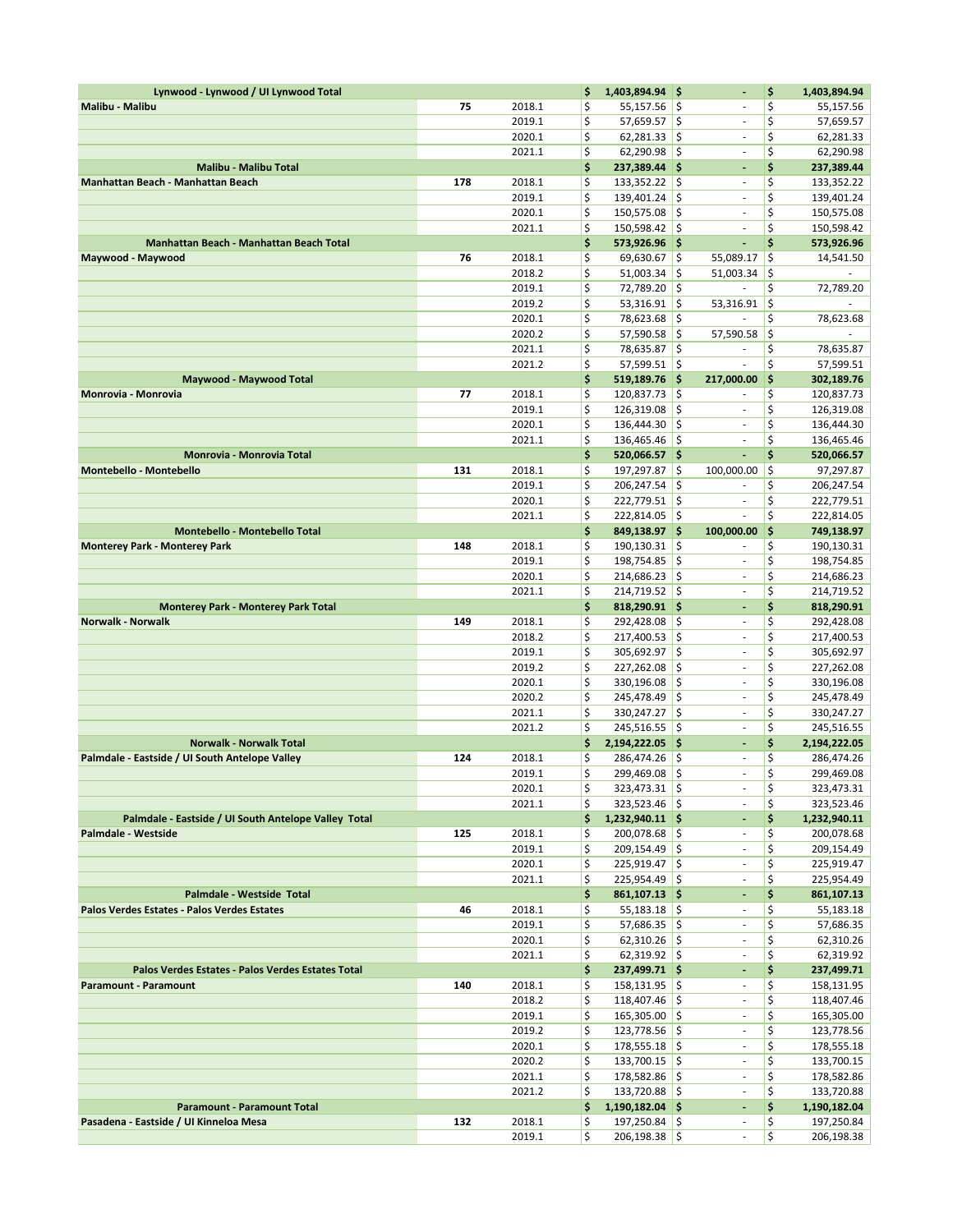|                                                                    |     | 2020.1           | \$       | $222,726.41$ \$                    |            | ٠                             | \$       | 222,726.41               |
|--------------------------------------------------------------------|-----|------------------|----------|------------------------------------|------------|-------------------------------|----------|--------------------------|
|                                                                    |     | 2021.1           | \$       | 222,760.94 \$                      |            | $\overline{\phantom{a}}$      | \$       | 222,760.94               |
| Pasadena - Eastside / UI Kinneloa Mesa Total                       |     |                  | \$       | 848,936.57 \$                      |            | ٠                             | \$       | 848,936.57               |
| Pasadena - Westside                                                | 173 | 2018.1           | \$       | 296,386.04                         | ١\$        | $\overline{\phantom{a}}$      | \$       | 296,386.04               |
|                                                                    |     | 2019.1           | \$       | 309,830.47                         | ¦\$        | $\overline{\phantom{a}}$      | \$       | 309,830.47               |
|                                                                    |     | 2020.1           | \$       | $334,665.22$ \$                    |            | $\overline{\phantom{a}}$      | \$       | 334,665.22               |
|                                                                    |     | 2021.1           | \$       | 334,717.11                         | ¦\$        | $\overline{\phantom{a}}$      | \$       | 334,717.11               |
| Pasadena - Westside Total                                          |     |                  | \$       | 1,275,598.84 \$                    |            | ٠                             | \$       | 1,275,598.84             |
| Pico Rivera - Pico Rivera                                          | 110 | 2018.1           | \$       | 187,821.93 \$                      |            | $\overline{\phantom{a}}$      | \$       | 187,821.93               |
|                                                                    |     | 2019.1           | \$       | 196,341.76                         | ¦\$        | $\bar{\phantom{a}}$           | \$       | 196,341.76               |
|                                                                    |     | 2020.1           | \$       | 212,079.72                         | l\$        | $\overline{\phantom{a}}$      | \$       | 212,079.72               |
|                                                                    |     | 2021.1           | \$       | 212,112.60                         | ١\$        | ä,                            | \$       | 212,112.60               |
| Pico Rivera - Pico Rivera Total                                    |     |                  | \$<br>\$ | 808,356.01 \$                      |            | ÷,                            | \$<br>\$ | 808,356.01               |
| Pomona - Northside                                                 | 155 | 2018.1<br>2019.1 | \$       | 251,069.28<br>262,458.08           | I\$<br>¦\$ | 251,069.28<br>262,458.08      | \$       | $\overline{\phantom{a}}$ |
|                                                                    |     | 2020.1           | \$       | 283,495.66                         | ¦\$        | 283,495.66                    | - 15     |                          |
|                                                                    |     | 2021.1           | \$       | 283,539.61 \$                      |            | 27,976.98                     | İ\$      | 255,562.63               |
| Pomona - Northside Total                                           |     |                  | \$       | $1,080,562.63$ \$                  |            | 825,000.00                    | \$       | 255,562.63               |
| Pomona - Southside                                                 | 150 | 2018.1           | \$       | 199,514.34                         | ¦\$        | 75,000.00                     | \$       | 124,514.34               |
|                                                                    |     | 2019.1           | \$       | 208,564.55                         | ¦\$        |                               | \$       | 208,564.55               |
|                                                                    |     | 2020.1           | \$       | 225,282.24                         | ¦\$        | $\overline{\phantom{a}}$      | \$       | 225,282.24               |
|                                                                    |     | 2021.1           | \$       | $225,317.17$ \$                    |            | $\bar{\phantom{a}}$           | \$       | 225,317.17               |
| Pomona - Southside Total                                           |     |                  | \$       | 858,678.30                         | - 15       | 75,000.00                     | \$       | 783,678.30               |
| Rancho Palos Verdes - Rancho Palos Verdes                          | 170 | 2018.1           | \$       | 152,820.04                         | ¦\$        |                               | \$       | 152,820.04               |
|                                                                    |     | 2019.1           | \$       | 159,752.14                         | ١\$        | $\overline{\phantom{a}}$      | \$       | 159,752.14               |
|                                                                    |     | 2020.1           | \$       | 172,557.22                         | ¦\$        | $\overline{\phantom{a}}$      | \$       | 172,557.22               |
|                                                                    |     | 2021.1           | \$       | 172,583.98                         | l\$        | $\overline{\phantom{a}}$      | \$       | 172,583.98               |
| Rancho Palos Verdes - Rancho Palos Verdes Total                    |     |                  | \$       | 657,713.38 \$                      |            | ٠                             | \$       | 657,713.38               |
| Redondo Beach - Redondo Beach                                      | 186 | 2018.1           | \$       | $230,091.51$ \$                    |            | $\bar{\phantom{a}}$           | \$       | 230,091.51               |
|                                                                    |     | 2019.1           | \$       | 240,528.74                         | ١\$        | $\overline{\phantom{a}}$      | \$       | 240,528.74               |
|                                                                    |     | 2020.1           | \$       | 259,808.55                         | ¦\$        | ä,                            | \$       | 259,808.55               |
|                                                                    |     | 2021.1           | \$<br>\$ | 259,848.83                         | ١\$        | $\overline{\phantom{a}}$      | \$<br>\$ | 259,848.83               |
| Redondo Beach - Redondo Beach Total<br><b>Rolling Hills</b>        | 2   | 2018.1           | \$       | 990,277.63 \$<br>8,713.50          | ¦\$        | ÷<br>$\overline{\phantom{a}}$ | \$       | 990,277.63<br>8,713.50   |
|                                                                    |     | 2019.1           | \$       | 9,108.75                           | ¦\$        | $\overline{\phantom{a}}$      | \$       | 9,108.75                 |
|                                                                    |     | 2020.1           | \$       | 9,838.87                           | \$         | ÷                             | \$       | 9,838.87                 |
|                                                                    |     | 2021.1           | \$       | $9,840.40$ \$                      |            | ä,                            | \$       | 9,840.40                 |
| <b>Rolling Hills Total</b>                                         |     |                  | \$       | 37,501.52 \$                       |            | $\blacksquare$                | \$       | 37,501.52                |
| Rolling Hills Estates - Rolling Hills Estates / UI Westfield       | 86  | 2018.1           | \$       | 40,144.94                          | ¦\$        | $\overline{\phantom{a}}$      | \$       | 40,144.94                |
|                                                                    |     | 2019.1           | \$       | 41,965.96                          | l\$        | $\overline{\phantom{a}}$      | \$       | 41,965.96                |
|                                                                    |     | 2020.1           | \$       | 45,329.79                          | ١\$        | ÷,                            | \$       | 45,329.79                |
|                                                                    |     | 2021.1           | \$       | $45,336.81$ \$                     |            | $\overline{\phantom{a}}$      | \$       | 45,336.81                |
| Rolling Hills Estates - Rolling Hills Estates / UI Westfield Total |     |                  | \$       | 172,777.50 \$                      |            | ÷,                            | \$       | 172,777.50               |
| Rosemead - Rosemead                                                | 98  | 2018.1           | \$       | 153,756.72 \$                      |            | ÷                             | \$       | 153,756.72               |
|                                                                    |     | 2019.1           | \$       | $160,731.31$ \$                    |            | $\sim$                        | \$       | 160,731.31               |
|                                                                    |     | 2020.1           | \$       | 173,614.88                         | I\$        | ä,                            | \$       | 173,614.88               |
|                                                                    |     | 2021.1           | \$       | 173,641.79 \$                      |            | $\overline{\phantom{a}}$      | \$       | 173,641.79               |
| Rosemead - Rosemead Total                                          |     | 2018.1           | \$<br>\$ | 661,744.70 \$                      |            | ٠<br>$\overline{\phantom{a}}$ | \$<br>\$ | 661,744.70               |
| San Dimas - San Dimas / UI San Dimas                               | 156 | 2019.1           | \$       | $118,118.78$ \$<br>$123,476.79$ \$ |            | $\sim$                        | \$       | 118,118.78<br>123,476.79 |
|                                                                    |     | 2020.1           | \$       | $133,374.19$ \$                    |            | $\overline{\phantom{a}}$      | \$       | 133,374.19               |
|                                                                    |     | 2021.1           | \$       | 133,394.86 \$                      |            | $\overline{\phantom{a}}$      | \$       | 133,394.86               |
| San Dimas - San Dimas / UI San Dimas Total                         |     |                  | \$       | 508,364.62 \$                      |            | ٠                             | \$       | 508,364.62               |
| San Fernando - San Fernando                                        | 87  | 2018.1           | \$       | 70,500.69 \$                       |            | $\overline{\phantom{a}}$      | \$       | 70,500.69                |
|                                                                    |     | 2018.2           | \$       | $52,879.14$ \$                     |            | $\bar{\phantom{a}}$           | \$       | 52,879.14                |
|                                                                    |     | 2019.1           | \$       | 73,698.69 \$                       |            | $\overline{\phantom{a}}$      | \$       | 73,698.69                |
|                                                                    |     | 2019.2           | \$       | $55,277.81$ \$                     |            | ä,                            | \$       | 55,277.81                |
|                                                                    |     | 2020.1           | \$       | 79,606.07 \$                       |            | $\overline{\phantom{a}}$      | \$       | 79,606.07                |
|                                                                    |     | 2020.2           | \$       | $59,708.65$ \$                     |            | $\blacksquare$                | \$       | 59,708.65                |
|                                                                    |     | 2021.1           | \$       | 79,618.42 \$                       |            | $\overline{\phantom{a}}$      | \$       | 79,618.42                |
|                                                                    |     | 2021.2           | \$       | $59,717.91$ \$                     |            | ÷                             | \$       | 59,717.91                |
| San Fernando - San Fernando Total                                  |     |                  | \$       | 531,007.38 \$                      |            | ÷,                            | \$       | 531,007.38               |
| San Gabriel - San Gabriel                                          | 111 | 2018.1           | \$       | $120,763.77$ \$                    |            | $\bar{\phantom{a}}$           | \$       | 120,763.77               |
|                                                                    |     | 2019.1           | \$       | $126,241.76$ \$                    |            | ÷<br>ä,                       | \$       | 126,241.76               |
|                                                                    |     | 2020.1<br>2021.1 | \$<br>\$ | $136,360.79$ \$<br>136,381.93 \$   |            | $\overline{\phantom{a}}$      | \$<br>\$ | 136,360.79<br>136,381.93 |
| San Gabriel - San Gabriel Total                                    |     |                  | \$       | 519,748.25 \$                      |            | ٠                             | \$       | 519,748.25               |
| San Marino - San Marino                                            | 8   | 2018.1           | \$       | $51,684.89$ \$                     |            | $\overline{\phantom{a}}$      | \$       | 51,684.89                |
|                                                                    |     | 2019.1           | \$       | $54,029.38$ \$                     |            | ٠                             | \$       | 54,029.38                |
|                                                                    |     | 2020.1           | \$       | $58,360.16$ \$                     |            | ÷                             | \$       | 58,360.16                |
|                                                                    |     |                  |          |                                    |            |                               |          |                          |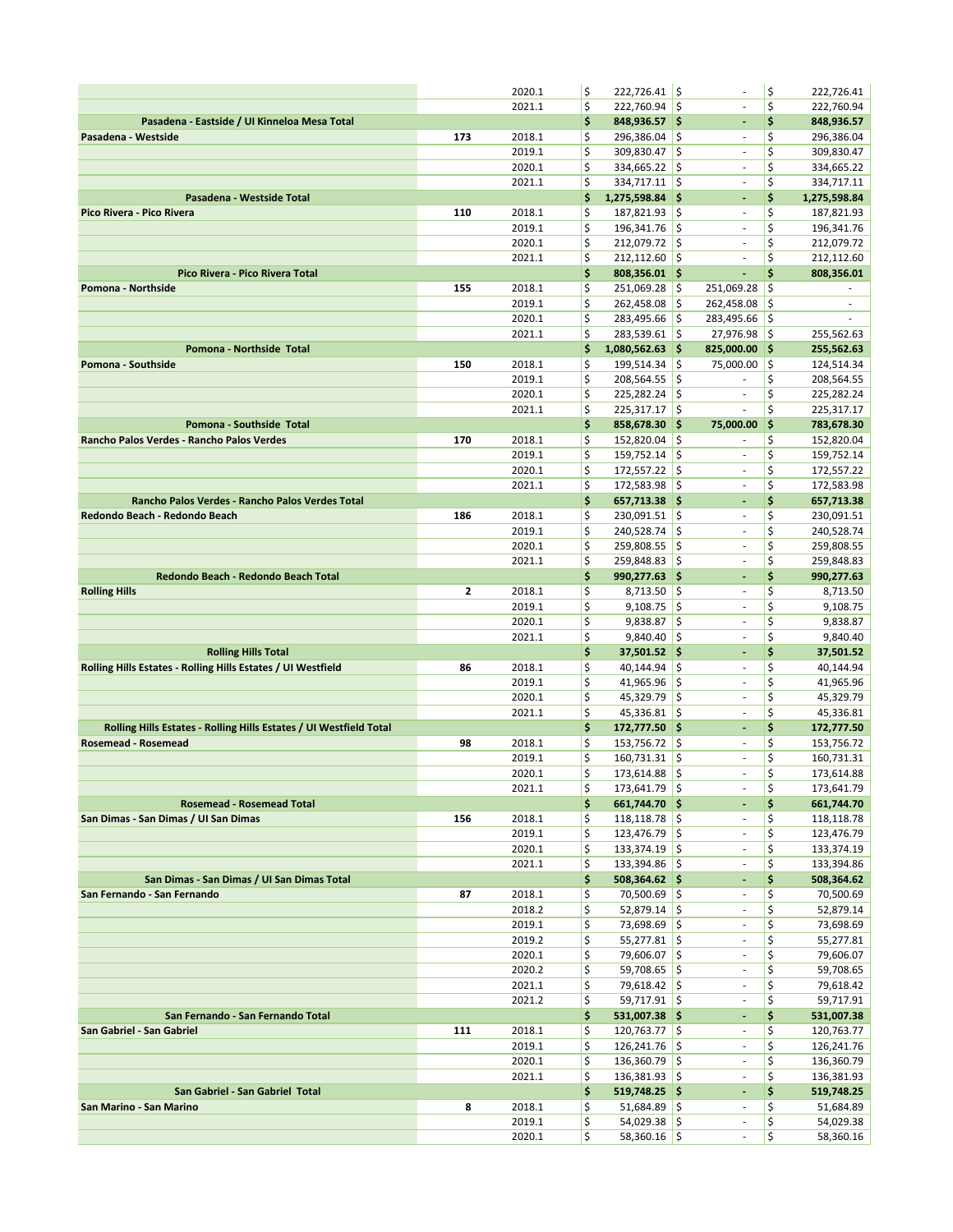|                                                                   |     | 2021.1           | \$       | $58,369.21$ \$                    |       |                                                      | \$       | 58,369.21                  |
|-------------------------------------------------------------------|-----|------------------|----------|-----------------------------------|-------|------------------------------------------------------|----------|----------------------------|
| San Marino - San Marino Total                                     |     |                  | \$       | $222,443.64$ \$                   |       | ÷,                                                   | \$       | 222,443.64                 |
| Santa Clarita - North                                             | 179 | 2018.1           | \$       | 404,688.40 \$                     |       | $\overline{\phantom{a}}$                             | \$       | 404,688.40                 |
|                                                                   |     | 2019.1           | \$       | $423,045.56$ \$                   |       | $\overline{\phantom{a}}$                             | \$       | 423,045.56                 |
|                                                                   |     | 2020.1           | \$       | $456,955.18$ \$                   |       | $\overline{\phantom{a}}$                             | \$       | 456,955.18                 |
|                                                                   |     | 2021.1           | \$       | 457,026.02 \$                     |       | ä,                                                   | \$       | 457,026.02                 |
| Santa Clarita - North Total                                       |     |                  | \$       | 1,741,715.16                      | - 1\$ | $\overline{\phantom{a}}$                             | \$       | 1,741,715.16               |
| Santa Clarita - South                                             | 151 | 2018.1           | \$       | 309,211.84                        | ۱\$   | $\overline{\phantom{a}}$                             | \$       | 309,211.84                 |
|                                                                   |     | 2019.1           | \$       | 323,238.07 \$                     |       | $\overline{\phantom{a}}$                             | \$       | 323,238.07                 |
|                                                                   |     | 2020.1           | \$       | 349,147.52                        | \$    | $\sim$                                               | \$       | 349,147.52                 |
|                                                                   |     | 2021.1           | \$       | 349,201.65 \$                     |       | $\overline{\phantom{a}}$                             | \$       | 349,201.65                 |
| Santa Clarita - South Total                                       |     |                  | \$       | 1,330,799.08 \$                   |       | ÷.                                                   | \$       | 1,330,799.08               |
| Santa Fe Springs - Santa Fe Springs                               | 126 | 2018.1           | \$       | 138,080.23                        | \$    | 138,080.23                                           | \$       |                            |
|                                                                   |     | 2019.1           | \$       | $144,343.71$ \$                   |       | 144,343.71                                           | \$       | ٠                          |
|                                                                   |     | 2020.1           | \$       | 155,913.72                        | \$    | 155,913.72                                           | \$       |                            |
|                                                                   |     | 2021.1           | \$       | $155,937.89$ \$                   |       | $8,237.22$ \$                                        |          | 147,700.67                 |
| Santa Fe Springs - Santa Fe Springs Total                         |     |                  | \$       | $594,275.55$ \$                   |       | 446,574.88                                           | ا\$      | 147,700.67                 |
| Santa Monica - Santa Monica                                       | 182 | 2018.1           | \$       | 335,441.62 \$                     |       |                                                      | \$       | 335,441.62                 |
|                                                                   |     | 2019.1           | \$       | 350,657.66                        | ۱\$   | $\overline{\phantom{a}}$                             | \$       | 350,657.66                 |
|                                                                   |     | 2020.1           | \$       | 378,764.95                        | l\$   | ä,                                                   | \$       | 378,764.95                 |
|                                                                   |     | 2021.1           | \$       | 378,823.68 \$                     |       | ä,                                                   | \$       | 378,823.68                 |
| Santa Monica - Santa Monica Total                                 |     |                  | \$       | 1,443,687.91 \$                   |       | $\blacksquare$                                       | \$       | 1,443,687.91               |
| Sierra Madre - Sierra Madre                                       | 112 | 2018.1           | \$       | 37,671.69                         | ¦\$   | $\overline{\phantom{a}}$                             | \$       | 37,671.69                  |
|                                                                   |     | 2019.1           | \$       | 39,380.52                         | \$    | $\overline{\phantom{a}}$                             | \$       | 39,380.52                  |
|                                                                   |     | 2020.1           | \$       | $42,537.10$ \$                    |       | $\sim$                                               | \$       | 42,537.10                  |
|                                                                   |     | 2021.1           | \$       | 42,543.70                         | l\$   | $\overline{\phantom{a}}$                             | \$       | 42,543.70                  |
| Sierra Madre - Sierra Madre Total                                 |     |                  | \$       | $162,133.01$ \$                   |       | ٠                                                    | \$       | 162,133.01                 |
| Signal Hill - Signal Hill                                         | 141 | 2018.1<br>2019.1 | \$<br>\$ | 43,499.34 \$<br>45,472.52 \$      |       | $\overline{\phantom{a}}$<br>$\overline{\phantom{a}}$ | \$<br>\$ | 43,499.34<br>45,472.52     |
|                                                                   |     | 2020.1           | \$       | $49,117.42$ \$                    |       | ÷,                                                   | \$       | 49,117.42                  |
|                                                                   |     | 2021.1           | \$       | 49,125.03                         | \$    | ä,                                                   | \$       | 49,125.03                  |
| Signal Hill - Signal Hill Total                                   |     |                  | \$       | 187,214.31 \$                     |       | ٠                                                    | \$       | 187,214.31                 |
| South El Monte - South El Monte / UI El Monte / UI Whittier       | 78  | 2018.1           | \$       | $77,962.44$ \$                    |       | ÷                                                    | \$       | 77,962.44                  |
|                                                                   |     | 2019.1           | \$       | 81,498.91                         | \$    | $\bar{\phantom{a}}$                                  | \$       | 81,498.91                  |
|                                                                   |     | 2020.1           | \$       | 88,031.54                         | ¦\$   | $\overline{\phantom{a}}$                             | \$       | 88,031.54                  |
|                                                                   |     | 2021.1           | \$       | 88,045.18                         | \$    | ÷,                                                   | \$       | 88,045.18                  |
| South El Monte - South El Monte / UI El Monte / UI Whittier Total |     |                  | \$       | 335,538.07 \$                     |       | $\overline{\phantom{a}}$                             | \$       | 335,538.07                 |
| South Gate - South Gate                                           | 88  | 2018.1           | \$       | 263,072.17 \$                     |       | $\overline{\phantom{a}}$                             | \$       | 263,072.17                 |
|                                                                   |     | 2018.2           | \$       | 195,454.18                        | \$    | $\overline{\phantom{a}}$                             | \$       | 195,454.18                 |
|                                                                   |     | 2019.1           | \$       | 275,005.45                        | \$    | $\overline{\phantom{a}}$                             | \$       | 275,005.45                 |
|                                                                   |     | 2019.2           | \$       | $204,320.22$ \$                   |       | ä,                                                   | \$       | 204,320.22                 |
|                                                                   |     | 2020.1           | \$       | 297,048.77                        | l\$   | $\overline{\phantom{a}}$                             | \$       | 297,048.77                 |
|                                                                   |     | 2020.2           | \$       | 220,697.70 \$                     |       | $\overline{\phantom{a}}$                             | \$       | 220,697.70                 |
|                                                                   |     | 2021.1           | \$       | 297,094.82                        | \$    | ÷                                                    | \$       | 297,094.82                 |
|                                                                   |     | 2021.2           | \$       | 220,731.92 \$                     |       | ä,                                                   | \$       | 220,731.92                 |
| South Gate - South Gate Total                                     |     |                  | \$       | 1,973,425.23 \$<br>$83,770.73$ \$ |       | $\overline{a}$<br>$\overline{\phantom{a}}$           | \$       | 1,973,425.23               |
| South Pasadena - South Pasadena                                   | 89  | 2018.1<br>2019.1 | \$<br>\$ | $87,570.67$ \$                    |       | ÷,                                                   | \$<br>\$ | 83,770.73<br>87,570.67     |
|                                                                   |     | 2020.1           | \$       | $94,589.98$ \$                    |       | $\overline{\phantom{a}}$                             | \$       | 94,589.98                  |
|                                                                   |     | 2021.1           | \$       | $94,604.65$ \$                    |       | $\overline{\phantom{a}}$                             | \$       | 94,604.65                  |
| South Pasadena - South Pasadena Total                             |     |                  | \$       | $360,536.03$ \$                   |       | $\overline{\phantom{a}}$                             | \$       | 360,536.03                 |
| <b>Temple City - Temple City</b>                                  | 28  | 2018.1           | \$       | 109,043.70 \$                     |       | $\overline{\phantom{a}}$                             | \$       | 109,043.70                 |
|                                                                   |     | 2018.2           | \$       | $82,186.18$ \$                    |       | $\overline{\phantom{a}}$                             | \$       | 82,186.18                  |
|                                                                   |     | 2019.1           | \$       | $113,990.05$ \$                   |       | $\sim$                                               | \$       | 113,990.05                 |
|                                                                   |     | 2019.2           | \$       | $85,914.24$ \$                    |       | $\sim$                                               | \$       | 85,914.24                  |
|                                                                   |     | 2020.1           | \$       | $123,127.03$ \$                   |       | $\overline{\phantom{a}}$                             | \$       | 123,127.03                 |
|                                                                   |     | 2020.2           | \$       | $92,800.78$ \$                    |       | $\overline{\phantom{a}}$                             | \$       | 92,800.78                  |
|                                                                   |     | 2021.1           | \$       | $123,146.12$ \$                   |       | $\overline{\phantom{a}}$                             | \$       | 123,146.12                 |
|                                                                   |     | 2021.2           | \$       | $92,815.17$ \$                    |       | $\overline{\phantom{a}}$                             | \$       | 92,815.17                  |
| <b>Temple City - Temple City Total</b>                            |     |                  | \$       | 823,023.27 \$                     |       | ÷                                                    | \$       | 823,023.27                 |
| <b>Torrance - North</b>                                           | 174 | 2018.1           | \$       | $227,893.15$ \$                   |       | $\overline{\phantom{a}}$                             | \$       | 227,893.15                 |
|                                                                   |     | 2018.2           | \$       | 174,871.03 \$                     |       | $\bar{\phantom{a}}$                                  | \$       | 174,871.03                 |
|                                                                   |     | 2019.1           | \$       | $238,230.66$ \$                   |       | $\bar{\phantom{a}}$                                  | \$       | 238,230.66                 |
|                                                                   |     | 2019.2           | \$       | 182,803.39 \$                     |       | $\overline{\phantom{a}}$                             | \$       | 182,803.39                 |
|                                                                   |     | 2020.1           | \$       | $257,326.26$ \$                   |       | $\overline{\phantom{a}}$                             | \$       | 257,326.26                 |
|                                                                   |     | 2020.2           | \$       | $197,456.17$ \$                   |       | $\overline{\phantom{a}}$                             | \$       | 197,456.17                 |
|                                                                   |     | 2021.1<br>2021.2 | \$<br>\$ | $257,366.15$ \$<br>197,486.79 \$  |       | $\sim$<br>$\overline{\phantom{a}}$                   | \$<br>\$ | 257,366.15                 |
| <b>Torrance - North Total</b>                                     |     |                  | \$       | $1,733,433.60$ \$                 |       | ٠                                                    | \$       | 197,486.79<br>1,733,433.60 |
| <b>Torrance - South</b>                                           | 181 | 2018.1           | \$       | $279,790.41$ \$                   |       | $\overline{\phantom{a}}$                             | \$       | 279,790.41                 |
|                                                                   |     |                  |          |                                   |       |                                                      |          |                            |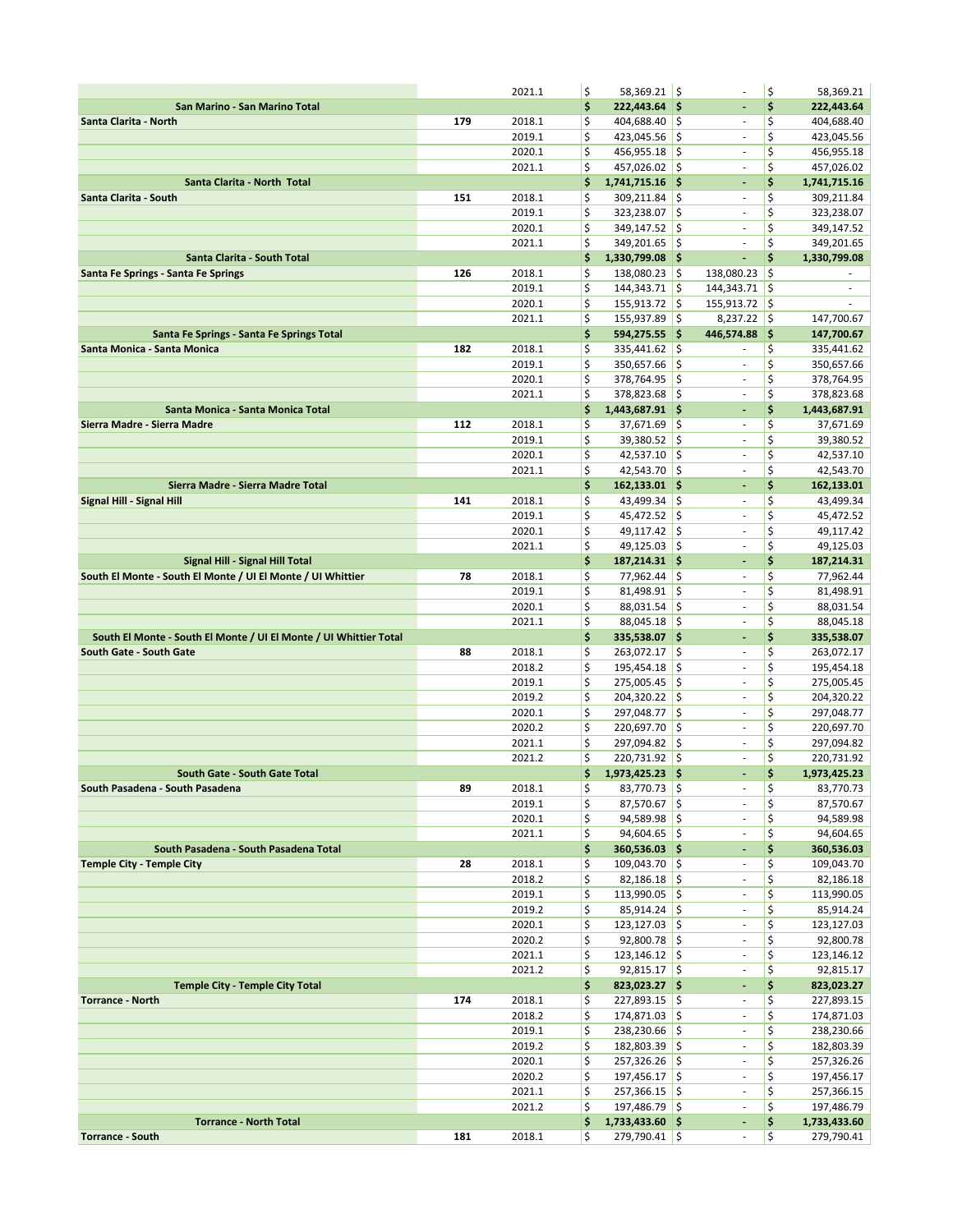|                                                        |     | 2019.1           | \$       | 292,482.04 \$                    |            | ÷,                                                   | \$       | 292,482.04              |
|--------------------------------------------------------|-----|------------------|----------|----------------------------------|------------|------------------------------------------------------|----------|-------------------------|
|                                                        |     | 2020.1           | \$       | $315,926.22$ \$                  |            | ä,                                                   | \$       | 315,926.22              |
|                                                        |     | 2021.1           | \$       | 315,975.20 \$                    |            | $\overline{\phantom{a}}$                             | \$       | 315,975.20              |
| <b>Torrance - South Total</b>                          |     |                  | \$       | 1,204,173.87 \$                  |            | $\blacksquare$                                       | \$       | 1,204,173.87            |
| Vernon - Vernon / UI Vernon                            | 3   | 2018.1           | \$       | $81,056.58$ \$                   |            | $\sim$                                               | \$       | 81,056.58               |
|                                                        |     | 2019.1           | \$       | $84,733.41$ \$                   |            | $\sim$                                               | \$       | 84,733.41               |
|                                                        |     | 2020.1           | \$       | $91,525.29$ \$                   |            | ä,                                                   | \$       | 91,525.29               |
|                                                        |     | 2021.1           | \$       | $91,539.48$ \$                   |            | ÷,                                                   | \$       | 91,539.48               |
| Vernon - Vernon / UI Vernon Total                      |     |                  | \$       | 348,854.76 \$                    |            | ÷,                                                   | \$       | 348,854.76              |
| <b>Walnut-Walnut</b>                                   | 133 | 2018.1<br>2019.1 | \$<br>\$ | 100,250.82                       | ۱\$<br>l\$ | 100,250.82                                           | \$       |                         |
|                                                        |     | 2020.1           | \$       | 104,798.32<br>113,198.53         | I\$        | 19,749.18<br>÷,                                      | \$<br>\$ | 85,049.14<br>113,198.53 |
|                                                        |     | 2021.1           | \$       | $113,216.08$ \$                  |            | ä,                                                   | \$       | 113,216.08              |
| <b>Walnut-Walnut Total</b>                             |     |                  | \$       | 431,463.75 \$                    |            | 120,000.00                                           | \$       | 311,463.75              |
| <b>West Covina - West Covina</b>                       | 160 | 2018.1           | \$       | 323,907.95 \$                    |            | 323,907.95                                           | \$       |                         |
|                                                        |     | 2019.1           | \$       | 338,600.81 \$                    |            | 8,275.25                                             | \$       | 330,325.56              |
|                                                        |     | 2020.1           | \$       | 365,741.68 \$                    |            | $\sim$                                               | \$       | 365,741.68              |
|                                                        |     | 2021.1           | \$       | 365,798.38 \$                    |            | ÷.                                                   | \$       | 365,798.38              |
| <b>West Covina - West Covina Total</b>                 |     |                  | \$       | 1,394,048.82 \$                  |            | 332,183.20                                           | \$       | 1,061,865.62            |
| West Hollywood - West Hollywood                        | 90  | 2018.1           | \$       | 129,790.88 \$                    |            | $\overline{\phantom{a}}$                             | \$       | 129,790.88              |
|                                                        |     | 2018.2           | \$       | $100,415.66$ \$                  |            | $\overline{\phantom{a}}$                             | \$       | 100,415.66              |
|                                                        |     | 2019.1           | \$       | 135,678.36 \$                    |            | $\overline{\phantom{a}}$                             | \$       | 135,678.36              |
|                                                        |     | 2019.2           | \$       | 104,970.63                       | ۱\$        | ä,                                                   | \$       | 104,970.63              |
|                                                        |     | 2020.1           | \$       | 146,553.78 \$                    |            | ÷,                                                   | \$       | 146,553.78              |
|                                                        |     | 2020.2           | \$       | 113,384.65                       | ۱\$        | ä,                                                   | \$       | 113,384.65              |
|                                                        |     | 2021.1           | \$       | 146,576.50 \$                    |            | $\overline{\phantom{a}}$                             | \$       | 146,576.50              |
|                                                        |     | 2021.2           | \$       | $113,402.23$ \$                  |            | ä,                                                   | \$       | 113,402.23              |
| West Hollywood - West Hollywood Total                  |     |                  | \$       | 990,772.69 \$                    |            | ÷,                                                   | \$       | 990,772.69              |
| Westlake Village - Westlake Village                    | 79  | 2018.1           | \$       | $40,446.35$ \$                   |            | $\overline{\phantom{a}}$                             | \$       | 40,446.35               |
|                                                        |     | 2019.1           | \$       | $42,281.04$ \$                   |            | $\overline{\phantom{a}}$                             | \$       | 42,281.04               |
|                                                        |     | 2020.1           | \$<br>\$ | 45,670.12 \$                     |            | ä,                                                   | \$<br>\$ | 45,670.12               |
| Westlake Village - Westlake Village Total              |     | 2021.1           | \$       | 45,677.20 \$<br>174,074.71 \$    |            | ÷,<br>ä,                                             | \$       | 45,677.20<br>174,074.71 |
| <b>Whittier - Whittier</b>                             | 187 | 2018.1           | \$       | 268,724.03                       | ۱\$        | 268,724.03                                           | \$       | ÷.                      |
|                                                        |     | 2019.1           | \$       | 280,913.68                       | ۱\$        | 97,338.97                                            | \$       | 183,574.71              |
|                                                        |     | 2020.1           | \$       | 303,430.58                       | ۱\$        | $\overline{\phantom{a}}$                             | \$       | 303,430.58              |
|                                                        |     |                  | \$       | 303,477.62 \$                    |            | ä,                                                   | \$       | 303,477.62              |
|                                                        |     |                  |          |                                  |            |                                                      |          |                         |
| <b>Whittier - Whittier Total</b>                       |     | 2021.1           | \$       |                                  |            | 366,063.00                                           | \$       | 790,482.91              |
| UI Acton / UI South Antelope Valley                    | 9   | 2018.1           | \$       | 1,156,545.91 \$<br>38,747.45     | ∣\$        |                                                      | \$       | 38,747.45               |
|                                                        |     | 2019.1           | \$       | 40,505.08                        | ۱\$        | $\blacksquare$                                       | \$       | 40,505.08               |
|                                                        |     | 2020.1           | \$       | $43,751.81$ \$                   |            | $\overline{\phantom{a}}$                             | \$       | 43,751.81               |
|                                                        |     | 2021.1           | \$       | 43,758.59                        | ∣\$        | $\sim$                                               | \$       | 43,758.59               |
| UI Acton / UI South Antelope Valley Total              |     |                  | \$       | 166,762.93 \$                    |            | $\blacksquare$                                       | \$       | 166,762.93              |
| UI Agua Dulce - Angeles NF - Canyon Country            | 10  | 2018.1           | \$       | $30,836.05$ \$                   |            | ٠                                                    | \$       | 30,836.05               |
|                                                        |     | 2019.1           | \$       | $32,234.81$ \$                   |            | $\blacksquare$                                       | \$       | 32,234.81               |
|                                                        |     | 2020.1           | \$       | 34,818.62 \$                     |            | ä,                                                   | \$       | 34,818.62               |
|                                                        |     | 2021.1           | \$       | $34,824.02$ \$                   |            | $\overline{\phantom{a}}$                             | \$       | 34,824.02               |
| UI Agua Dulce - Angeles NF - Canyon Country Total      |     |                  | \$       | 132,713.50 \$                    |            | ٠                                                    | \$       | 132,713.50              |
| UI Altadena                                            | 47  | 2018.1           | \$       | $132,179.09$ \$                  |            | $\overline{\phantom{a}}$                             | \$       | 132,179.09              |
|                                                        |     | 2019.1           | \$       | $138,174.89$ \$                  |            | $\overline{\phantom{a}}$                             | \$       | 138,174.89              |
|                                                        |     | 2020.1           | \$       | $149,250.43$ \$                  |            | $\overline{\phantom{a}}$<br>÷,                       | \$       | 149,250.43              |
|                                                        |     | 2021.1           | \$       | 149,273.57 \$                    |            | ٠                                                    | \$       | 149,273.57              |
| UI Altadena Total<br><b>UI Angeles National Forest</b> |     |                  | \$       | 568,877.98 \$                    |            | $\sim$                                               | \$       | 568,877.98              |
|                                                        | 29  | 2018.1<br>2019.1 | \$<br>\$ | $7,475.97$ \$<br>$7,815.09$ \$   |            | $\overline{\phantom{a}}$                             | \$<br>\$ | 7,475.97<br>7,815.09    |
|                                                        |     | 2020.1           | \$       | $8,441.51$ \$                    |            | $\blacksquare$                                       | \$       | 8,441.51                |
|                                                        |     | 2021.1           | \$       | $8,442.82$ \$                    |            | $\overline{\phantom{a}}$                             | \$       | 8,442.82                |
| <b>UI Angeles National Forest Total</b>                |     |                  | \$       | 32,175.39 \$                     |            | ٠                                                    | \$       | 32,175.39               |
| <b>UI Azusa</b>                                        | 127 | 2018.1           | \$       | $47,867.58$ \$                   |            | $\overline{\phantom{a}}$                             | \$       | 47,867.58               |
|                                                        |     | 2019.1           | \$       | $50,038.91$ \$                   |            | $\overline{\phantom{a}}$                             | \$       | 50,038.91               |
|                                                        |     | 2020.1           | \$       | $54,049.82$ \$                   |            | $\overline{\phantom{a}}$                             | \$       | 54,049.82               |
|                                                        |     | 2021.1           | \$       | $54,058.20$ \$                   |            | $\blacksquare$                                       | \$       | 54,058.20               |
| <b>UI Azusa Total</b>                                  |     |                  | \$       | 206,014.51 \$                    |            | ÷                                                    | \$       | 206,014.51              |
| <b>UI Bassett - West Puente Valley</b>                 | 50  | 2018.1           | \$       | $63,074.12$ \$                   |            | $\blacksquare$                                       | \$       | 63,074.12               |
|                                                        |     | 2018.2           | \$       | 46,509.05 \$                     |            | $\overline{\phantom{a}}$                             | \$       | 46,509.05               |
|                                                        |     | 2019.1           | \$       | $65,935.24$ \$                   |            | $\overline{\phantom{a}}$                             | \$       | 65,935.24               |
|                                                        |     | 2019.2           | \$       | $48,618.76$ \$                   |            | $\overline{\phantom{a}}$<br>$\overline{\phantom{a}}$ | \$       | 48,618.76               |
|                                                        |     | 2020.1           | \$       | $71,220.34$ \$                   |            | $\overline{\phantom{a}}$                             | \$       | 71,220.34               |
|                                                        |     | 2020.2<br>2021.1 | \$<br>\$ | $52,515.84$ \$<br>$71,231.38$ \$ |            | ä,                                                   | \$<br>\$ | 52,515.84<br>71,231.38  |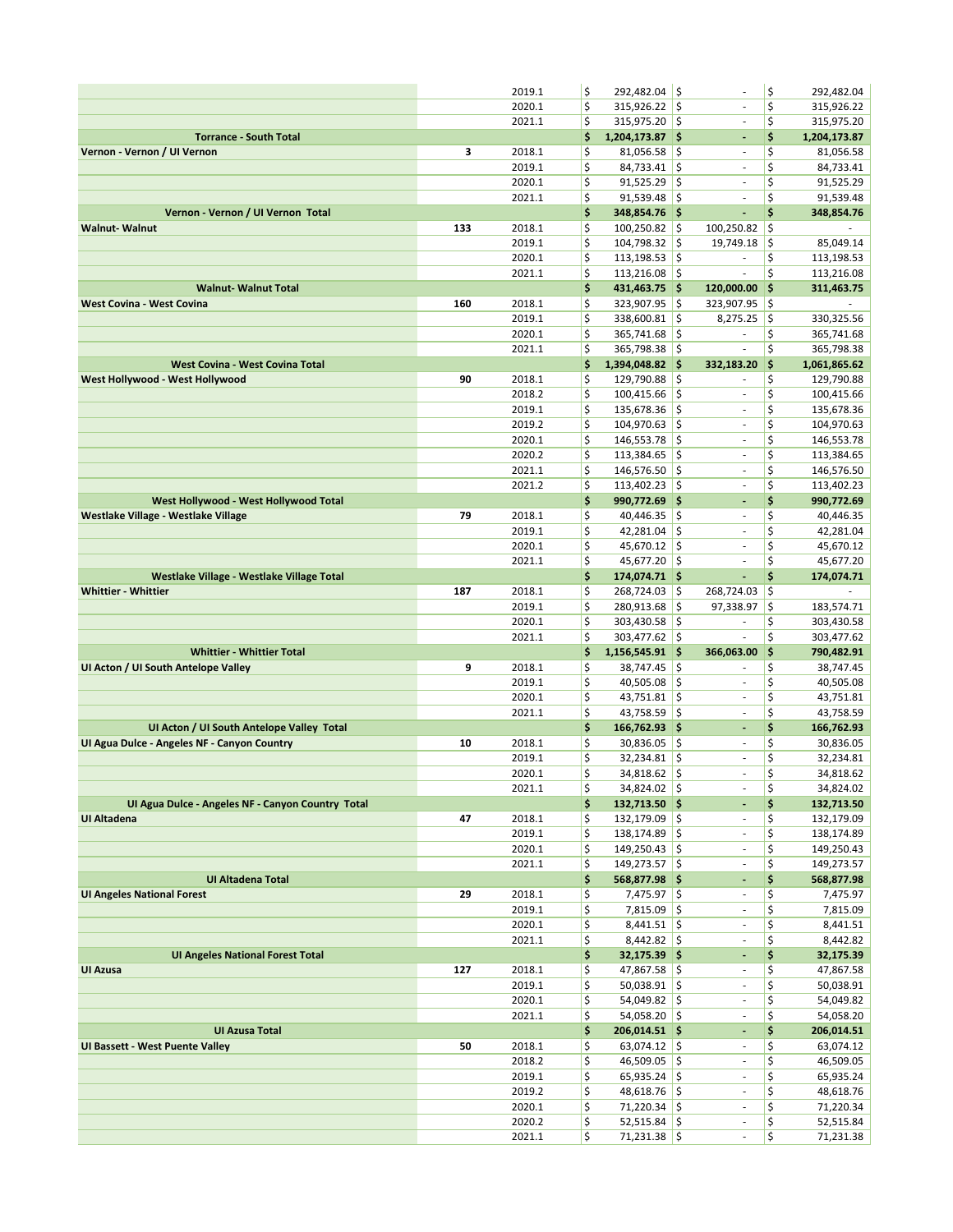|                                              |    | 2021.2           | \$       | $52,523.98$ \$                   |      | Ĭ.                       | \$       | 52,523.98                |
|----------------------------------------------|----|------------------|----------|----------------------------------|------|--------------------------|----------|--------------------------|
| UI Bassett - West Puente Valley Total        |    |                  | \$       | 471,628.71 \$                    |      | ÷,                       | \$       | 471,628.71               |
| <b>UI Castaic</b>                            | 91 | 2018.1           | \$       | $122, 144.94$ \$                 |      | $\overline{\phantom{a}}$ | \$       | 122,144.94               |
|                                              |    | 2019.1           | \$       | $127,685.59$ \$                  |      | $\overline{\phantom{a}}$ | \$       | 127,685.59               |
|                                              |    | 2020.1           | \$       | 137,920.35 \$                    |      | $\blacksquare$           | \$       | 137,920.35               |
|                                              |    | 2021.1           | \$       | $137,941.73$ \$                  |      | $\overline{\phantom{a}}$ | \$       | 137,941.73               |
| <b>UI Castaic Total</b>                      |    |                  | \$       | $525,692.61$ \$                  |      | ÷                        | \$       | 525,692.61               |
| <b>UI Charter Oaks Islands</b>               | 11 | 2018.1           | \$       | $54,542.38$ \$                   |      | $\blacksquare$           | \$       | 54,542.38                |
|                                              |    | 2018.2           | \$       | $40,426.07$ \$                   |      | ä,                       | \$       | 40,426.07                |
|                                              |    | 2019.1           | \$       | 57,016.49                        | ١\$  | $\overline{\phantom{a}}$ | \$       | 57,016.49                |
|                                              |    | 2019.2           | \$       | 42,259.84                        | l\$  | ÷,                       | \$       | 42,259.84                |
|                                              |    | 2020.1           | \$       | $61,586.70$ \$                   |      | ÷,                       | \$       | 61,586.70                |
|                                              |    | 2020.2           | \$       | 45,647.22 \$                     |      | $\blacksquare$           | \$       | 45,647.22                |
|                                              |    | 2021.1           | \$       | $61,596.25$ \$                   |      | $\overline{\phantom{a}}$ | \$       | 61,596.25                |
|                                              |    | 2021.2           | \$       | 45,654.30 \$                     |      | ÷,                       | \$       | 45,654.30                |
| UI Charter Oaks Islands Total                |    |                  | \$       | 408,729.25 \$                    |      | ٠                        | \$       | 408,729.25               |
| <b>UI Compton</b>                            | 12 | 2018.1           | \$       | 35,942.70 \$                     |      | ÷                        | \$       | 35,942.70                |
|                                              |    | 2019.1           | \$<br>\$ | 37,573.11                        | ∣\$  | $\sim$                   | \$       | 37,573.11                |
|                                              |    | 2020.1<br>2021.1 | \$       | $40,584.81$ \$                   |      | $\blacksquare$<br>÷,     | \$<br>\$ | 40,584.81                |
| <b>UI Compton Total</b>                      |    |                  | \$       | $40,591.11$ \$<br>154,691.73 \$  |      | $\overline{\phantom{a}}$ | \$       | 40,591.11<br>154,691.73  |
| <b>UI Covina - San Dimas</b>                 | 4  | 2018.1           | \$       | $15,157.61$ \$                   |      | $\overline{\phantom{a}}$ | \$       | 15,157.61                |
|                                              |    | 2019.1           | \$       | $15,845.17$ \$                   |      | ä,                       | \$       | 15,845.17                |
|                                              |    | 2020.1           | \$       | $17,115.26$ \$                   |      | ÷,                       | \$       | 17,115.26                |
|                                              |    | 2021.1           | \$       | $17,117.91$ \$                   |      | ä,                       | \$       | 17,117.91                |
| UI Covina - San Dimas Total                  |    |                  | \$       | 65,235.95 \$                     |      | $\blacksquare$           | \$       | 65,235.95                |
| <b>UI Covina Islands</b>                     | 5  | 2018.1           | \$       | $14,620.56$ \$                   |      | $\bar{\phantom{a}}$      | \$       | 14,620.56                |
|                                              |    | 2019.1           | \$       | $15,283.76$ \$                   |      | $\overline{\phantom{a}}$ | \$       | 15,283.76                |
|                                              |    | 2020.1           | \$       | 16,508.85                        | ∣\$  | $\overline{\phantom{a}}$ | \$       | 16,508.85                |
|                                              |    | 2021.1           | \$       | $16,511.41$ \$                   |      | $\overline{\phantom{a}}$ | \$       | 16,511.41                |
| <b>UI Covina Islands Total</b>               |    |                  | \$       | 62,924.58 \$                     |      | $\blacksquare$           | \$       | 62,924.58                |
| <b>UI Del Aire</b>                           | 13 | 2018.1           | \$       | 29,436.67 \$                     |      | $\blacksquare$           | \$       | 29,436.67                |
|                                              |    | 2018.2           | \$       | $22,090.94$ \$                   |      | $\overline{\phantom{a}}$ | \$       | 22,090.94                |
|                                              |    | 2019.1           | \$       | 30,771.96                        | ∣\$  | $\overline{\phantom{a}}$ | \$       | 30,771.96                |
|                                              |    | 2019.2           | \$       | $23,093.02$ \$                   |      | $\overline{\phantom{a}}$ | \$       | 23,093.02                |
|                                              |    | 2020.1           | \$       | 33,238.51                        | ¦\$  | $\overline{\phantom{a}}$ | \$       | 33,238.51                |
|                                              |    | 2020.2           | \$       | 24,944.06                        | ∣\$  | $\overline{\phantom{a}}$ | \$       | 24,944.06                |
|                                              |    | 2021.1           | \$       | $33,243.66$ \$                   |      | $\overline{\phantom{a}}$ | \$       | 33,243.66                |
|                                              |    | 2021.2           | \$       | 24,947.93                        | ∣\$  | ä,                       | \$       | 24,947.93                |
| <b>UI Del Aire Total</b>                     |    |                  | \$       | 221,766.75 \$                    |      | ÷,                       | \$       | 221,766.75               |
| <b>UI East Los Angeles - Northwest</b>       | 70 | 2018.1           | \$       | 176,036.75 \$                    |      | 176,036.75               | \$       | $\overline{\phantom{a}}$ |
|                                              |    | 2018.2           | \$       | 129,292.05                       | ١\$  | 129,292.05               | \$       | $\overline{\phantom{a}}$ |
|                                              |    | 2019.1           | \$       | 184,021.99                       | \$ ا | 184,014.31               | \$       | 7.68                     |
|                                              |    | 2019.2           | \$<br>\$ | 135,156.89<br>198,772.45 \$      | l\$  | 135,156.89               | \$<br>\$ |                          |
|                                              |    | 2020.1<br>2020.2 | \$       | 145,990.52                       | I\$  | 39,547.50                | l\$      | 198,772.45<br>106,443.02 |
|                                              |    | 2021.1           | \$       | 198,803.27 \$                    |      | $\bar{\phantom{a}}$      | \$       | 198,803.27               |
|                                              |    | 2021.2           | \$       | $146,013.15$ \$                  |      | $\overline{\phantom{a}}$ | \$       | 146,013.15               |
| <b>UI East Los Angeles - Northwest Total</b> |    |                  | \$       | $1,314,087.07$ \$                |      | 664,047.50 \$            |          | 650,039.57               |
| <b>UI East Los Angeles - Southeast</b>       | 30 | 2018.1           | \$       | 147,939.93 \$                    |      | $\sim$                   | \$       | 147,939.93               |
|                                              |    | 2018.2           | \$       | 108,748.78 \$                    |      | $\sim$                   | \$       | 108,748.78               |
|                                              |    | 2019.1           | \$       | $154,650.66$ \$                  |      | $\blacksquare$           | \$       | 154,650.66               |
|                                              |    | 2019.2           | \$       | $113,681.76$ \$                  |      | $\sim$                   | \$       | 113,681.76               |
|                                              |    |                  |          | $167,046.83$ \$                  |      | $\overline{\phantom{a}}$ | \$       | 167,046.83               |
|                                              |    | 2020.1           | \$       |                                  |      |                          |          | 122,794.02               |
|                                              |    | 2020.2           | \$       | 122,794.02 \$                    |      | $\overline{\phantom{a}}$ | \$       |                          |
|                                              |    | 2021.1           | \$       | 167,072.73 \$                    |      | $\overline{\phantom{a}}$ | \$       | 167,072.73               |
|                                              |    | 2021.2           | \$       | $122,813.06$ \$                  |      | $\overline{\phantom{a}}$ | \$       | 122,813.06               |
| <b>UI East Los Angeles - Southeast Total</b> |    |                  | \$       | 1,104,747.77 \$                  |      | ÷                        | \$       | 1,104,747.77             |
| <b>UI East Rancho Dominguez</b>              | 31 | 2018.1           | \$       | 38,802.57 \$                     |      | $\sim$                   | \$       | 38,802.57                |
|                                              |    | 2018.2           | \$       | $28,246.00$ \$                   |      | ÷.                       | \$       | 28,246.00                |
|                                              |    | 2019.1           | \$       | $40,562.71$ \$                   |      | $\sim$                   | \$       | 40,562.71                |
|                                              |    | 2019.2           | \$       | $29,527.27$ \$                   |      | $\overline{\phantom{a}}$ | \$       | 29,527.27                |
|                                              |    | 2020.1           | \$       | 43,814.05 \$                     |      | ÷.                       | \$       | 43,814.05                |
|                                              |    | 2020.2           | \$       | $31,894.06$ \$                   |      | ÷                        | \$       | 31,894.06                |
|                                              |    | 2021.1           | \$       | 43,820.84 \$                     |      | $\overline{\phantom{a}}$ | \$       | 43,820.84                |
|                                              |    | 2021.2           | \$       | $31,899.00$ \$                   |      | ÷.                       | \$       | 31,899.00                |
| <b>UI East Rancho Dominguez Total</b>        |    |                  | \$       | 288,566.50 \$                    |      | ÷                        | \$       | 288,566.50               |
| UI East San Gabriel / UI Arcadia             | 32 | 2018.1           | \$       | $69,397.40$ \$                   |      | $\overline{\phantom{a}}$ | \$       | 69,397.40                |
|                                              |    | 2018.2<br>2019.1 | \$<br>\$ | $52,097.58$ \$<br>$72,545.35$ \$ |      | $\sim$<br>ä,             | \$<br>\$ | 52,097.58<br>72,545.35   |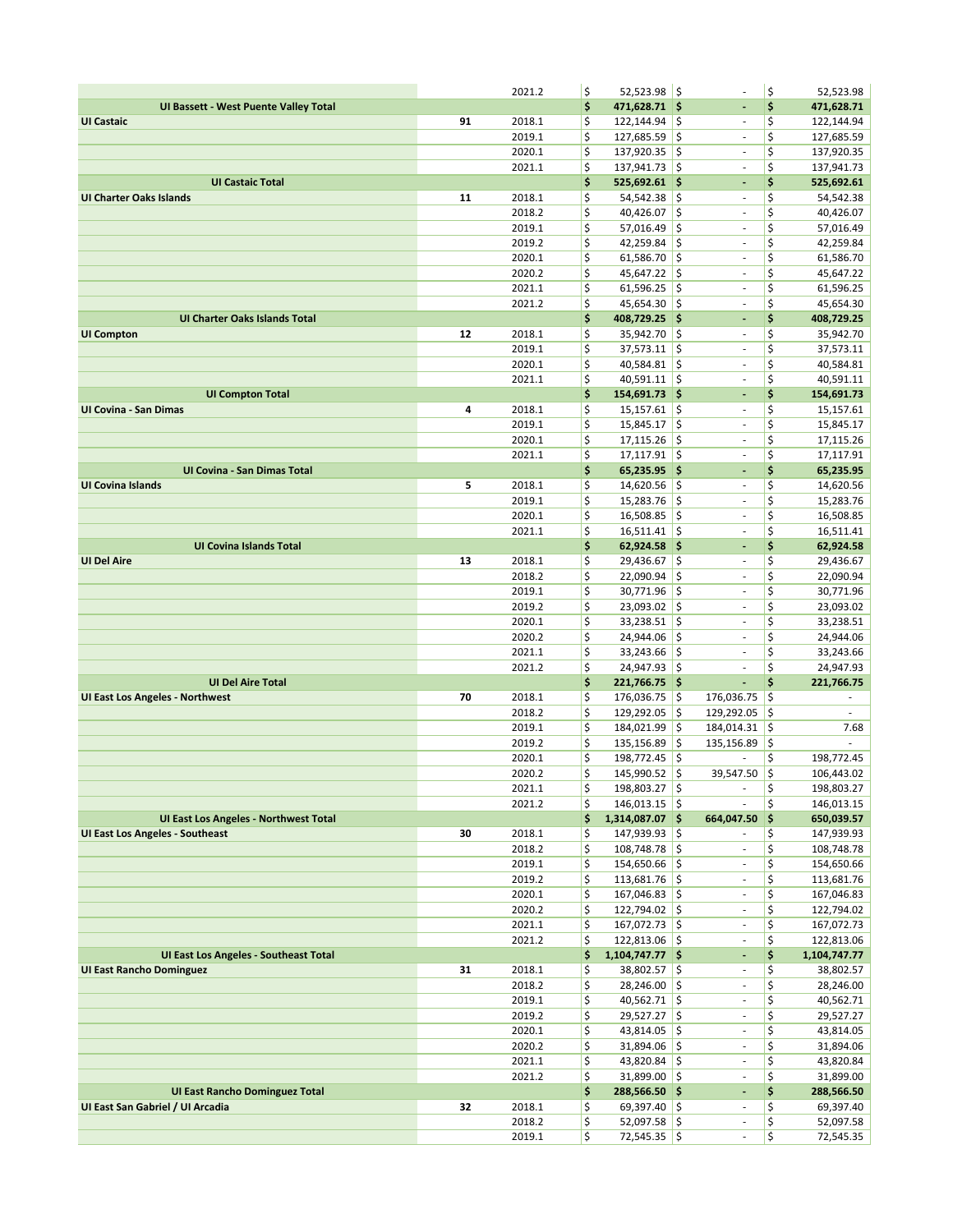|                                                            |    | 2019.2           | \$       | 54,460.79 \$                     |      |                                    | \$       | 54,460.79                |
|------------------------------------------------------------|----|------------------|----------|----------------------------------|------|------------------------------------|----------|--------------------------|
|                                                            |    | 2020.1           | \$       | 78,360.29                        | ١\$  | $\overline{\phantom{a}}$           | \$       | 78,360.29                |
|                                                            |    | 2020.2           | \$       | $58,826.15$ \$                   |      | $\sim$                             | \$       | 58,826.15                |
|                                                            |    | 2021.1           | \$       | 78,372.44                        | ¦\$  | ÷                                  | \$       | 78,372.44                |
|                                                            |    | 2021.2           | \$       | 58,835.27 \$                     |      | $\overline{\phantom{a}}$           | \$       | 58,835.27                |
| UI East San Gabriel / UI Arcadia Total                     |    |                  | \$       | 522,895.27 \$                    |      | $\blacksquare$                     | \$       | 522,895.27               |
| <b>UI Florence - Firestone</b>                             | 80 | 2018.1<br>2018.2 | \$       | 163,269.59                       | ١\$  | ä,                                 | \$<br>\$ | 163,269.59               |
|                                                            |    | 2019.1           | \$<br>\$ | 119,720.94<br>170,675.70 \$      | ¦\$  | $\overline{\phantom{a}}$<br>ä,     | \$       | 119,720.94<br>170,675.70 |
|                                                            |    | 2019.2           | \$       | 125,151.63                       | ¦\$  | $\overline{\phantom{a}}$           | \$       | 125,151.63               |
|                                                            |    | 2020.1           | \$       | 184,356.37 \$                    |      | $\overline{\phantom{a}}$           | \$       | 184,356.37               |
|                                                            |    | 2020.2           | \$       | 135,183.27                       | \$   | ä,                                 | \$       | 135,183.27               |
|                                                            |    | 2021.1           | \$       | 184,384.95                       | ¦\$  | $\sim$                             | \$       | 184,384.95               |
|                                                            |    | 2021.2           | \$       | $135,204.23$ \$                  |      | $\overline{\phantom{a}}$           | \$       | 135,204.23               |
| <b>UI Florence - Firestone Total</b>                       |    |                  | \$       | 1,217,946.68 \$                  |      | $\blacksquare$                     | \$       | 1,217,946.68             |
| UI Hacienda Heights - Whittier                             | 99 | 2018.1           | \$       | 184,301.90                       | ١\$  | $\overline{\phantom{a}}$           | \$       | 184,301.90               |
|                                                            |    | 2019.1           | \$       | 192,662.06 \$                    |      | $\overline{\phantom{a}}$           | \$       | 192,662.06               |
|                                                            |    | 2020.1           | \$       | 208,105.07 \$                    |      | $\sim$                             | \$       | 208,105.07               |
|                                                            |    | 2021.1           | \$       | 208,137.33 \$                    |      | $\overline{\phantom{a}}$           | \$       | 208,137.33               |
| UI Hacienda Heights - Whittier Total                       |    |                  | \$       | 793,206.36 \$                    |      | ÷,                                 | \$       | 793,206.36               |
| UI Hawthorne / UI Alondra Park                             | 34 | 2018.1           | \$       | $30,209.54$ \$                   |      | $\overline{\phantom{a}}$           | \$       | 30,209.54                |
|                                                            |    | 2018.2           | \$       | 22,345.25                        | \$ ا | $\bar{\phantom{a}}$                | \$       | 22,345.25                |
|                                                            |    | 2019.1           | \$       | 31,579.88                        | ¦\$  | ä,                                 | \$       | 31,579.88                |
|                                                            |    | 2019.2           | \$       | 23,358.86<br>$34,111.20$ \$      | l\$  | $\overline{\phantom{a}}$<br>÷,     | \$<br>\$ | 23,358.86                |
|                                                            |    | 2020.1<br>2020.2 | \$<br>\$ | $25,231.21$ \$                   |      | $\overline{\phantom{a}}$           | \$       | 34,111.20<br>25,231.21   |
|                                                            |    | 2021.1           | \$       | 34,116.48                        | ۱\$  | $\overline{\phantom{a}}$           | \$       | 34,116.48                |
|                                                            |    | 2021.2           | \$       | $25,235.12$ \$                   |      | ÷                                  | \$       | 25,235.12                |
| UI Hawthorne / UI Alondra Park Total                       |    |                  | \$       | 226,187.54 \$                    |      | ٠                                  | \$       | 226,187.54               |
| UI La Crescenta - Montrose                                 | 14 | 2018.1           | \$       | $60,989.62$ \$                   |      | $\sim$                             | \$       | 60,989.62                |
|                                                            |    | 2019.1           | \$       | 63,756.18                        | ¦\$  | $\overline{\phantom{a}}$           | \$       | 63,756.18                |
|                                                            |    | 2020.1           | \$       | $68,866.62$ \$                   |      | $\overline{\phantom{a}}$           | \$       | 68,866.62                |
|                                                            |    | 2021.1           | \$       | 68,877.30 \$                     |      | ÷,                                 | \$       | 68,877.30                |
| UI La Crescenta - Montrose Total                           |    |                  | \$       | 262,489.72 \$                    |      | ٠                                  | \$       | 262,489.72               |
| UI Ladera Heights / View Park - Windsor Hills              | 48 | 2018.1           | \$       | $62,580.01$ \$                   |      | $\overline{\phantom{a}}$           | \$       | 62,580.01                |
|                                                            |    | 2019.1           | \$       | 65,418.71                        | ¦\$  | ÷                                  | \$       | 65,418.71                |
|                                                            |    | 2020.1           | \$       | $70,662.41$ \$                   |      | $\overline{\phantom{a}}$           | \$       | 70,662.41                |
|                                                            |    | 2021.1           | \$       | 70,673.37 \$                     |      | ä,                                 | \$       | 70,673.37                |
| UI Ladera Heights / View Park - Windsor Hills Total        |    |                  | \$       | 269,334.50 \$                    |      | ÷,                                 | \$       | 269,334.50               |
| UI Lake LA / UI Pearblossom / UI Liano / UI Valyermo       | 35 | 2018.1<br>2019.1 | \$<br>\$ | 43,280.83 \$                     |      | $\sim$<br>ä,                       | \$<br>\$ | 43,280.83                |
|                                                            |    | 2020.1           | \$       | $45,244.11$ \$<br>48,870.69      | ¦\$  | $\overline{\phantom{a}}$           | \$       | 45,244.11<br>48,870.69   |
|                                                            |    | 2021.1           | \$       | 48,878.27 \$                     |      | $\overline{\phantom{a}}$           | \$       | 48,878.27                |
| UI Lake LA / UI Pearblossom / UI Liano / UI Valyermo Total |    |                  | \$       | 186,273.90 \$                    |      | ٠                                  | \$       | 186,273.90               |
| <b>UI Lennox</b>                                           | 15 | 2018.1           | \$       | 57,417.00 \$                     |      | $\overline{\phantom{a}}$           | \$       | 57,417.00                |
|                                                            |    | 2018.2           | \$       | $41,932.98$ \$                   |      | ä,                                 | \$       | 41,932.98                |
|                                                            |    | 2019.1           | \$       | $60,021.50$ \$                   |      | ä,                                 | \$       | 60,021.50                |
|                                                            |    | 2019.2           | \$       | 43,835.11 \$                     |      | ÷,                                 | \$       | 43,835.11                |
|                                                            |    | 2020.1           | \$       | $64,832.58$ \$                   |      | $\blacksquare$                     | \$       | 64,832.58                |
|                                                            |    | 2020.2           | \$       | 47,348.76 \$                     |      | $\overline{\phantom{a}}$           | \$       | 47,348.76                |
|                                                            |    | 2021.1           | \$       | $64,842.63$ \$                   |      | $\sim$                             | \$       | 64,842.63                |
|                                                            |    | 2021.2           | \$       | 47,356.10 \$                     |      | ÷                                  | \$       | 47,356.10                |
| <b>UI Lennox Total</b>                                     |    |                  | \$       | 427,586.66 \$                    |      | ۰                                  | \$       | 427,586.66               |
| UI Leona Valley / UI Lake Hughes                           | 6  | 2018.1<br>2019.1 | \$<br>\$ | $11,584.55$ \$<br>$12,110.04$ \$ |      | $\overline{\phantom{a}}$<br>$\sim$ | \$<br>\$ | 11,584.55<br>12,110.04   |
|                                                            |    | 2020.1           | \$       | $13,080.73$ \$                   |      | $\overline{\phantom{a}}$           | \$       | 13,080.73                |
|                                                            |    | 2021.1           | \$       | $13,082.76$ \$                   |      | $\overline{\phantom{a}}$           | \$       | 13,082.76                |
| UI Leona Valley / UI Lake Hughes Total                     |    |                  | \$       | 49,858.08 \$                     |      | ÷,                                 | \$       | 49,858.08                |
| <b>UI Littlerock</b>                                       | 36 | 2018.1           | \$       | $26,483.22$ \$                   |      | $26,483.22$ \$                     |          | $\overline{\phantom{a}}$ |
|                                                            |    | 2019.1           | \$       | $27,684.53$ \$                   |      | $27,684.53$ \$                     |          |                          |
|                                                            |    | 2020.1           | \$       | $29,903.61$ \$                   |      | $9,191.05$ \$                      |          | 20,712.56                |
|                                                            |    | 2021.1           | \$       | 29,908.25 \$                     |      |                                    | \$       | 29,908.25                |
| <b>UI Littlerock Total</b>                                 |    |                  | \$       | 113,979.61 \$                    |      | 63,358.80                          | \$       | 50,620.81                |
| <b>UI Malibu</b>                                           | 16 | 2018.1           | \$       | $19,428.57$ \$                   |      | $\blacksquare$                     | \$       | 19,428.57                |
|                                                            |    | 2019.1           | \$       | $20,309.87$ \$                   |      | $\overline{\phantom{a}}$           | \$       | 20,309.87                |
|                                                            |    | 2020.1           | \$       | $21,937.83$ \$                   |      | $\sim$                             | \$       | 21,937.83                |
|                                                            |    | 2021.1           | \$       | $21,941.23$ \$                   |      | $\overline{\phantom{a}}$           | \$       | 21,941.23                |
| <b>UI Malibu Total</b><br>UI Marina del Rey                | 63 | 2018.1           | \$<br>\$ | 83,617.50 \$<br>$16,415.68$ \$   |      | ÷,<br>$\blacksquare$               | \$<br>\$ | 83,617.50<br>16,415.68   |
|                                                            |    | 2019.1           | \$       | $17,160.31$ \$                   |      |                                    | \$       | 17,160.31                |
|                                                            |    |                  |          |                                  |      |                                    |          |                          |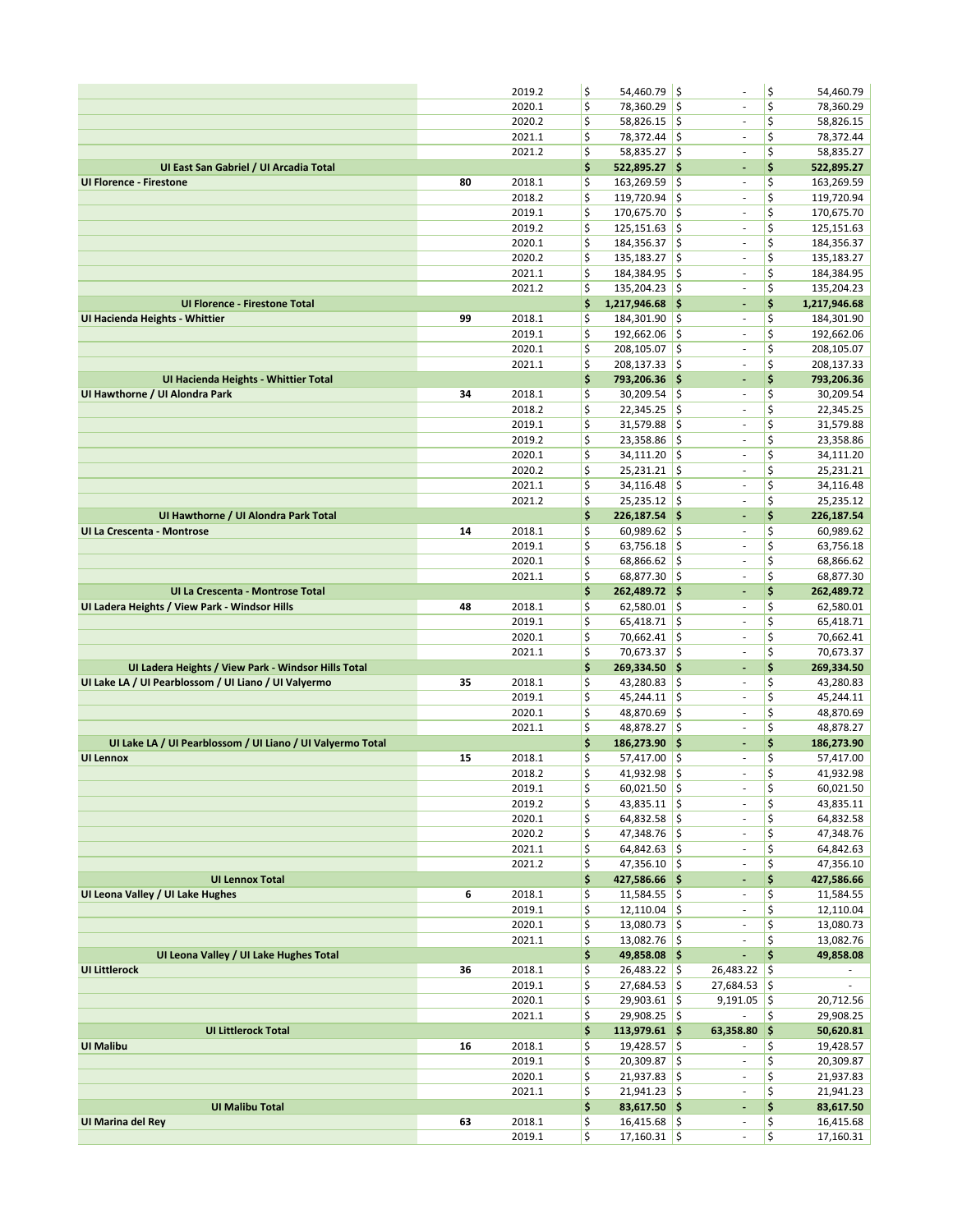|                                                            |     | 2020.1           | \$       | $18,535.82$ \$                   |                    | $\sim$                      | \$       | 18,535.82              |
|------------------------------------------------------------|-----|------------------|----------|----------------------------------|--------------------|-----------------------------|----------|------------------------|
|                                                            |     | 2021.1           | \$       | $18,538.69$ \$                   |                    | ä,                          | \$       | 18,538.69              |
| <b>UI Marina del Rey Total</b>                             |     |                  | \$       | $70,650.50$ \$                   |                    | ٠                           | \$       | 70,650.50              |
| <b>UI Monrovia</b>                                         | 33  | 2018.1           | \$       | $44,969.21$ \$                   |                    | ÷,                          | \$       | 44,969.21              |
|                                                            |     | 2019.1           | \$       | 47,009.07                        | ∣\$                | $\overline{\phantom{a}}$    | \$       | 47,009.07              |
|                                                            |     | 2020.1           | \$       | $50,777.13$ \$                   |                    | $\overline{\phantom{a}}$    | \$       | 50,777.13              |
|                                                            |     | 2021.1           | \$       | 50,785.00                        | ۱\$                | ÷,                          | \$       | 50,785.00              |
| <b>UI Monrovia Total</b>                                   |     |                  | \$       | 193,540.41 \$                    |                    | $\overline{\phantom{a}}$    | \$       | 193,540.41             |
| <b>UI Northeast Antelope Valley</b>                        | 17  | 2018.1           | \$       | $25,949.56$ \$                   |                    | ÷                           | \$       | 25,949.56              |
|                                                            |     | 2019.1           | \$       | 27,126.67                        | ∣\$                | $\overline{\phantom{a}}$    | \$       | 27,126.67              |
|                                                            |     | 2020.1           | \$       | $29,301.03$ \$                   |                    | $\overline{\phantom{a}}$    | \$       | 29,301.03              |
|                                                            |     | 2021.1           | \$       | $29,305.57$ \$                   |                    | ä,                          | \$       | 29,305.57              |
| <b>UI Northeast Antelope Valley Total</b>                  |     |                  | \$       | $111,682.83$ \$                  |                    | $\overline{\phantom{a}}$    | \$       | 111,682.83             |
| <b>UI Northwest Antelope Valley</b>                        | 18  | 2018.1           | \$       | $16,778.51$ \$                   |                    | $\overline{\phantom{a}}$    | \$       | 16,778.51              |
|                                                            |     | 2019.1           | \$       | 17,539.60                        | ¦\$                | ä,                          | \$       | 17,539.60              |
|                                                            |     | 2020.1           | \$       | 18,945.50                        | I\$                | $\overline{\phantom{a}}$    | \$       | 18,945.50              |
|                                                            |     | 2021.1           | \$       | 18,948.44                        | ۱\$                | ÷,                          | \$       | 18,948.44              |
| <b>UI Northwest Antelope Valley Total</b>                  |     |                  | \$       | 72,212.05 \$                     |                    | ÷,                          | \$       | 72,212.05              |
| UI Pellissier Village - Avocado Heights                    | 51  | 2018.1           | \$       | 46,702.14                        | ۱\$                | $\overline{\phantom{a}}$    | \$       | 46,702.14              |
|                                                            |     | 2019.1           | \$       | 48,820.60                        | \$                 | $\overline{\phantom{a}}$    | \$       | 48,820.60              |
|                                                            |     | 2020.1           | \$       | 52,733.87                        | ۱\$                | $\overline{\phantom{a}}$    | \$       | 52,733.87              |
|                                                            |     | 2021.1           | \$       | $52,742.04$ \$                   |                    | $\overline{\phantom{a}}$    | \$       | 52,742.04              |
| UI Pellissier Village - Avocado Heights Total              |     |                  | \$       | 200,998.65                       | ∥\$                | ÷,                          | \$       | 200,998.65             |
| <b>UI Quartz Hill - Lancaster</b>                          | 19  | 2018.1           | \$       | $57,638.82$ \$                   |                    | ÷,                          | \$       | 57,638.82              |
|                                                            |     | 2019.1           | \$       | $60,253.39$ \$                   |                    | ä,                          | \$       | 60,253.39              |
|                                                            |     | 2020.1           | \$       | 65,083.06                        | \$                 | $\overline{\phantom{a}}$    | \$       | 65,083.06              |
|                                                            |     | 2021.1           | \$       | $65,093.15$ \$                   |                    | $\overline{\phantom{a}}$    | \$       | 65,093.15              |
| <b>UI Quartz Hill - Lancaster Total</b>                    |     |                  | \$       | 248,068.42 \$                    |                    | ÷,                          | \$       | 248,068.42             |
| <b>UI Rowland Heights</b>                                  | 92  | 2018.1           | \$       | 162,915.50 \$                    |                    | $\overline{\phantom{a}}$    | \$       | 162,915.50             |
|                                                            |     | 2019.1           | \$       | $170,305.54$ \$                  |                    | $\overline{\phantom{a}}$    | \$       | 170,305.54             |
|                                                            |     | 2020.1           | \$       | 183,956.55                       | ۱\$                | ä,                          | \$       | 183,956.55             |
|                                                            |     | 2021.1           | \$       | 183,985.07 \$                    |                    | $\overline{\phantom{a}}$    | \$       | 183,985.07             |
| <b>UI Rowland Heights Total</b>                            |     |                  | \$       | 701,162.66 \$                    |                    | ÷.                          | \$       | 701,162.66             |
| <b>UI San Jose Hills</b>                                   | 20  | 2018.1           | \$       | 52,196.82                        | ١\$                | 52,196.82                   | \$       |                        |
|                                                            |     |                  |          |                                  |                    |                             |          |                        |
|                                                            |     | 2019.1           | \$       | 54,564.53                        | ¦\$                | 22,803.18                   | \$       | 31,761.35              |
|                                                            |     | 2020.1           | \$       | 58,938.21                        | $\ddot{\varsigma}$ | ä,                          | \$       | 58,938.21              |
|                                                            |     | 2021.1           | \$       | 58,947.34 \$                     |                    |                             | \$       | 58,947.34              |
| <b>UI San Jose Hills Total</b>                             |     |                  | \$       | 224,646.90 \$                    |                    | 75,000.00                   | \$       | 149,646.90             |
| UI San Pasqual / UI East Pasadena                          | 37  | 2018.1           | \$       | 28,334.19                        | ∣\$                |                             | \$       | 28,334.19              |
|                                                            |     | 2019.1           | \$       | 29,619.46                        | \$                 | $\overline{\phantom{a}}$    | \$       | 29,619.46              |
|                                                            |     | 2020.1           | \$       | 31,993.64                        | \$                 | $\overline{\phantom{a}}$    | \$       | 31,993.64              |
|                                                            |     | 2021.1           | \$       | 31,998.60                        | ∣\$                | $\blacksquare$              | \$       | 31,998.60              |
| UI San Pasqual / UI East Pasadena Total                    |     |                  | \$       | 121,945.89 \$                    |                    | $\blacksquare$              | \$       | 121,945.89             |
| Ul Santa Monica Mountains / Ul Triunfo Canyon              | 38  | 2018.1           | \$       | $25,795.06$ \$                   |                    | ٠                           | \$       | 25,795.06              |
|                                                            |     | 2019.1           | \$       | 26,965.15                        | ۱\$                | $\sim$                      | \$       | 26,965.15              |
|                                                            |     | 2020.1           | \$       | 29,126.57                        | ۱\$                | ä,                          | \$       | 29,126.57              |
|                                                            |     | 2021.1           | \$       | $29,131.08$ \$                   |                    | $\overline{\phantom{a}}$    | \$       | 29,131.08              |
| Ul Santa Monica Mountains / Ul Triunfo Canyon Total        |     |                  | \$       | 111,017.86 \$                    |                    | ۰                           | \$       | 111,017.86             |
| UI South Whittier / UI East La Mirada                      | 134 | 2018.1           | \$       | $184, 119.44$ \$                 |                    | $96,526.18$ \$              |          | 87,593.26              |
|                                                            |     | 2019.1           | \$       | $192,471.32$ \$                  |                    | $\sim$                      | \$       | 192,471.32             |
|                                                            |     | 2020.1           | \$       | 207,899.04 \$                    |                    | $\sim$                      | \$       | 207,899.04             |
|                                                            |     | 2021.1           | \$       | $207,931.28$ \$                  |                    | ÷,                          | \$       | 207,931.28             |
| UI South Whittier / UI East La Mirada Total                |     |                  | \$       | 792,421.08 \$                    |                    | 96,526.18<br>$\blacksquare$ | - 1\$    | 695,894.90             |
| UI Stevenson Ranch / Newhall Ranch                         | 49  | 2018.1           | \$       | $71,131.91$ \$                   |                    | $\overline{\phantom{a}}$    | \$       | 71,131.91              |
|                                                            |     | 2019.1           | \$       | 74,358.54 \$                     |                    | $\blacksquare$              | \$       | 74,358.54<br>80,318.82 |
|                                                            |     | 2020.1<br>2021.1 | \$<br>\$ | $80,318.82$ \$<br>$80,331.27$ \$ |                    | $\sim$                      | \$<br>\$ | 80,331.27              |
| UI Stevenson Ranch / Newhall Ranch Total                   |     |                  | \$       | 306,140.54 \$                    |                    | $\overline{\phantom{a}}$    | \$       | 306,140.54             |
| UI Sunrise Village - S. San Gabriel-Whittier Narrows       | 52  | 2018.1           | \$       | $25,840.03$ \$                   |                    | ÷,                          | \$       | 25,840.03              |
|                                                            |     | 2019.1           | \$       | $27,012.17$ \$                   |                    | ÷,                          | \$       | 27,012.17              |
|                                                            |     | 2020.1           | \$       | $29,177.36$ \$                   |                    | $\overline{\phantom{a}}$    | \$       | 29,177.36              |
|                                                            |     | 2021.1           | \$       | $29,181.88$ \$                   |                    | ÷,                          | \$       | 29,181.88              |
| UI Sunrise Village - S. San Gabriel-Whittier Narrows Total |     |                  | \$       | $111,211.44$ \$                  |                    | ÷                           | \$       | 111,211.44             |
| UI Topanga Canyon / Topanga                                | 64  | 2018.1           | \$       | $25,452.23$ \$                   |                    | $\overline{\phantom{a}}$    | \$       | 25,452.23              |
|                                                            |     | 2019.1           | \$       | $26,606.77$ \$                   |                    | $\blacksquare$              | \$       | 26,606.77              |
|                                                            |     | 2020.1           | \$       | $28,739.46$ \$                   |                    | $\overline{\phantom{a}}$    | \$       | 28,739.46              |
|                                                            |     | 2021.1           | \$       | $28,743.92$ \$                   |                    | $\overline{\phantom{a}}$    | \$       | 28,743.92              |
| UI Topanga Canyon / Topanga Total                          |     |                  | \$       | $109,542.38$ \$                  |                    | ÷                           | \$       | 109,542.38             |
| UI Valinda                                                 | 39  | 2018.1<br>2019.1 | \$<br>\$ | $61,128.01$ \$                   |                    | ÷                           | \$<br>\$ | 61,128.01              |